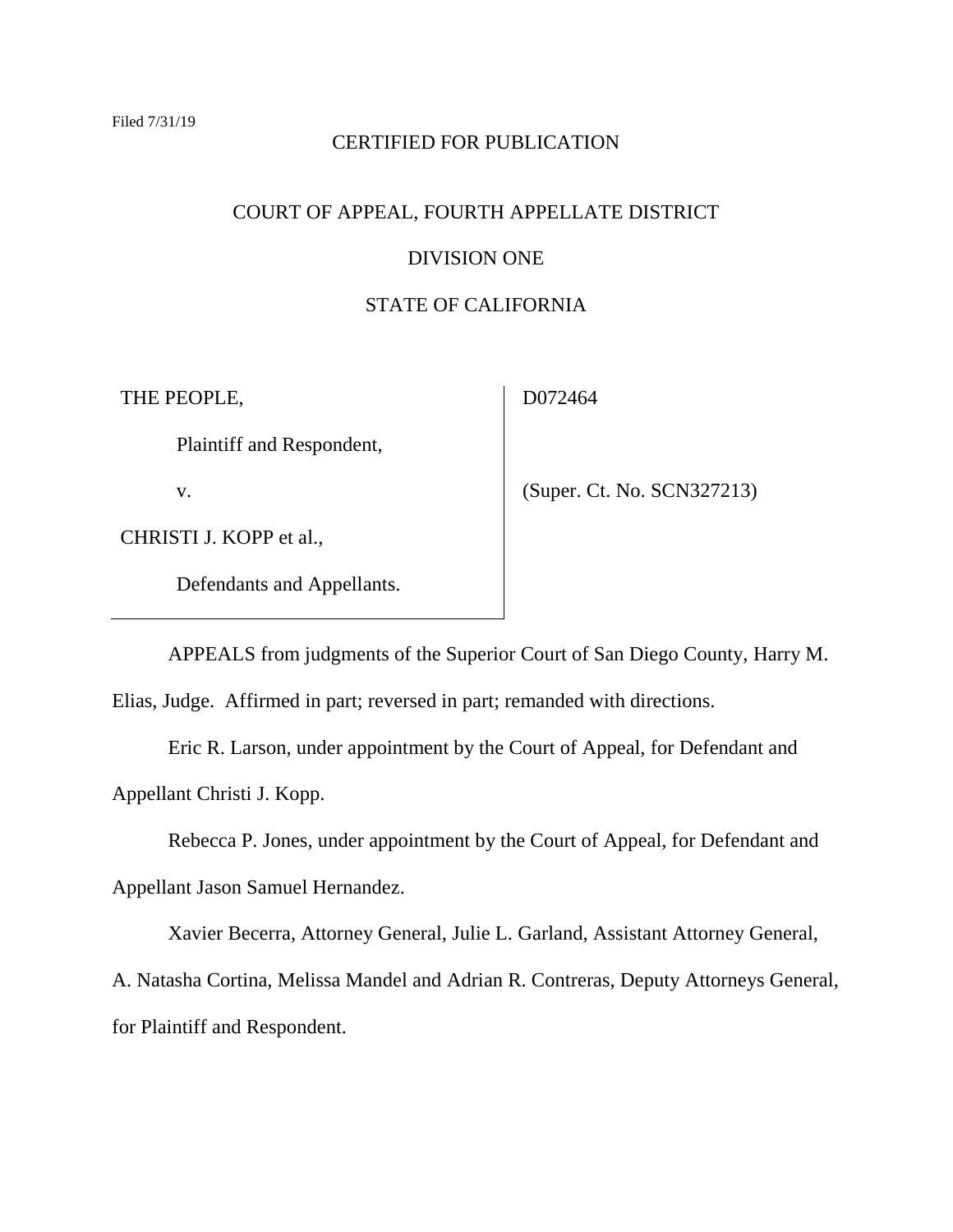The jury convicted Jason Samuel Hernandez and Christi J. Kopp (Hernandez and Kopp together Appellants) of conspiracy to commit murder (Pen. Code,  $\frac{1}{2}$  $\frac{1}{2}$  $\frac{1}{2}$  §§ 182, subd. (a)(1), 187; count 3), conspiracy to dissuade a witness ( $\S$ § 136.1, 182, subd. (a)(1); count 4), and furnishing a controlled substance (Health & Saf. Code, § 11379, subd. (a); count 5). The jury also convicted Hernandez of assault with a deadly weapon (§ 245, subd. (a)(1); count 1) and assault by means likely to produce great bodily injury ( $\S$  245, subd. (a)(4); count 2). As to counts 1 and 2, the jury found true Hernandez personally inflicted great bodily injury within the meaning of section 12022.7, subdivision (a). In addition, the jury found true allegations that Hernandez committed counts 1 through 3 and Kopp committed count 3 for the benefit of a criminal street gang within the meaning of section 186.22, subdivision (b).

In a bifurcated proceeding, Hernandez admitted, and the trial court found true, he was previously convicted of a violent and serious felony within the meaning of sections 667.5, subdivisions (a)(1), 668, and 1192.7, subdivision (c) and a prison prior within the meaning of section 667.5, subdivision (b).

The court ultimately sentenced Hernandez to prison for 81 years to life.[2](#page-1-1) The court sentenced Kopp to prison for four years plus 25 years to life.

Hernandez appeals, contending: (1) as a matter of law, he cannot be convicted under both section 245, subdivision (a)(1) and subdivision (a)(4); (2) the trial court

<span id="page-1-0"></span><sup>1</sup> Statutory references are to the Penal Code unless otherwise specified.

<span id="page-1-1"></span><sup>&</sup>lt;sup>2</sup> The court originally sentenced Hernandez to prison for 84 years to life. However, it subsequently resentenced Hernandez to prison for 81 years to life.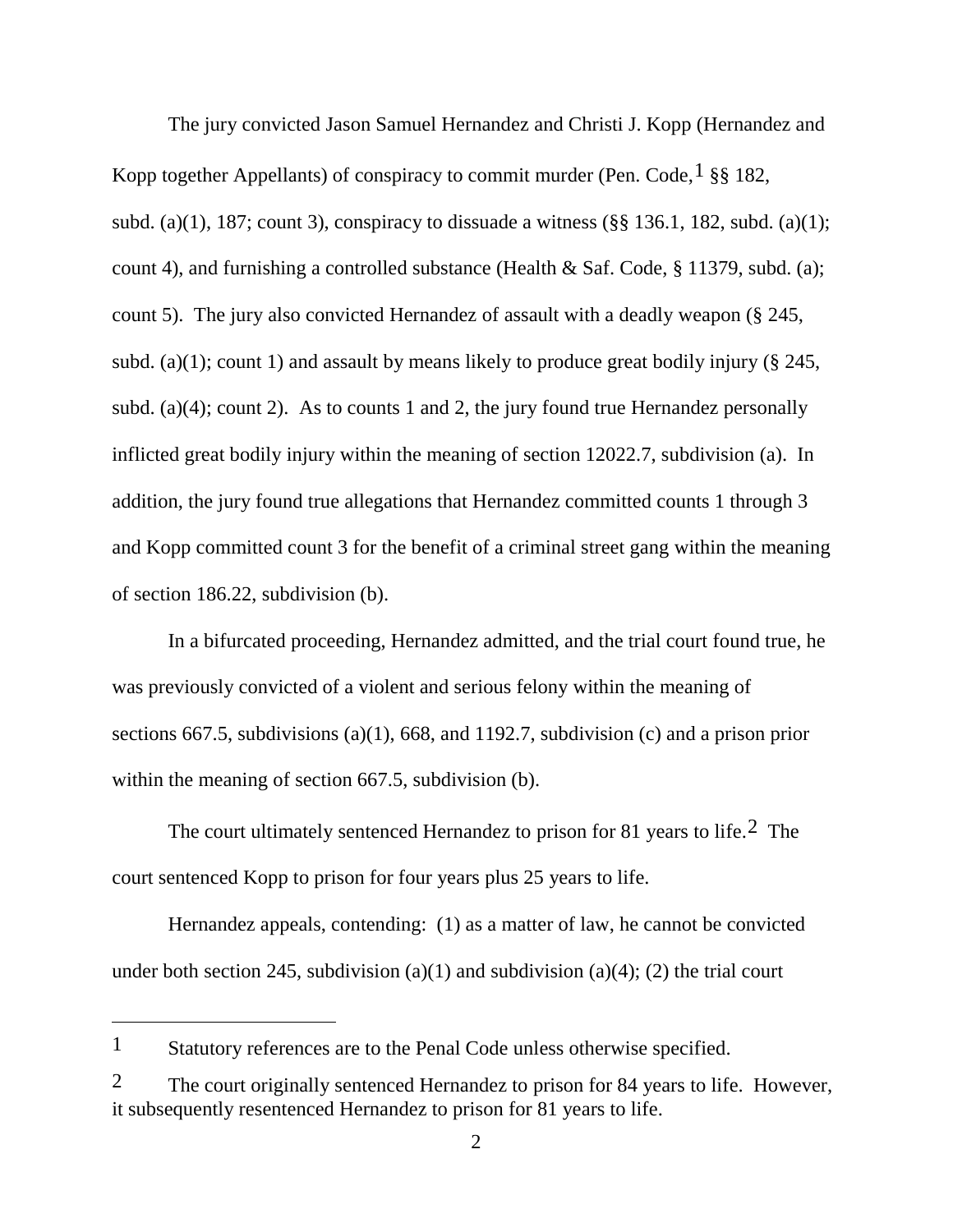committed prejudicial error in responding to the jury's question about the definition of a deadly weapon; (3) there was insufficient evidence to prove the gang enhancement as to count 3; (4) there was insufficient evidence to convict Hernandez of conspiracy to commit murder; and (5) the trial court prejudicially erred when it ordered Hernandez to be restrained at trial.

Kopp appeals, alleging the trial court prejudicially erred by failing to sua sponte instruct the jury to determine whether there were one or two conspiracies. Hernandez joins this argument.

Finally, Appellants claim various sentencing errors as well as errors in their respective abstracts of judgment. Specifically, Kopp argues that the court should have stayed her sentence under count 5.

We agree with Appellants that the trial court erred in failing to sua sponte instruct the jury to determine whether there existed one or two conspiracies. As such, we reverse Appellants' convictions under count 4 and vacate their respective sentences. We reject Hernandez's other substantive arguments in his opening brief as well as Kopp's argument that section 654 mandated the trial court to stay her sentence under count 5.

While this case was pending, Hernandez filed a motion for leave to file a supplemental brief. We granted the motion, and Hernandez makes two arguments in his supplemental brief. First, he asserts that Senate Bill No. 1393 amended sections 667, subdivision (a) and 1385 to allow the trial court discretion to strike an enhancement under section 667, subdivision (a). Hernandez maintains, and the People agree, this matter must be remanded to allow the superior court to resentence Hernandez consistent with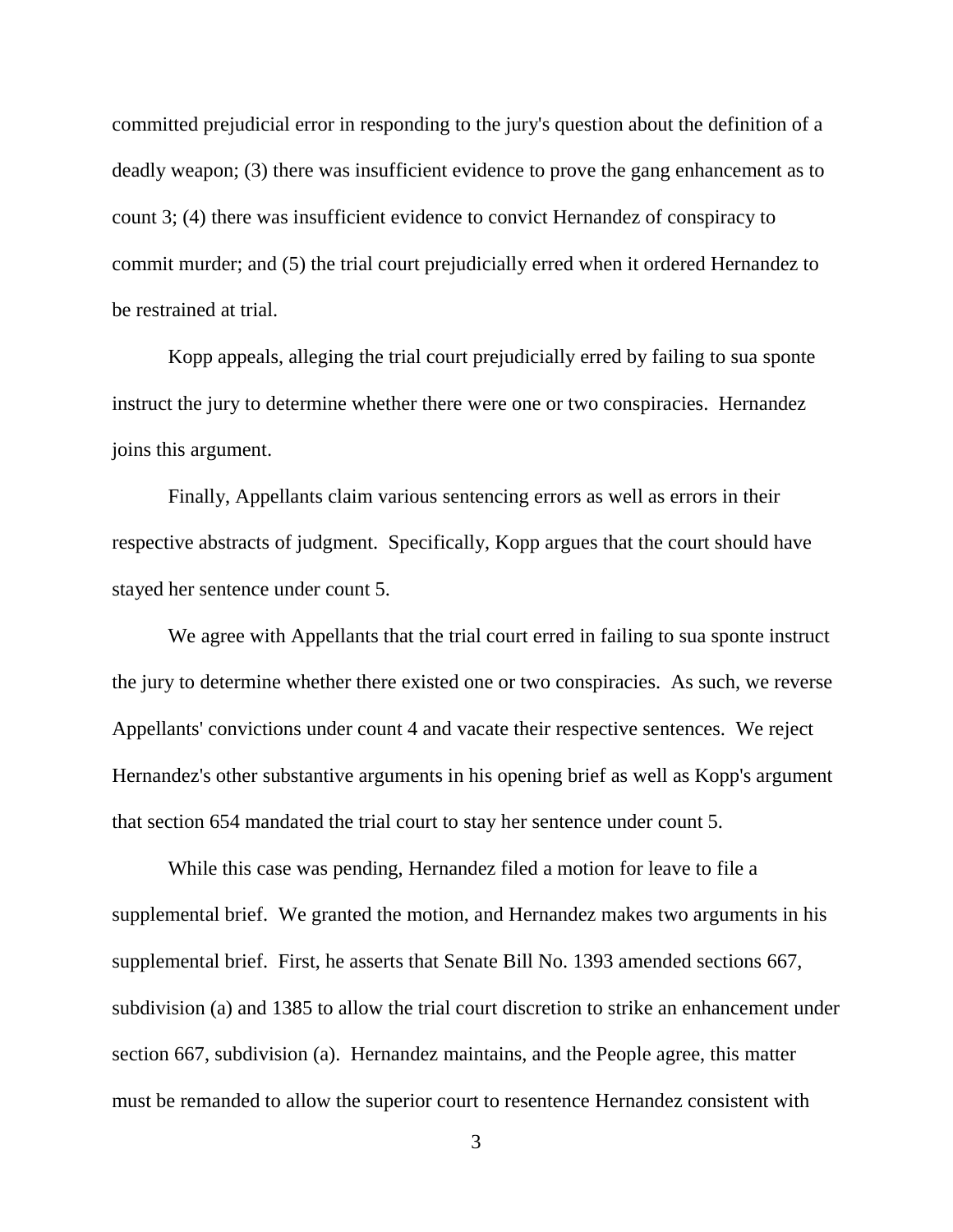this change in the law. Because we are vacating Hernandez's sentence as a result of reversing his conviction under count 4, the trial court may exercise its discretion under Senate Bill No. 1393 during resentencing.

Second, Hernandez argues, under *People v. Dueñas* (2019) 30 Cal.App.5th 1157 (*Dueñas*) that we must remand this matter back to the superior court to allow the court to determine his ability to pay any assessments and fines before imposing them. Kopp has joined this issue. In their supplemental brief, the People agree with Appellants that this matter should be remanded to the superior court for an ability to pay hearing as to certain assessments. However, the People contend that the punitive fines levied against Appellants are not subject to the ability to pay hearing set forth in *Dueñas* but, instead, should be analyzed under the excessive fines clause of the Eighth Amendment. We agree with the People's suggested approach. Thus, on remand, we will order the court to hold an ability to pay hearing for both Appellants consistent with the dictates of this opinion. Additionally, the court can consider Appellants' argument that the punitive fines violate the excessive fines clause, if that issue is raised.

In summary, we reverse Appellants' respective convictions under count 4 and vacate their sentences. The matter will be remanded for resentencing consistent with this opinion. After resentencing Appellants, the trial court is to amend the abstracts of judgment accordingly. In all other respects, the judgments are affirmed.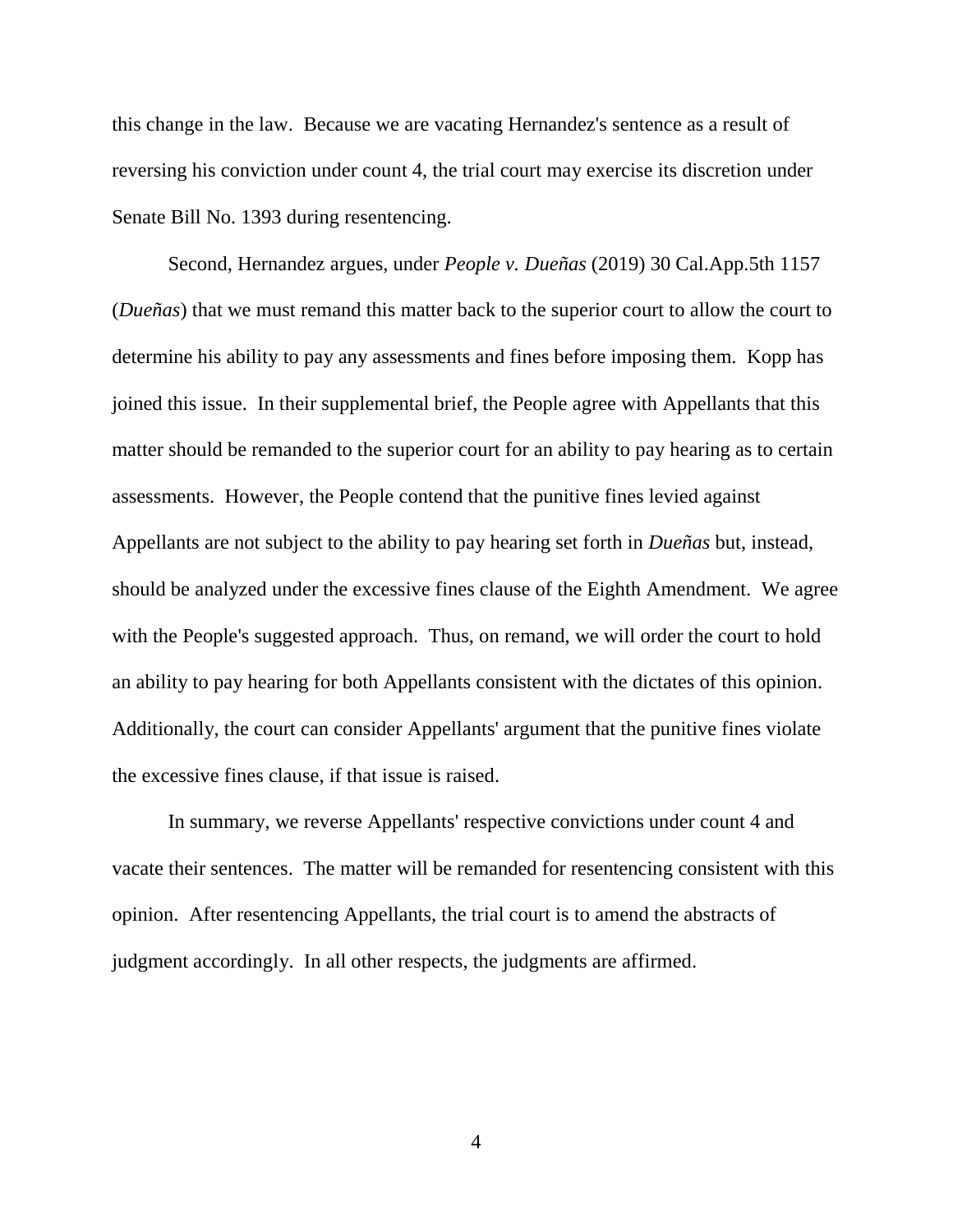# FACTUAL BACKGROUND

# Prosecution

On December 22, 2013, U.P., an affiliate with the Mexican Mafia and a local gang in Fallbrook called the Varrio Fallbrook Locos, met A.C. in a motel in Fallbrook to enlist her to help sell methamphetamine. In the motel hallway, U.P. met Hernandez, a leader of the Varrio Fallbrook Locos gang and the Mexican Mafia. Hernandez's gang moniker is "Capone." He only had been recently released from prison. Hernandez introduced U.P. to Kopp, who Hernandez described as a secretary.<sup>[3](#page-4-0)</sup> U.P. and Hernandez discussed the possibility of selling methamphetamine with U.P. being Hernandez's right-hand man.

The two men returned to U.P.'s and A.C.'s room. Hernandez told A.C. that she owed money to the Mexican Mafia, and he had a "green light" to collect her debt, which was code for approval to kill or assault A.C. A.C. denied owing any debt. Hernandez followed A.C. out of the room to the hallway, called out to another female gang affiliate named K.D., and told her to get A.C.

In the hallway, K.D. and Hernandez cut A.C. at different times and with different knives. A.C. bled profusely from the head and had several cuts to her head and face. Hernandez punched her in the head multiple times and kicked her in the face. After being attacked, the next thing A.C. remembered was getting up and knocking on U.P.'s door.

<span id="page-4-0"></span><sup>3</sup> A secretary is someone who transmits information and money to and from Mexican Mafia members who are in custody.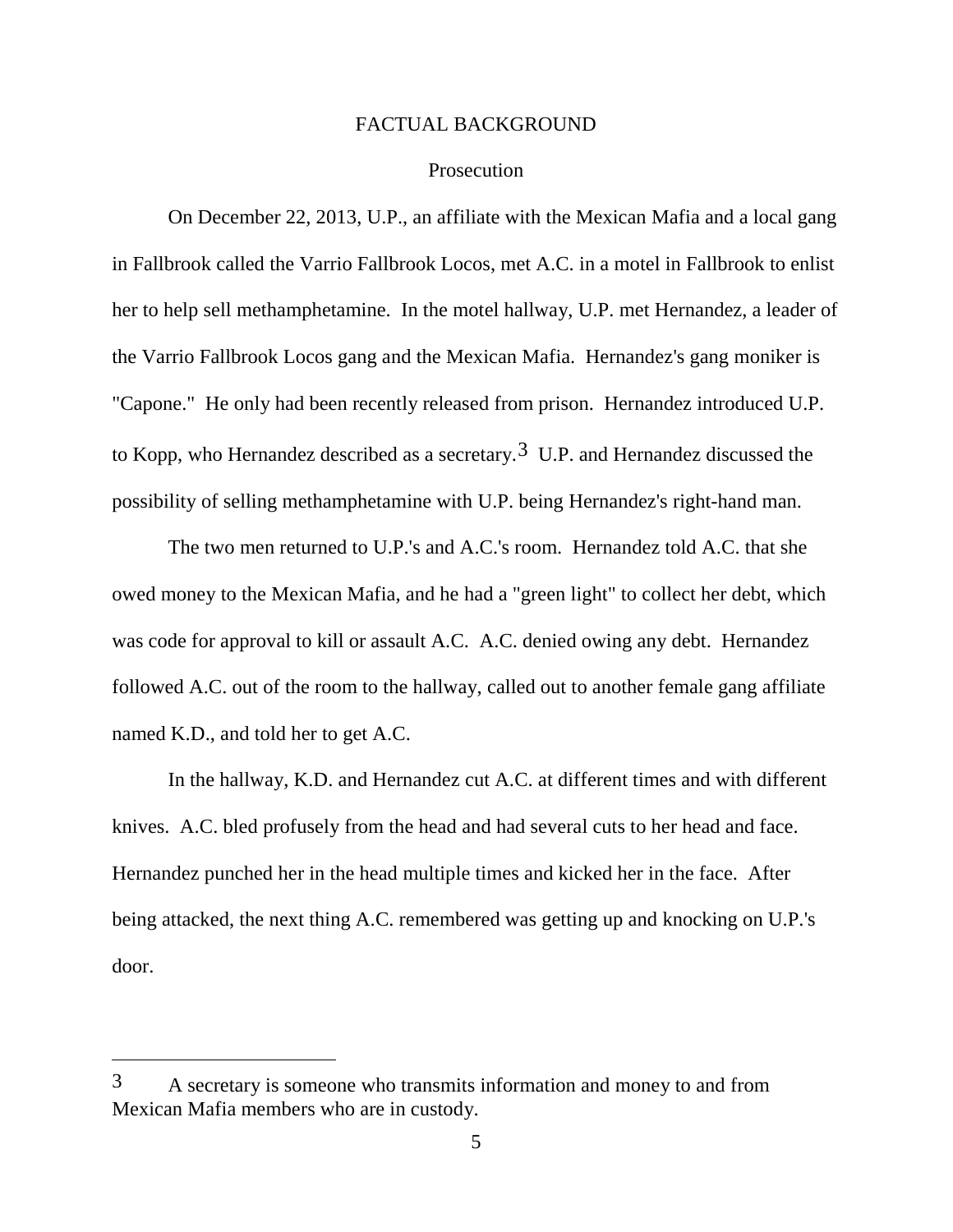U.P. called 911 and reported that Capone from Fallbrook had a "hit" on A.C. because she supposedly owed money. He claimed Hernandez had stabbed A.C. Both U.P. and A.C. thought A.C. was dying. K.D. and Hernandez left the scene. A.C. went to the hospital, and CT scans revealed multiple facial and nasal fractures.

Later that night, officers conducted a traffic stop of Kopp near the motel, and she admitted staying in a room in the motel that night and claimed "hearing" an altercation in the hallway between a bald, white male and a white female. U.P. later identified Hernandez and K.D. as the two assailants, and A.C. identified Hernandez.

K.D. was affiliated with Varrio Fallbrook Locos. Officers searched K.D.'s residence, found gang-related indicia, and arrested her for assaulting A.C.[4](#page-5-0)

On December 30, 2013, Appellants met with E.P., who was the member of a different gang and previously a secretary for the Mexican Mafia. Appellants did not know that E.P. was an informant and wore a wire.<sup>[5](#page-5-1)</sup> Hernandez described the assault to E.P., saying he told his "homegirl" to "blast" A.C. and he "kicked her in the face, boom" and he had blood on his shoe.

After the meeting, Hernandez was arrested for assaulting A.C. Kopp was present and her phone was seized by law enforcement but she remotely erased it. She called E.P. with another phone to notify him that Hernandez had been arrested and that her contact list was potentially compromised. Kopp, from that point forward, served as an

<span id="page-5-0"></span><sup>4</sup> K.D. pled guilty to assault with a deadly weapon and admitted a gang allegation.

<span id="page-5-1"></span><sup>5</sup> E.P. was a convicted killer, among other offenses, and he faced 20 years in a new case that the North County Regional Task Force investigated.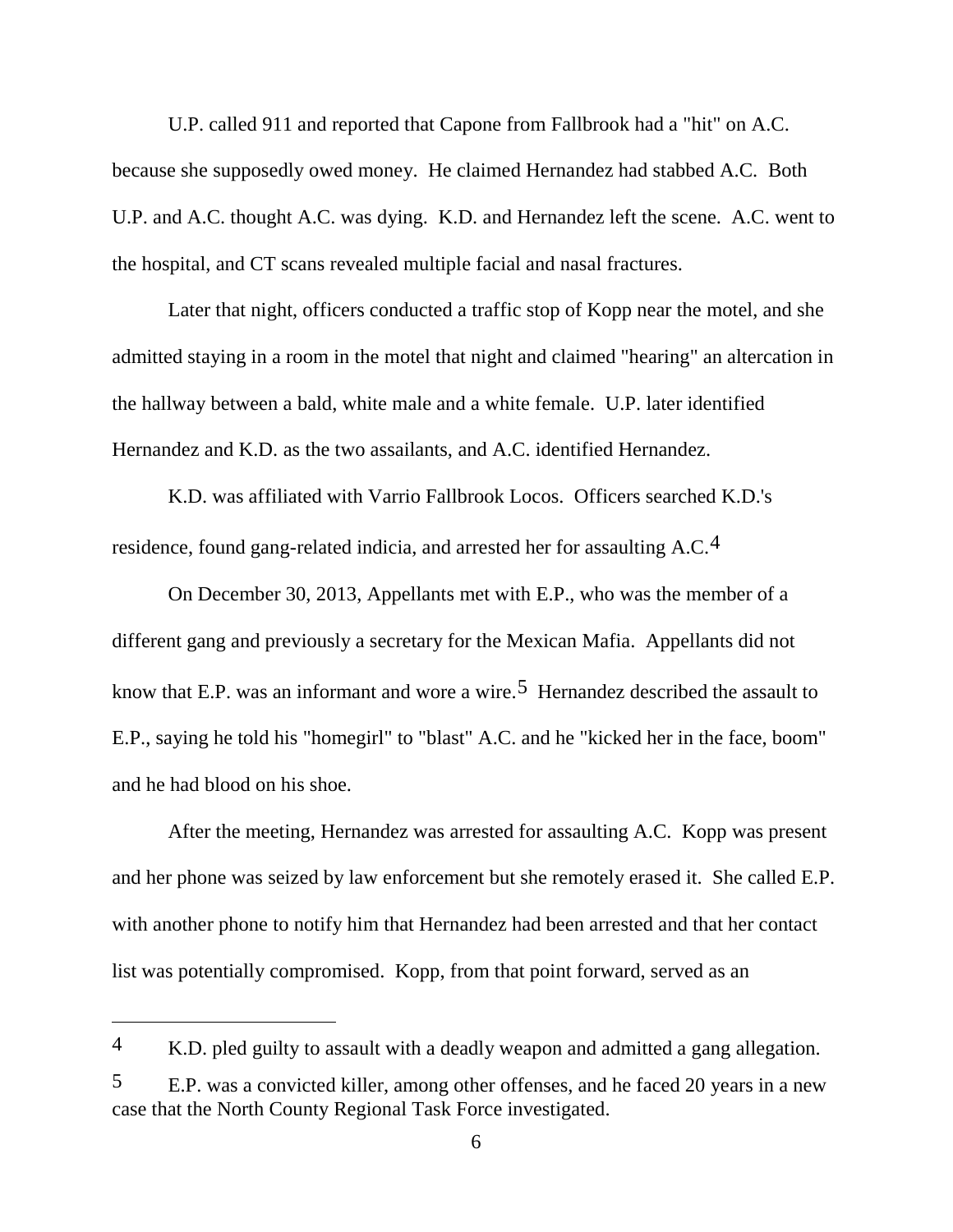intermediary between Hernandez and E.P. Appellants talked on the phone and met in person several times over the following weeks.

Initially, Appellants told E.P. to "talk to" both A.C. and U.P. Hernandez asked Kopp to reach out to U.P. and figure out how they could "resolve this." Kopp had difficulty contacting U.P. Hernandez had Kopp contact other local gang members to find U.P.

In gang nomenclature, "talk" could mean several things, so E.P. asked Kopp what it was that she and Hernandez wanted done with A.C. and U.P. Kopp indicated she would get direction from Hernandez. For several weeks, E.P. followed up to get clarification from Kopp about what Hernandez wanted him to do to A.C. and U.P. but received no response. E.P. floated the options of having them assaulted, talked to, killed, or left alone. E.P. told Kopp he could hire a hit man if they wanted either witness killed. Kopp said she would confer with Hernandez.

On February 9, 2014, during a jail visit, Hernandez told Kopp in coded language that U.P. should be killed but A.C. should only be dissuaded from testifying. Specifically, Hernandez said, "it's official. The dude? (UI) And the other one? Talk. Very simple."

The next day, Kopp texted E.P. the information: (1) A.C.'s debts would be forgiven if she agreed not to testify, and (2) U.P. should be killed:

> "It's Christi. Okay. I saw Caps yesterday and this is what needs to be done. As for [A.C.], she needs to be talked to and told the tios[[6\]](#page-6-0)

<span id="page-6-0"></span><sup>6</sup> A "tio" is a Mexican Mafia member.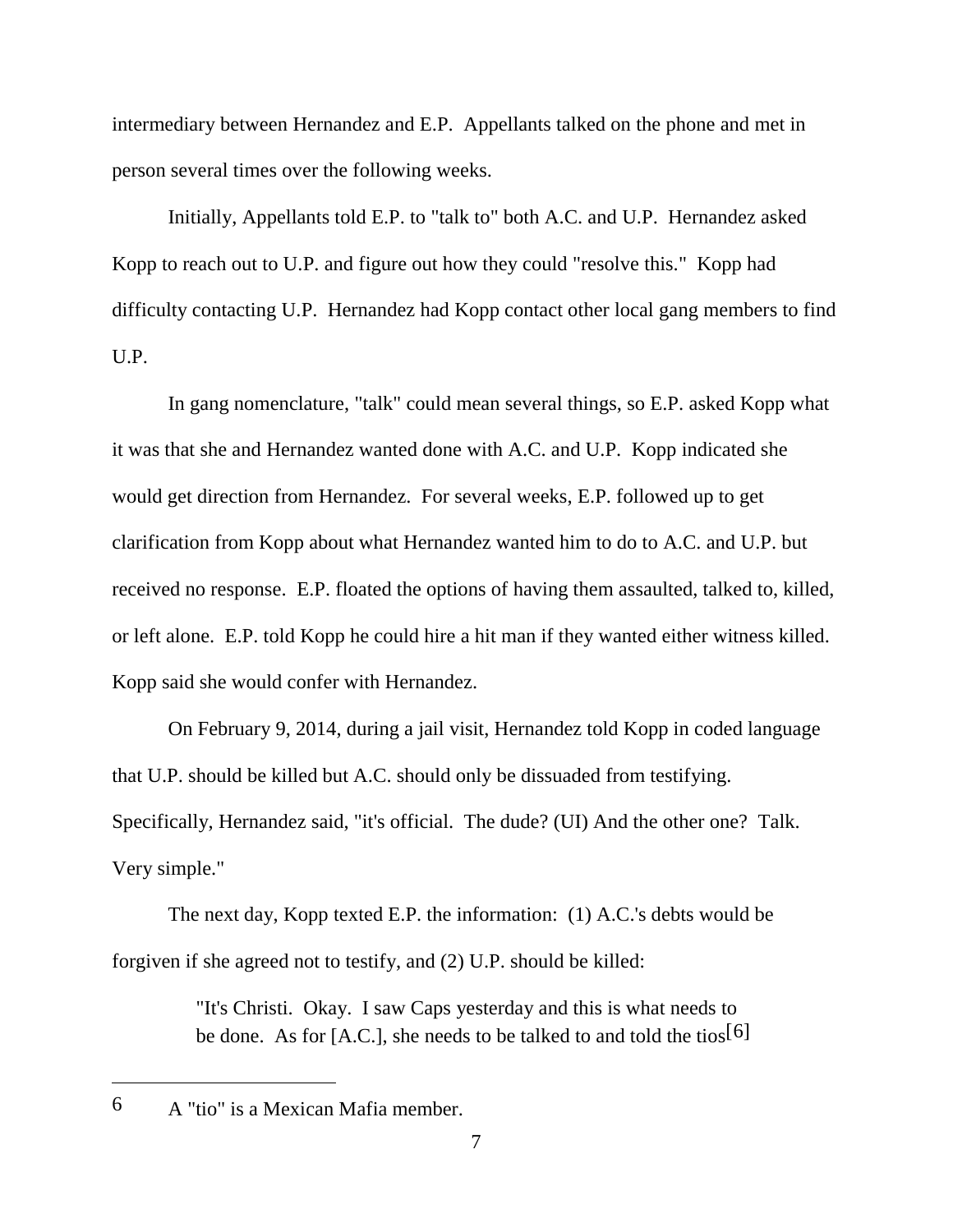have her name, now she needs to just remain silent, walk away from this case. The tios know all her debts and will wash them clean, but she has to shut up and Capone hopefully comes home. [¶] As for [U.P.], tios said done dada. He is off the case in cases,[[7](#page-7-0)] to permanently reside—resign with his vida being sent above. Now my man questioning why you or us are needing to pay wages to your guy, but he has four oz's to hand over. . . ."[8](#page-7-1)

Later, during a recorded conversation, Kopp asked E.P. if he understood her text.

When E.P. asked what Hernandez said, Kopp confirmed the order to kill U.P. and bribe

A.C., stating:

 $\overline{a}$ 

"Those were  $\dots$  just about his exact words that I typed  $\dots$  [U.P.'s] a goner and it's already been ordered . . . . And for her they um, for you to work your magic and talk to her (giggles) and tell her, you know, they also, they do know and umm, everything will be wiped out, of course, you know, if she just, she keeps her fuckin' little fat mouth shut."

On February 13, 2014, E.P. told Kopp that he spoke to A.C. personally,

compensated her, informed her that her debts had been forgiven, and she agreed not to

testify against Hernandez. Officers asked through E.P. that Kopp obtain discovery from

Hernandez that showed what U.P. had told officers.

<span id="page-7-0"></span><sup>7</sup> To be "off the case in cases" means that a person is no longer eligible to do business with anyone affiliated with the Mexican Mafia.

<span id="page-7-1"></span><sup>8</sup> This text was referenced in multiple portions of the record. At least two different times, the substance of the text was read into the record with slight differences. Neither party has pointed us to the record where a copy of subject text exists. Our independent search of the record has not uncovered the actual text. As such, we repeat here the substance of the text as read in the record during trial when the individual purported to read the entire text. No party objected that the reading of the text was incorrect. Further, the differences between the various readings of the text appear to be minor, and no party takes issue with them. For consistency and convenience, we quote from only one of the readings of the subject text and disregard the minor discrepancies among the versions introduced at trial.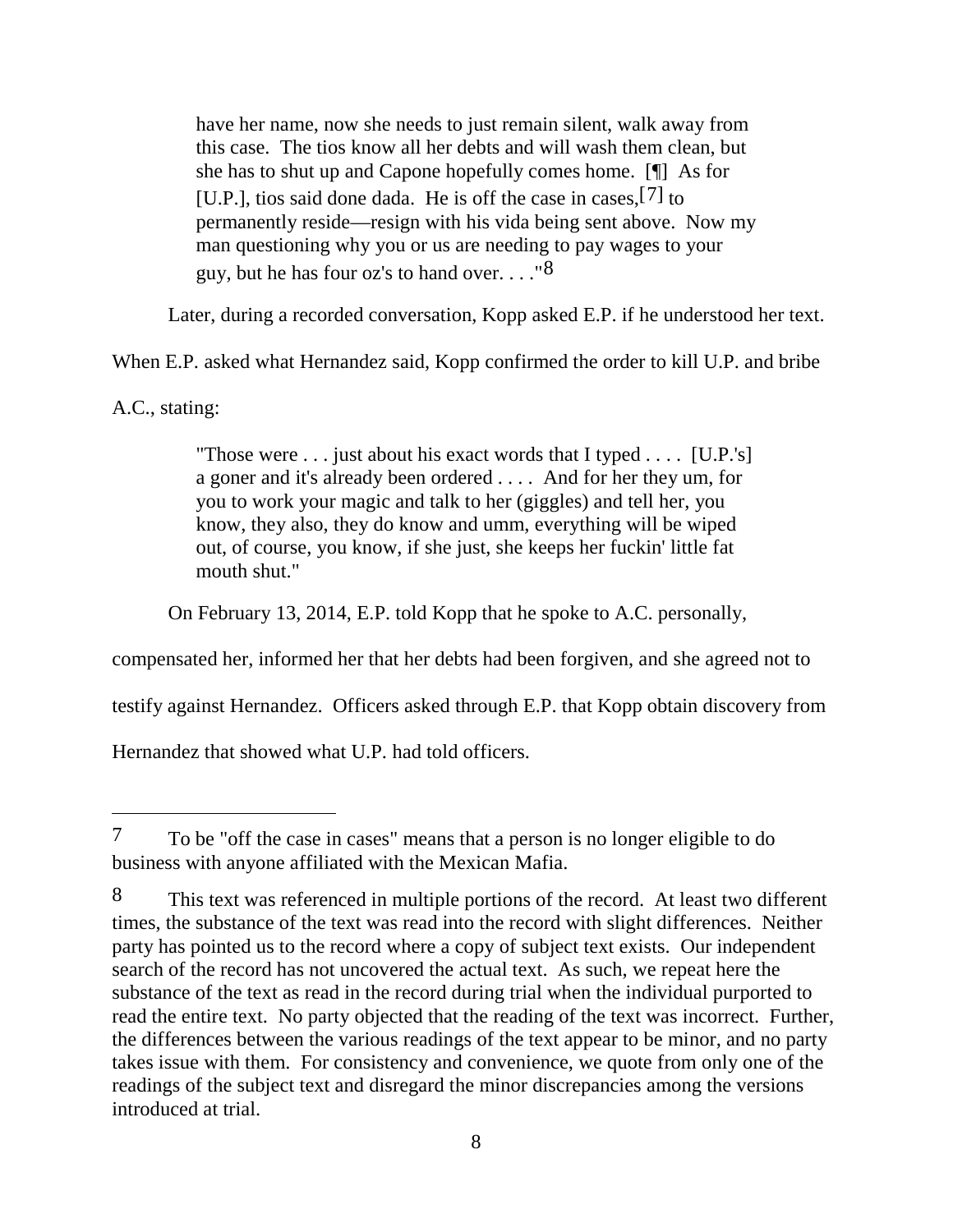On February 14, 2014, Kopp told E.P. that Hernandez's attorney showed him the discovery regarding A.C.'s assault and learned U.P. was "running his mouth telling everything giving every . . . name you can imagine." E.P. sought authorization to kill U.P. by asking her, "so that's a go then?" Kopp confirmed the authorization by replying, "That's a go!"

Continuing to direct E.P.'s interaction with Kopp, officers "negotiated" a payment of two ounces of methamphetamine to a "hit man" known to E.P. to kill U.P. Kopp obtained the methamphetamine and, on February 22, 2014, an undercover officer, posing as the hit man and wearing a wire, met with her, showed her two photos of U.P. to confirm he was "whacking" the correct person and accepted the methamphetamine. The undercover officer told her he would kill U.P. within the week, and E.P. would call her and tell her when U.P. was dead.

On February 26, 2014, in another recorded conversation, Kopp told E.P. to either take A.C. to the district attorney's office to get the assault charges dropped or prevent her from attending the preliminary hearing that was scheduled to occur the following month.

On February 28, 2014, E.P. told Kopp that U.P. was killed as instructed.

Using coded language, Kopp told Hernandez during a jail visit that U.P. was killed, and he responded, "Okay."

Appellants continued their jail visits and phone calls through March 2014, when Kopp was arrested following a jail visit with Hernandez. After Kopp was arrested, officers searched her car and found several pages of the police report of the assault investigation with U.P.'s statement to officers circled and two stars written next to it.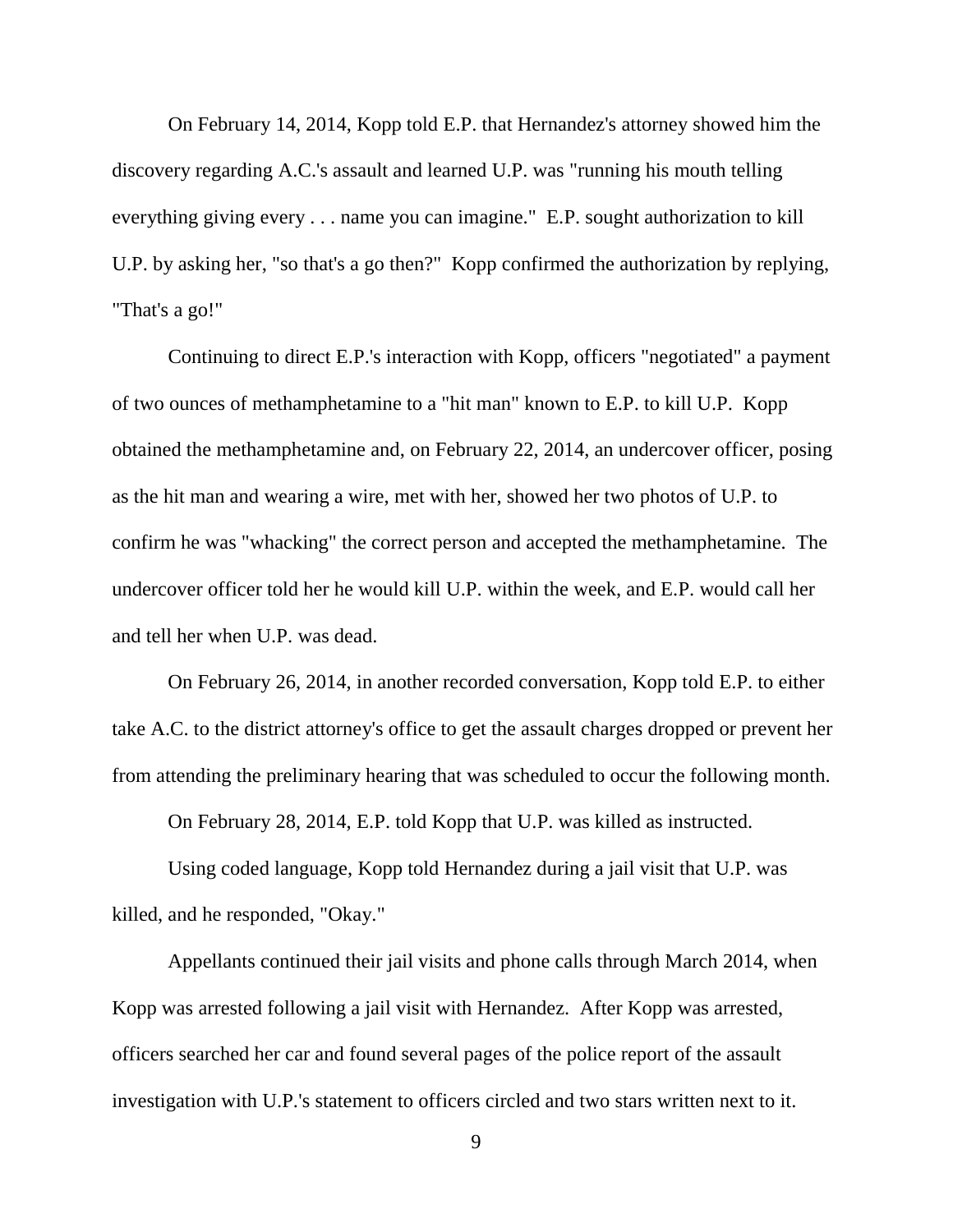#### Defense

Based on A.C.'s blood draw from the hospital, a toxicologist opined that at the time the police were called, A.C. had a blood alcohol content of about .14 percent. In that state, A.C.'s ability to defend herself would have been impaired.

#### DISCUSSION

# I

# HERNANDEZ'S CONVICTIONS FOR TWO COUNTS OF ASSAULT

The jury convicted Hernandez of two counts of assault: assault with a deadly weapon ( $\S$  245, subd. (a)(1); count 1) and assault by means likely to produce great bodily injury (§ 245, subd. (a)(4); count 2). Relying on *In re Jonathan R.* (2016) 3 Cal.App.5th 963 (*Jonathan R.*), Hernandez contends that he could not be convicted of both counts of assault based on the same assault. *Jonathan R*. involved a prosecution and true findings for a minor violating section 245, subdivision (a)(1) and (4), where the minor stabbed another minor during a brawl. The juvenile court found both violations as well as enhancement allegations true. (*Jonathan R*., at p. 966.) The appellate court determined that both subsections of subdivision (a) of section 245 were not separate offenses, but that the subdivision (a)(4) allegation was a lesser included offense of the subdivision (a)(1) allegation. (*Jonathan R*., at pp. 966-975, relying on *People v. Gonzalez* (2014) 60 Cal.4th 533, 539-540 [finding that where a defendant is convicted of committing oral copulation on an unconscious victim under § 288a, subd. (f), as well as committing the same sex act on an intoxicated victim under § 288a, subd. (i), the two subdivisions set forth different circumstances under which a single act of oral copulation can be committed and are not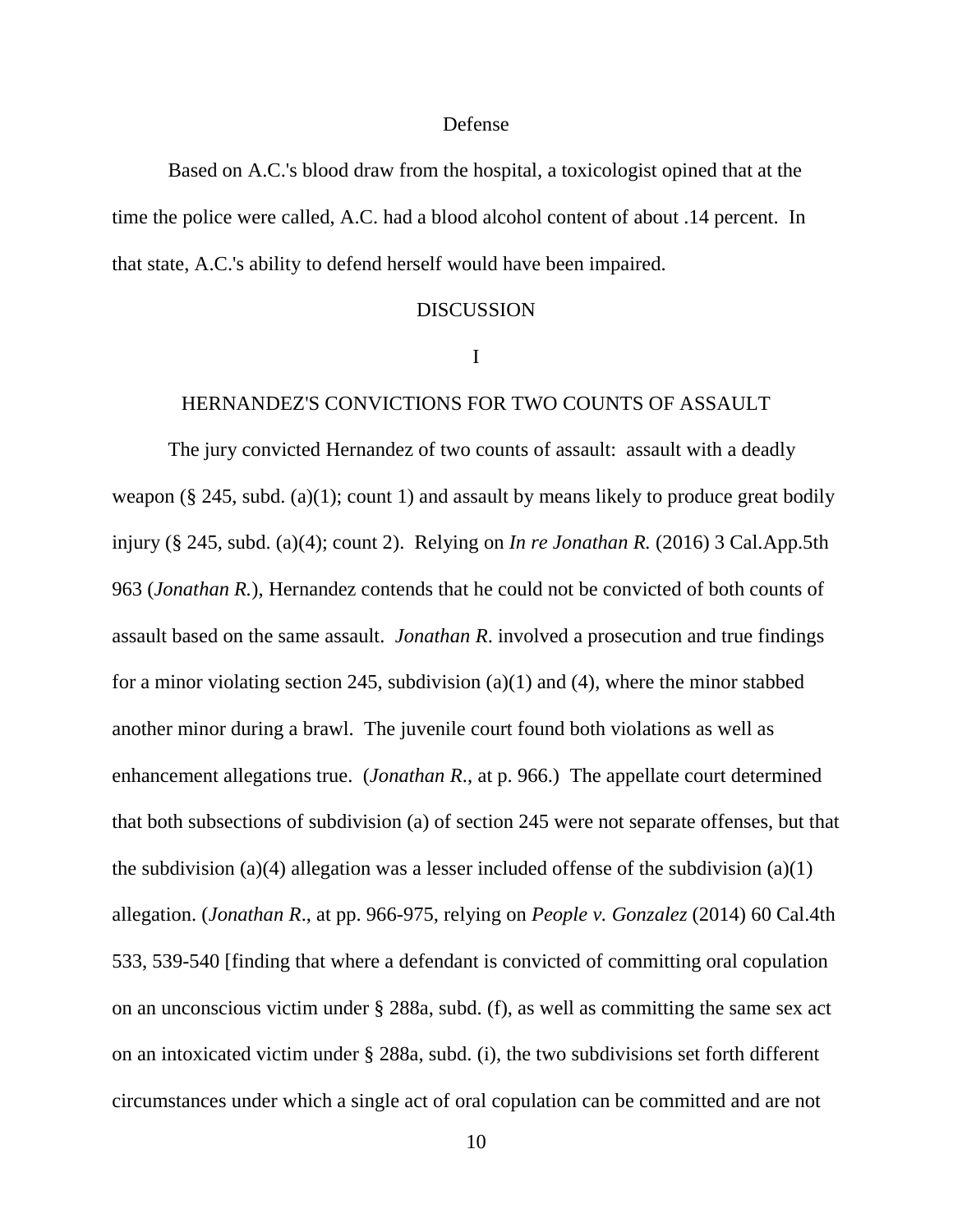clearly divisible distinct acts].) The appellate court ordered the juvenile court to vacate its findings on the lesser included offense to reduce the minor's maximum term of confinement on the substantive offense and related enhancements. (*Jonathan R*., at pp. 975-976.)

Recently, this court criticized *Jonathan R.* and declined to follow it. (See *People v. Brunton* (2018) 23 Cal.App.5th 1097, 1106 (*Brunton*.) In *Brunton*, the defendant was charged with violations of subdivision (a)(1) of section 245 and subdivision (a)(4) of the same statute for a single act of choking a cellmate with a tightly rolled towel. Based on the unique facts of the case before us, we concluded the subdivisions were merely different statements of the same offense and the defendant could not be convicted of violating both subdivisions. (*Brunton*, at pp. 1105-1107, relying on *People v. Vidana* (2016) 1 Cal.5th 632, 647-651 [concluding larceny and embezzlement were the same offense and § 954 does not authorize multiple convictions for different statements of the same offense].)

In short, *Jonathan R*. and *Brunton* consider whether a single act can lead to a conviction for violating subdivisions (a)(1) and (4) of section 245. Both cases conclude that section 954 requires that a second conviction under the statute must be vacated, but for different reasons. However, we do not need to resolve this disagreement because neither case is instructive here. In each of the two cases, a single act was the basis for the alleged violations of section 245, subdivision (a)(1) and (4). Here, that is not the case.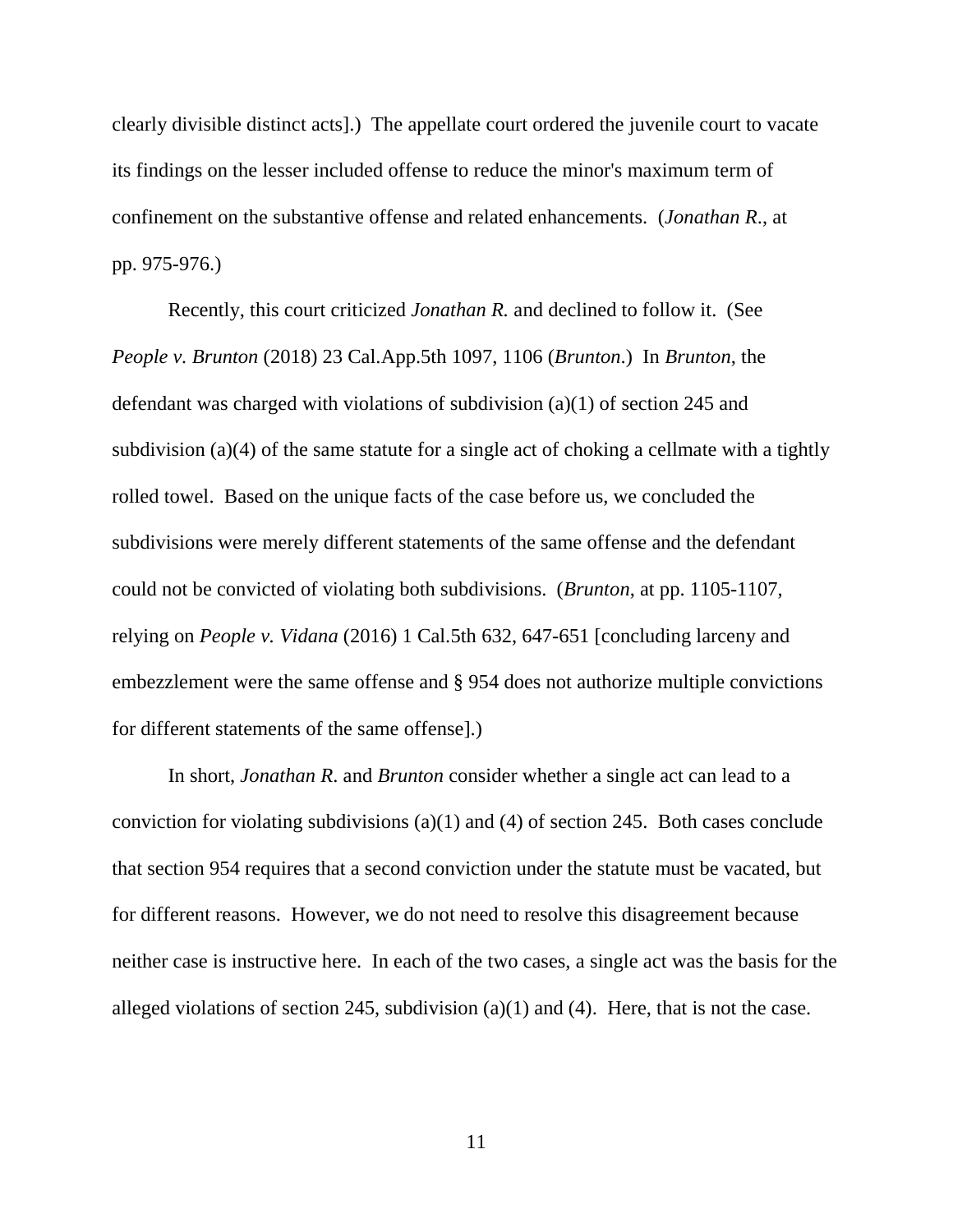Thus, both *Jonathan R*. and *Brunton* are distinguishable.[9](#page-11-0) Instead, of following either case, we evaluate the issue before us under section 954.

Generally, a defendant can be convicted of multiple charged offenses.  $(\S 954.)^{10}$ The California Supreme Court has " 'repeatedly held that the same act can support multiple charges and multiple convictions. "Unless one offense is necessarily included in the other [citation], multiple convictions can be based upon a single criminal act or an indivisible course of criminal conduct (§ 954)." [Citation.]' " (*People v. White* (2017) 2 Cal.5th 349, 353-354.) In determining whether a defendant may be convicted of multiple charged offenses, courts apply the statutory elements test. (*People v. Reed* (2006) 38 Cal.4th 1224, 1231.) Under the elements test, if the statutory elements of one offense include all the statutory elements of another offense, the latter is necessarily included in the former. (*Id.* at p. 1227.)

Under section 954, a separate conviction is permissible for each completed charged offense, even if the defendant had the same intent and objective in committing multiple crimes and even if the defendant committed the crimes at or near the same time. (*People v. Johnson* (2007) 150 Cal.App.4th 1467, 1474-1477.) For example, in *Johnson*,

<span id="page-11-0"></span><sup>9</sup> Hernandez does not discuss *Brunton*, *supra*, 23 Cal.App.5th 1097 in any of his briefs. The People argue *Brunton* was wrongly decided. Because we conclude *Brunton* is not applicable here, we need not address the People's argument.

<span id="page-11-1"></span><sup>10</sup> As relevant here, section 954 provides: "An accusatory pleading may charge two or more different offenses connected together in their commission, or different statements of the same offense or two or more different offenses of the same class of crimes or offenses, under separate counts . . . . The prosecution is not required to elect between the different offenses or counts set forth in the accusatory pleading, but the defendant may be convicted of any number of the offenses charged . . . ."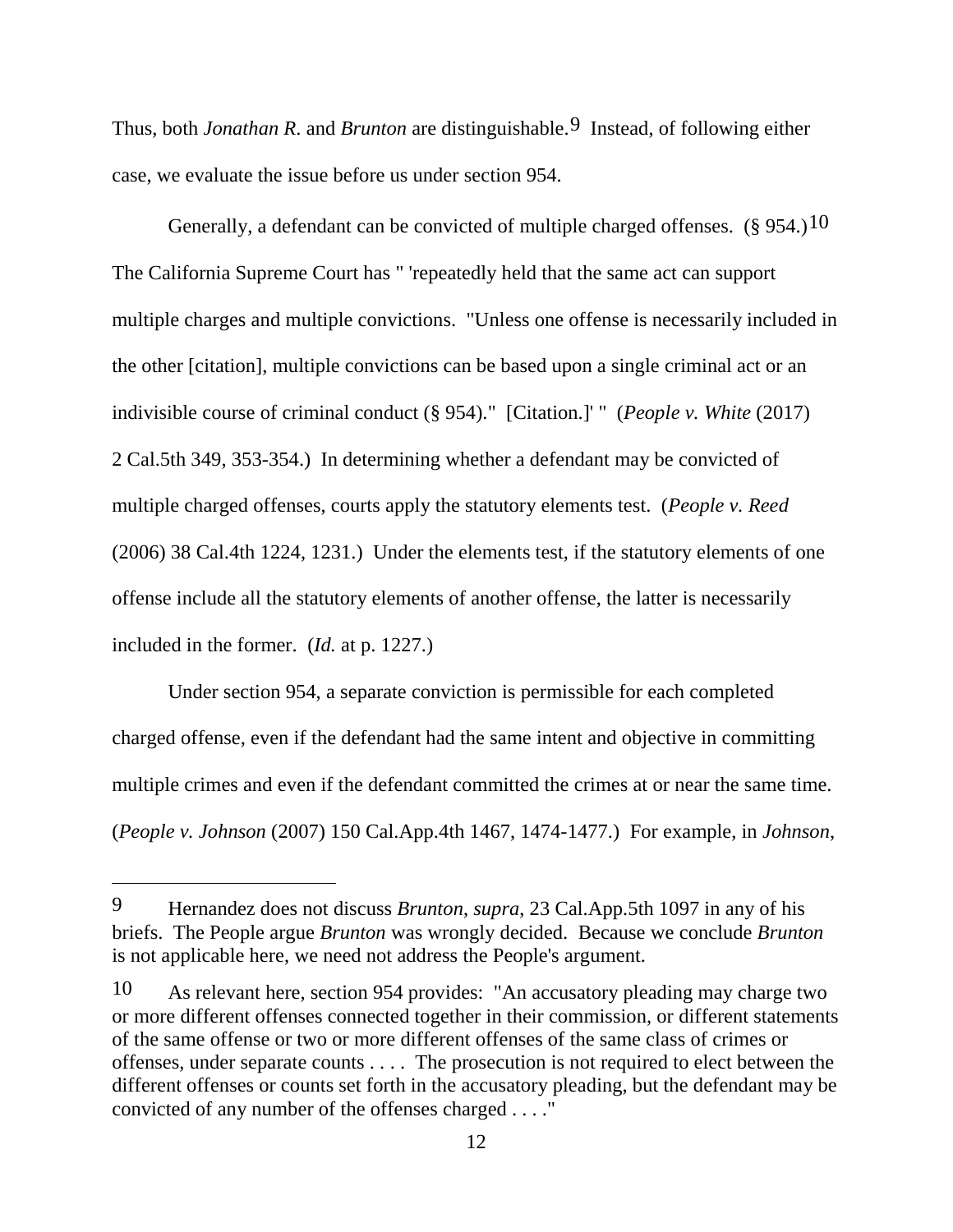the court held that a defendant could properly be charged with and convicted of multiple counts of spousal abuse based on acts occurring during a single event where the victim suffered multiple injuries caused by distinct applications of force, because the crime is complete upon the willful and direct application of physical force upon the victim resulting in injury. (*Ibid*.) Similarly, counts 1 and 2 in this case were based on different acts committed during a single incident. During closing argument, the prosecutor separated what was needed to establish Hernandez committed an assault with a deadly weapon as opposed to assault by a means likely to produce great bodily injury. As to the former, the prosecutor focused on the use of a knife to stab and/or slash the victim, referring to a knife as a "deadly weapon other than a firearm[.]" He also emphasized that the victim was "cut" and "needed some sort of liquid suturing . . . to close the injuries." Further, there was evidence proffered at trial that the victim was stabbed multiple times. Regarding count 2, the prosecutor pointed out that the victim suffered great bodily injury as evidenced by her "[b]roken orbitals[,] [b]ilateral nasal fracture[, and] [c]rooked nose two and a half years after the event." The evidence at trial showed that Hernandez punched and kicked the victim in the head. Indeed, Hernandez told E.P. that he "kicked [the victim] in the face" and had blood on his shoe. The jury instructions as well informed the jury that to convict Hernandez on count 1, it must find that he used a deadly weapon, but that to convict him on count 2, it must find only that he used force likely to result in great bodily injury. Accordingly, the record before us presents two separate acts for each count of assault. Count 1 is based on the use of a knife. Count 2 is based on punches and kicks to the head. The fact that these separate acts occurred during the same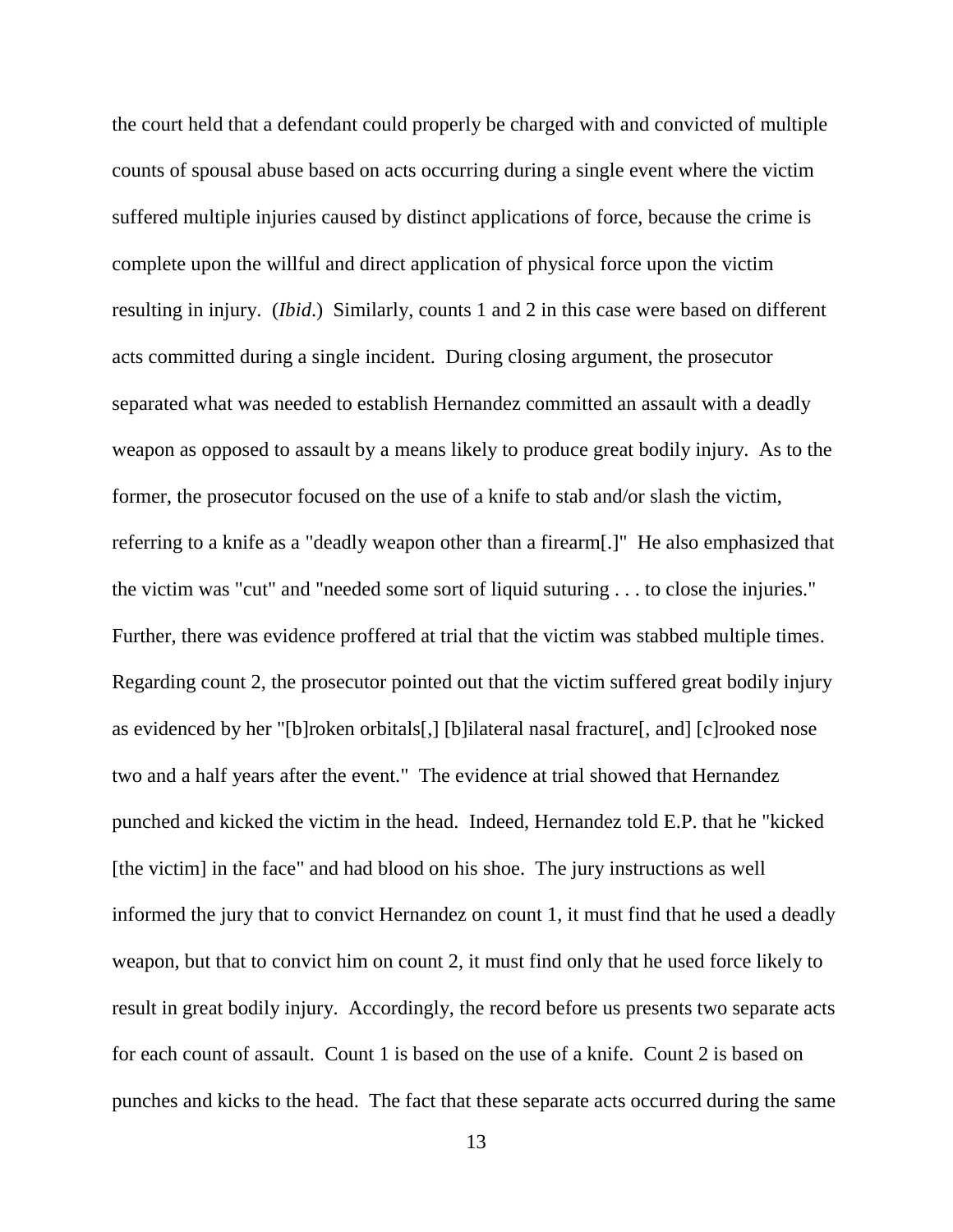altercation does not bar the jury from convicting Hernandez under both counts.<sup>[11](#page-13-0)</sup> (See

*People v. White*, *supra*, 2 Cal.5th at pp. 353-354; *Johnson*, at pp. 1474-1477.)

# II

# THE JURY'S QUESTIONS ABOUT THE DEFINITION OF DEADLY WEAPON

A. Hernandez's Contention

Hernandez argues the trial court erred in referring the jury to CALCRIM No. 875

in response to the jury's question regarding the definition of deadly weapon. He contends

he was prejudiced by the trial court's allegedly incorrect response.

# B. Background

The trial court instructed the jury under CALCRIM No. 875 as follows:

"Defendant Jason Hernandez is charged in count one with assault with a deadly weapon other than a firearm in violation of Penal Code section  $245(a)(1)$ .

"Jason Hernandez is charged in count two with assault with force likely to produce great bodily injury in violation of Penal Code section  $245(a)(4)$ .

"To prove the defendant guilty of these crimes, the People must prove that as to count one, element one, the defendant did an act with a deadly weapon other than a firearm that by its nature would directly and probably result in the application of force to a person.

"As to count two, element one, the defendant did an act that by its nature would directly and probably result in the application of force to a person; element two, the force used was likely to produce great bodily injury; element three, the defendant did that act willfully; element four, when the defendant acted he was aware of facts that would lead a reasonable person to realize that his act by its nature would directly and probably result in the application of force to

<span id="page-13-0"></span><sup>11</sup> The court stayed Hernandez's sentence under count 2 pursuant to section 654.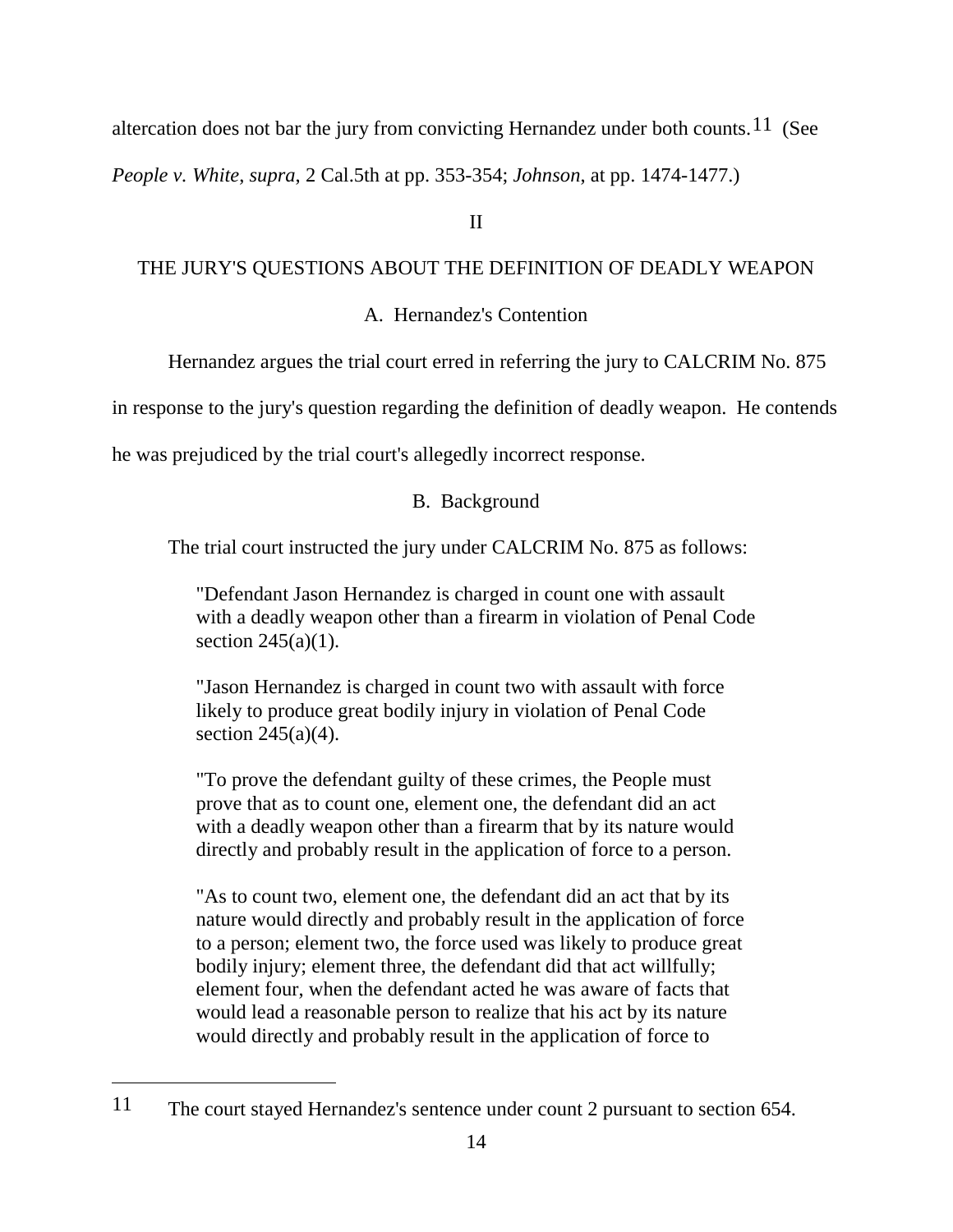someone; element five, when the defendant acted he had the present ability to apply force likely to produce great bodily injury or with a deadly weapon other than a firearm; and element six, the defendant did not act in defense of someone else.

"Someone commits an act willfully when they do it willingly or on purpose. It is not required that they intend to break the law, hurt someone else or gain any advantage.

"The terms application of force and apply force mean to touch in a harmful or offensive manner. The slightest touching can be enough if done in a rude or angry way. Making contact with another person including through their clothing is enough. The touching does not have to cause pain or injury of any kind. The touching can be done indirectly or by causing an object or someone else to touch the other person.

"The People are not required to prove that the defendant actually touched someone. The People are not required to prove the defendant actually intended to use force against someone when he acted. No one needs to actually have been injured by the act but, if someone was injured, you may consider that fact, along with all of the other evidence, in deciding whether the defendant committed the assault and, if so, what kind of assault it was.

"Voluntary intoxication is not a defense to assault.

"Great bodily injury means a significant or substantial physical injury. It is an injury that is greater than minor or moderate harm.

"A deadly weapon other than a firearm is any object, instrument or weapon that is inherently deadly or one that is used in such a way that it is capable of causing and likely to cause either death or great bodily injury."

During jury deliberations, the jury submitted the following questions to the court:

"1) What constitutes a deadly weapon?

"2) Specifically does a fist or foot/shoe qualify?"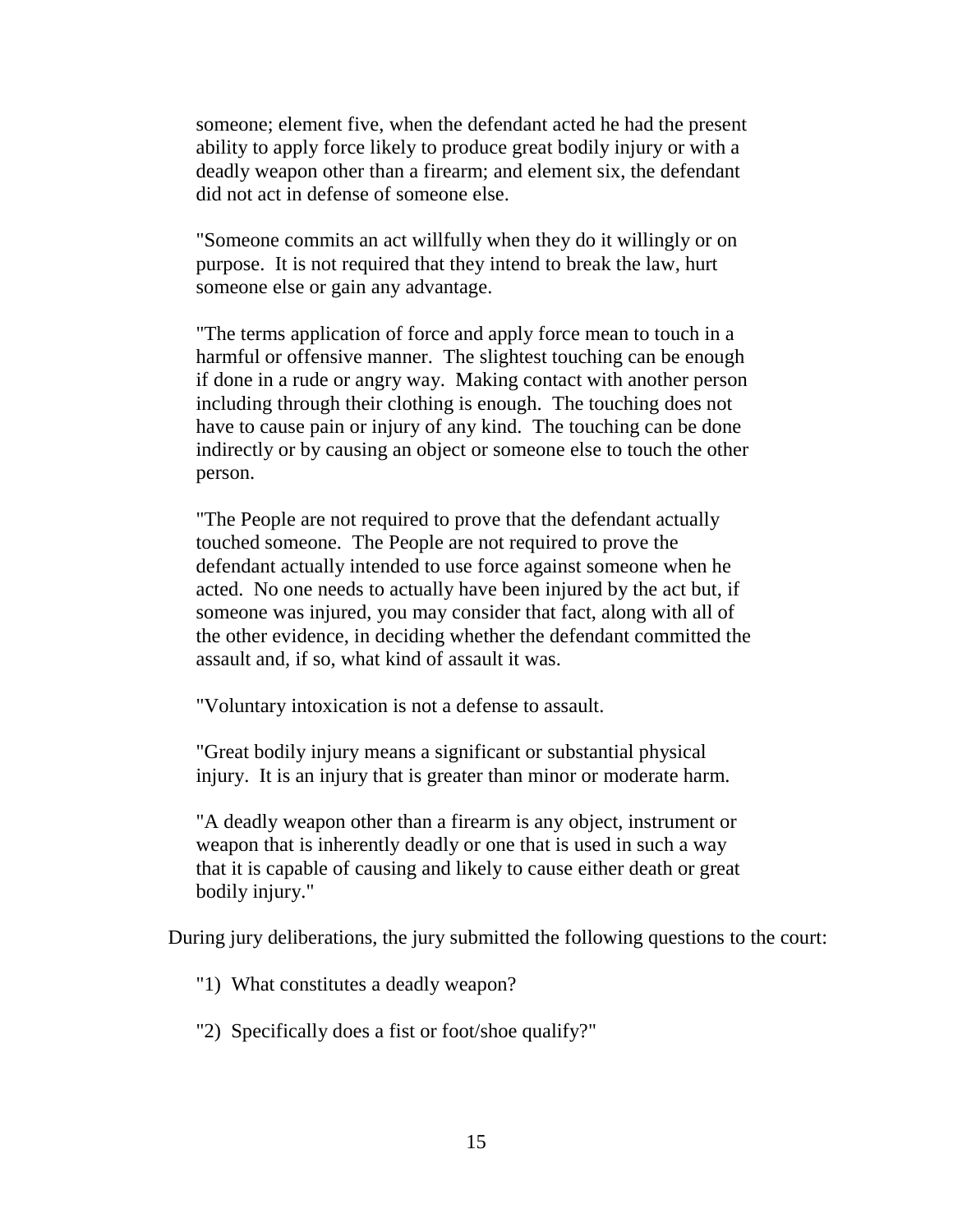The court read the two questions to counsel. The prosecutor suggested that the court refer the jury to CALCRIM No. 875. Counsel for both Hernandez and Kopp agreed with the proposed response. The court then indicated that it was "going to write down" CALCRIM 875 defines a deadly weapon." Nobody objected.

The court subsequently responded to the jury's two questions in writing, stating "CALCRIM 875 defines a deadly weapon." The next day, the jury returned its verdict.

# C. Relevant Law

Section 1138 provides that when jurors "desire to be informed on any point of law arising in the case" "the information required must be given." "Section 1138 . . . thereby creates a ' "mandatory" duty to clear up any instructional confusion expressed by the jury.' " (*People v. Loza* (2012) 207 Cal.App.4th 332, 355, quoting *People v. Gonzalez* (1990) 51 Cal.3d 1179, 1212.) "This does not mean the court must always elaborate on the standard instructions. Where the original instructions are themselves full and complete, the court has discretion under section 1138 to determine what additional explanations are sufficient to satisfy the jury's request for information. [Citation.] Indeed, comments diverging from the standard are often risky. . . . But a court must do more than figuratively throw up its hands and tell the jury it cannot help. It must at least *consider* how it can best aid the jury. It should decide as to each jury question whether further explanation is desirable, or whether it should merely reiterate the instructions already given." (*People v. Beardslee* (1991) 53 Cal.3d 68, 97.) We review for an abuse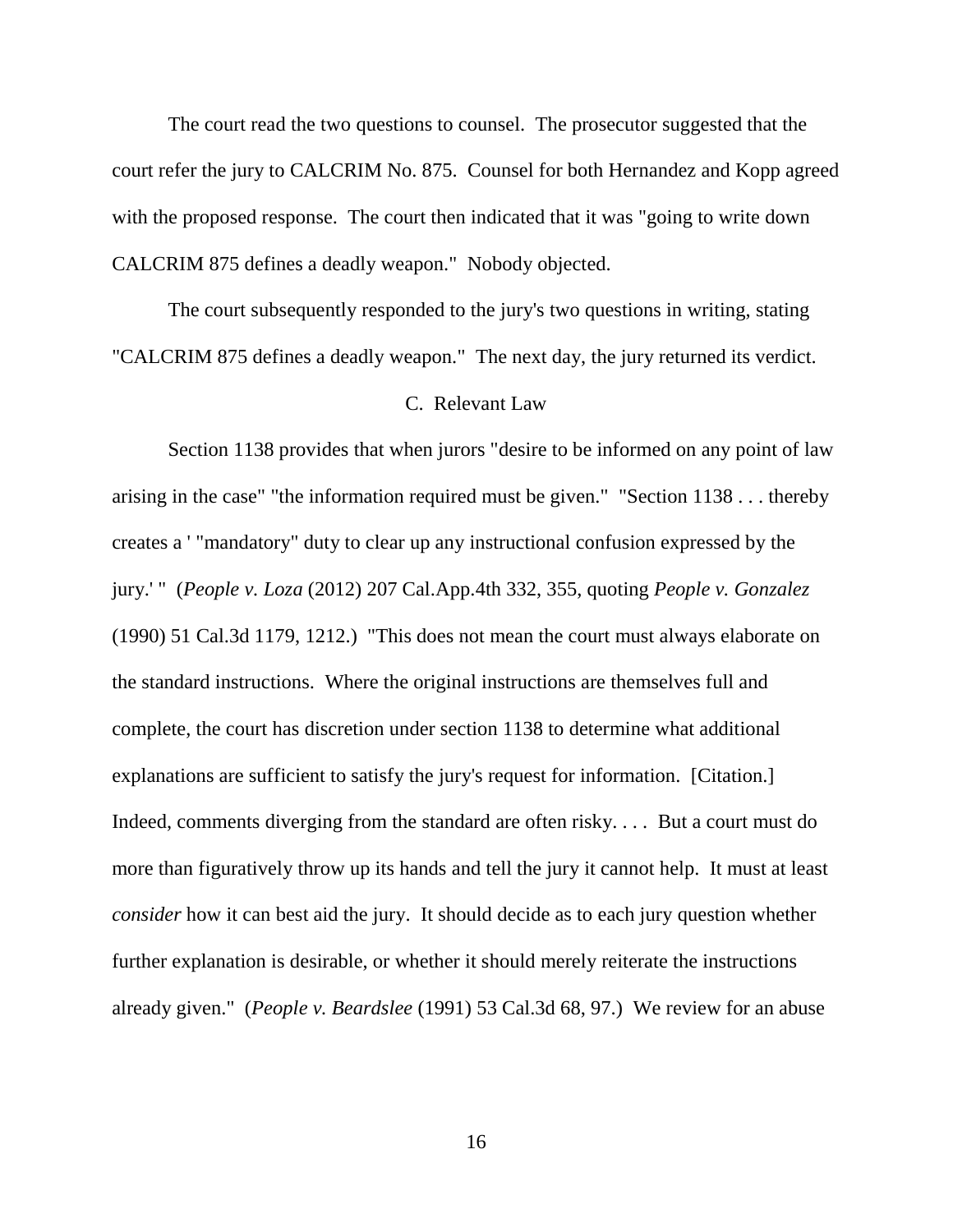of discretion any error under section 1138. (*People v. Eid* (2010) 187 Cal.App.4th 859, 882.)

#### D. Analysis

As a threshold issue, the People argue Hernandez forfeited this issue on appeal because his attorney did not object to the trial court's response to refer the jury to CALCRIM No. 875. (See *People v. Dykes* (2009) 46 Cal.4th 731, 802; *People v. Ross* (2007) 155 Cal.App.4th 1033, 1048-1049.) The People further note that Hernandez's trial counsel expressly agreed with the court's response. As such, the People assert, based on the invited error doctrine, Hernandez cannot complain the trial court erred in giving an instruction that his counsel consented, invited, or tacitly approved to be given. (See *Ross*, at p. 1048.) Finally, the People note that by expressly agreeing to the court's response to the jury's questions, Hernandez waived any claim of error on appeal. (See *People v. Castaneda* (2011) 51 Cal.4th 1292, 1352; *People v. Harris* (2008) 43 Cal.4th 1269, 1317; *People v. Roldan* (2005) 35 Cal.4th 646, 729.)

In response, Hernandez relies on section 1259, which provides that an "appellate court may . . . review any instruction given . . . even though no objection was made thereto in the lower court, if the substantial rights of the defendant were affected thereby." "[T]he failure to object to an instruction in the trial court waives any claim of error unless the claimed error affected the substantial rights of the defendant, i.e., resulted in a miscarriage of justice, making it reasonably probable the defendant would have obtained a more favorable result in the absence of error. [Citations.]" (*People v. Andersen* (1994) 26 Cal.App.4th 1241, 1249.) Here, Hernandez claims his substantial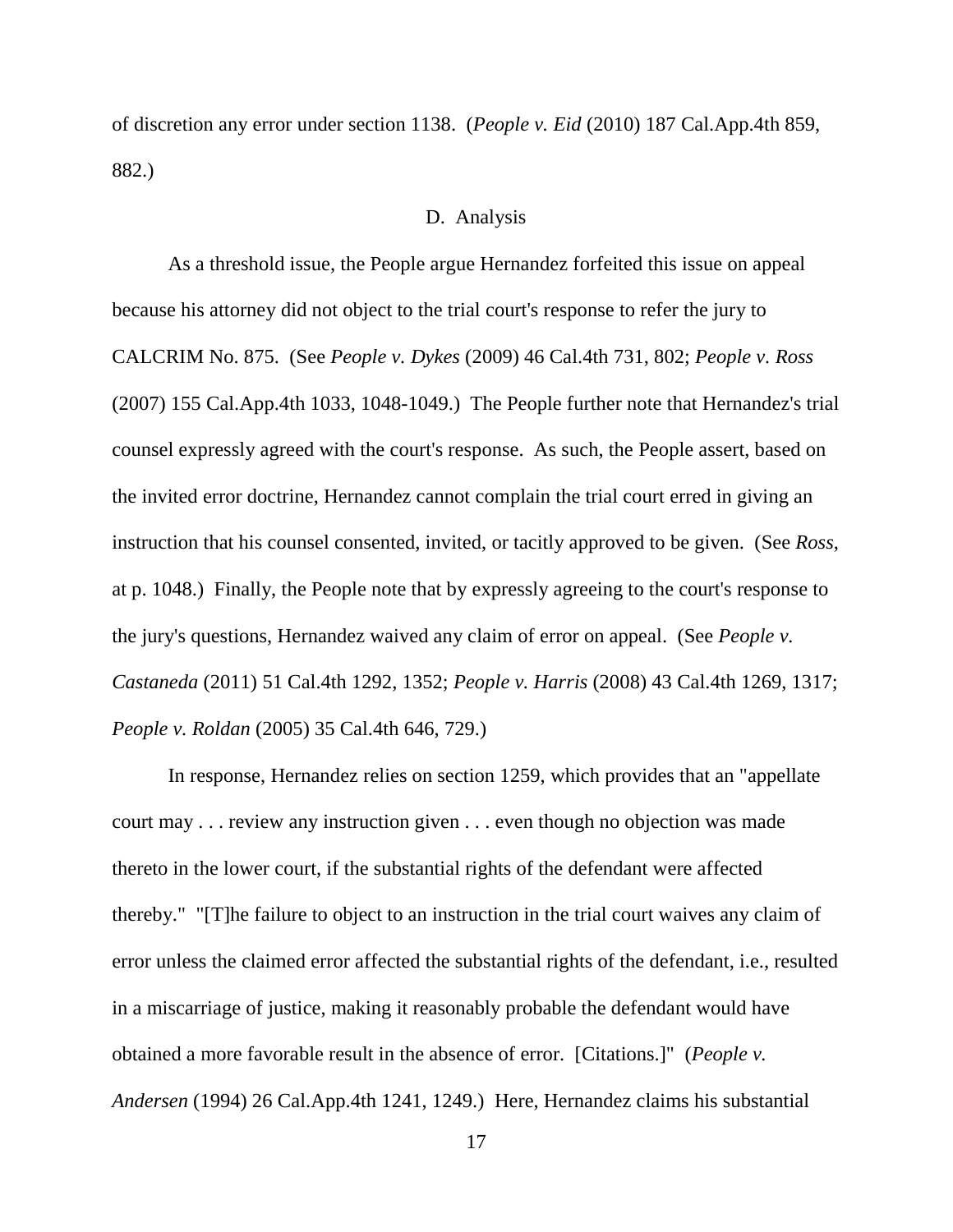rights were affected because CALCRIM No. 875 allowed the jury to convict him of assault with a deadly weapon under a legally inadequate theory, namely striking the victim with fists or feet.<sup>12</sup> We disagree.

We observe that Hernandez does not argue that any of the jury instructions misstated the law or were otherwise incorrect. Further, we conclude he had no grounds on which to claim the instructions misstated the law. Therefore, the specific jury instruction at issue here (CALCRIM No. 875) correctly stated the law. (See *People v. Golde* (2008) 163 Cal.App.4th 101, 123.) That jury instruction explicitly defined deadly weapon as "any object, instrument, or weapon [other than a firearm] that is inherently deadly or capable of causing and likely to cause either death or great bodily injury." (CALCRIM No. 875.) In this sense, the jury instruction directly answers the jury's first question regarding "[w]hat constitutes a deadly weapon." The trial court was well within its discretion to refer the jury back to the very instruction that provided a specific answer to the jury's question. No more information was needed or required.

The jury's second question was related to the first in that it focused on whether specific items (fist or foot/shoe) could be deadly weapons. As with the first question, the trial court's response was to point the jury to CALCRIM No. 875, which unambiguously

<span id="page-17-0"></span><sup>12</sup> The People point out that none of the cases relied on by Hernandez concern a trial court's response to a jury question under section 1138. As such, the People imply that the law is unclear that section 1259 would apply to the issue presented here. Because section 1259 directly addresses the issue of waiver of instructional error, it logically follows that it would govern the waiver issue involving a trial court's response to a jury's question implicating a jury instruction, triggering section 1138. (See *People v. Hillhouse* (2002) 27 Cal.4th 469, 505-506.)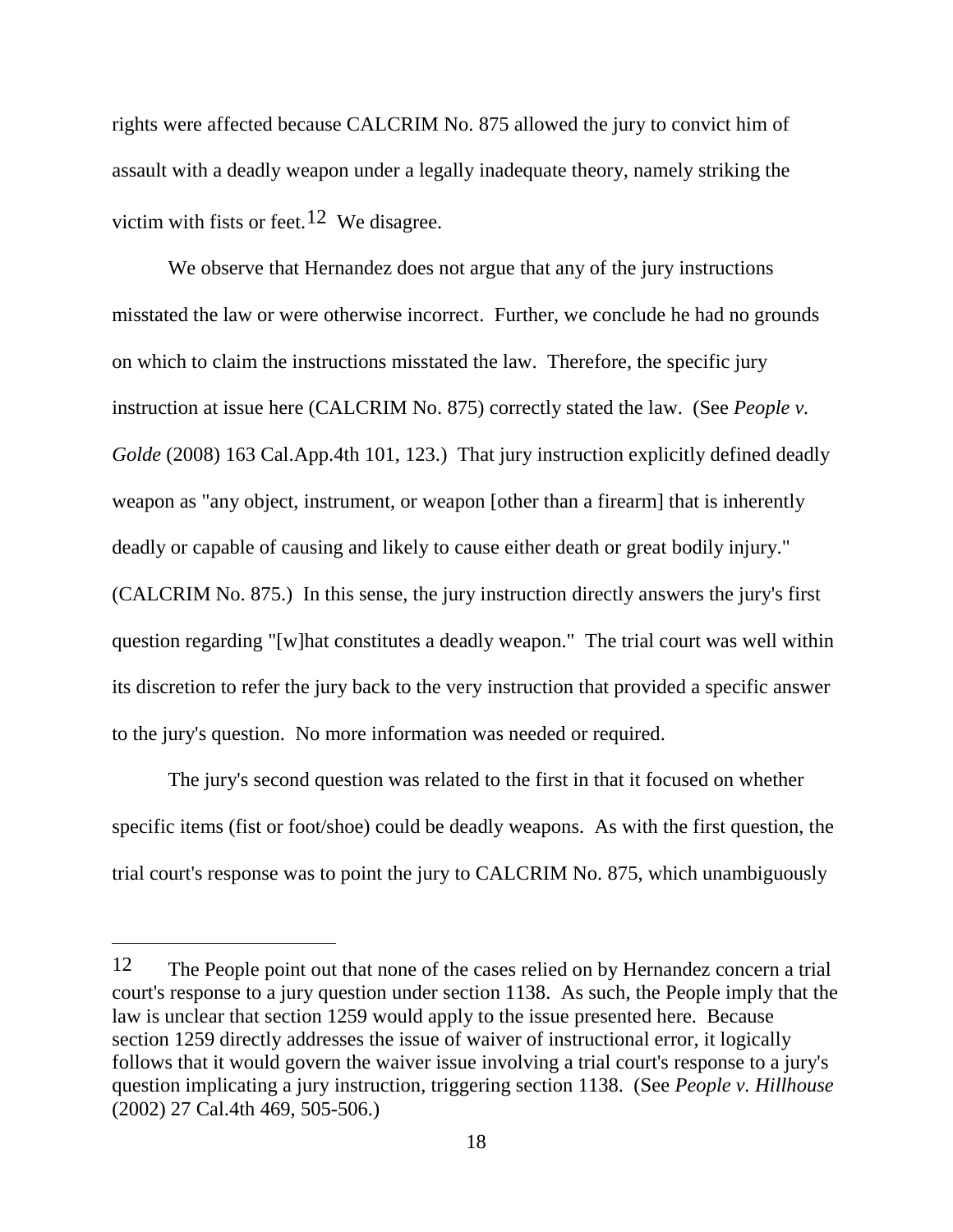answered the jury's second question. The instruction limits a "deadly weapon" to an "object, instrument or weapon." A fist or foot does not fit that provided definition. The "object, instrument or weapon" in the statute is an item "extrinsic to the human body." (*People v. Aguilar* (1997) 16 Cal.4th 1023, 1034 (*Aguilar*).) Put another way, CALCRIM No. 875 did not instruct the jury that it could convict Hernandez of assault with a deadly weapon merely because he or K.D. struck the victim with their fists or feet. Moreover, we assume the jury understood and followed the instructions. (See *People v. Mickey* (1991) 54 Cal.3d 612, 689, fn. 17.)

Nevertheless, relying on *Aguilar*, *supra*, 16 Cal.4th 1023, Hernandez insists the trial court was obligated to do more than just refer the jury to CALCRIM No. 875. We do not share Hernandez's expansive reading of *Aguilar*. In that case, the prosecutor asserted, during closing argument, that hands and feet may be deadly weapons under section 245, subdivision (a)(1). (*Aguilar*, at p. 1029.) Our high court determined that hands and feet cannot constitute deadly weapons under the statute. (*Id.* at p. 1034.) The court explained that "[r]eading the statute as a whole in a commonsense manner that avoids rendering any part superfluous [citation] and considering its history, we conclude a 'deadly weapon' within the meaning of section 245 must be an object extrinsic to the human body. Bare hands or feet, therefore, cannot be deadly weapons[.]" (*Aguilar*, at p. 1034.)

The court did not address CALCRIM No. 875 or otherwise hold that CALCRIM No. 875 was an incorrect statement of law. However, CALCRIM No. 875 contains the same definition of deadly weapon that is found in section 245, subdivision (a)(1).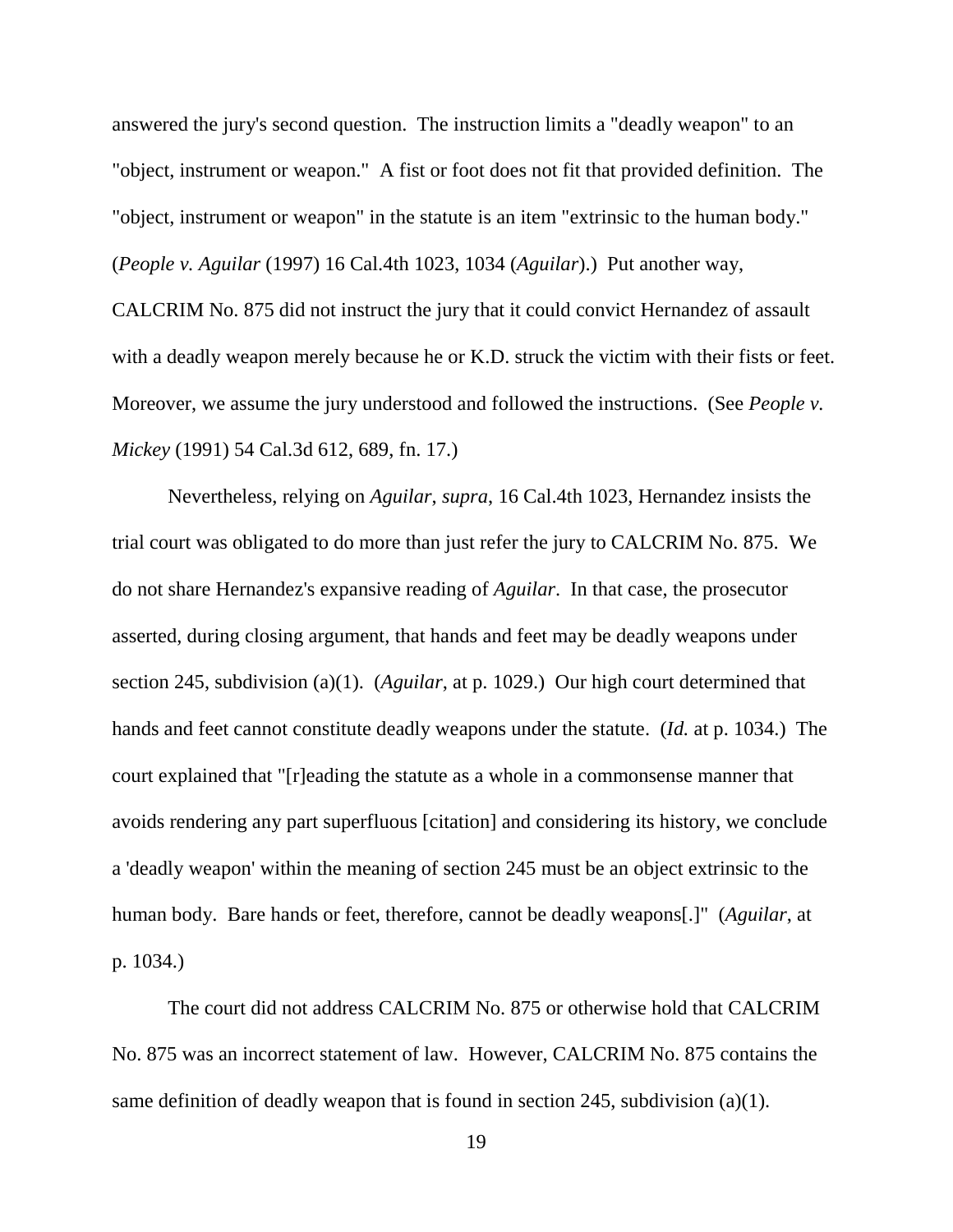Because the court found that the definition of deadly weapon in the statute clearly required an "object intrinsic to the body," it logically follows that the analogous language found in CALCRIM No. 875 required the same. "Review of the adequacy of instructions is based on whether the trial court 'fully and fairly instructed on the applicable law.' [Citation.]" (*People v. Ramos* (2008) 163 Cal.App.4th 1082, 1088.) In determining whether error has been committed in giving jury instructions, we consider the instructions as a whole and assume jurors are intelligent persons, capable of understanding and correlating all jury instructions which are given. (*Ibid*.) " 'Instructions should be interpreted, if possible, so as to support the judgment rather than defeat it if they are reasonably susceptible to such interpretation.' [Citation.]" (*Ibid*.) "The crucial assumption underlying our constitutional system of trial by jury is that jurors generally understand and faithfully follow instructions." (*People v. Mickey*, *supra*, 54 Cal.3d at p. 689, fn. 17.)

Here, CALCRIM No. 875 was a correct statement of the law. It did not instruct the jury that hands or feet could be deadly weapons. Thus, the trial court referring the jury back to that instruction in response to the jury's questions about what constitutes a deadly weapon was not an abuse of discretion and did not adversely impact Hernandez's substantial rights. Thus, we conclude that Hernandez forfeited this claim on appeal.  $13$ (See *People v. Andersen*, *supra*, 26 Cal.App.4th at p. 1249.)

<span id="page-19-0"></span><sup>13</sup> To avoid forfeiture, Hernandez argues his trial counsel was constitutionally ineffective for failing to object to the trial court's response to the jury's questions. However, in analyzing forfeiture here, we evaluated whether Hernandez's substantial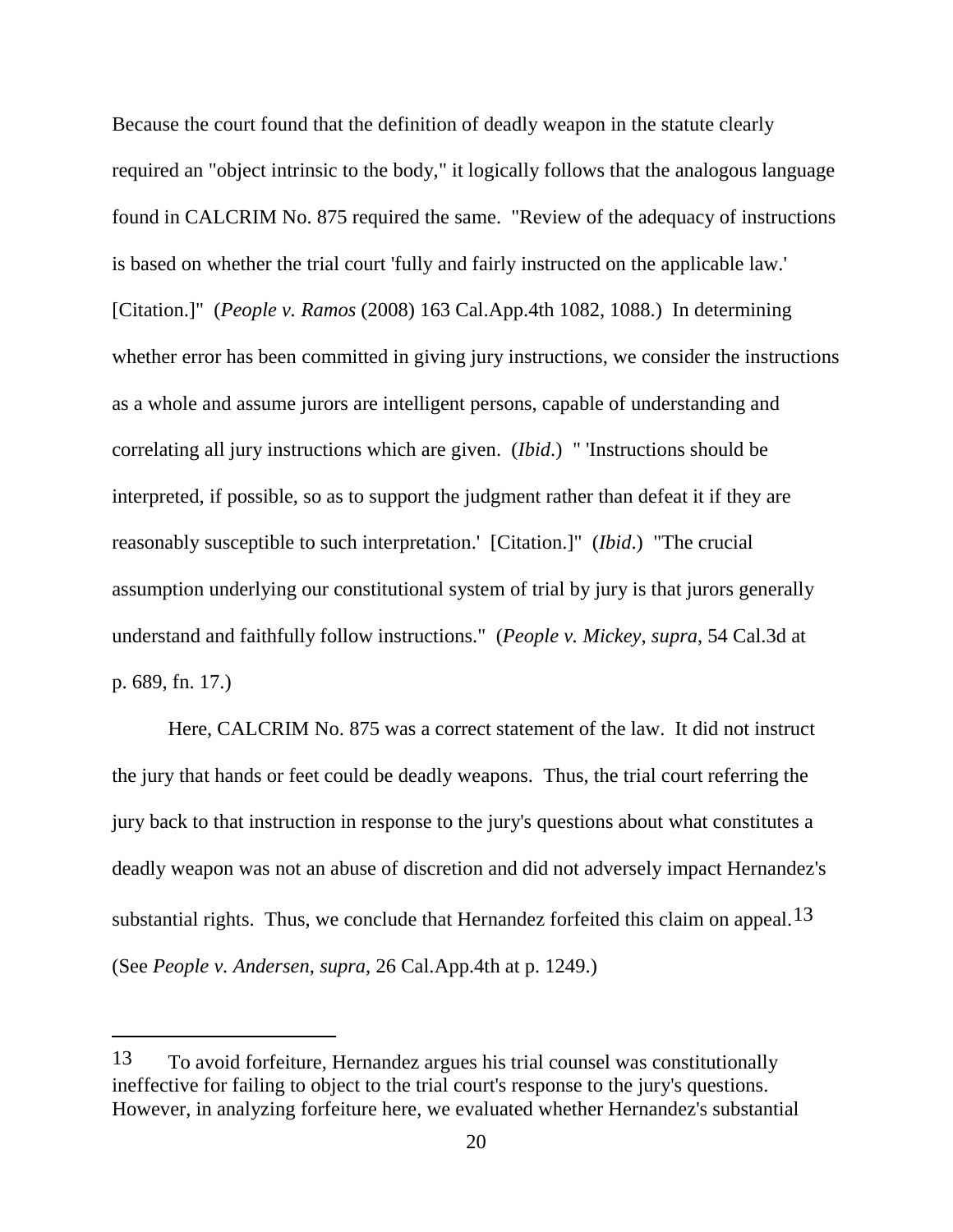Additionally, even if we did not find forfeiture, Hernandez has not shown that he was prejudiced by the trial court's response to the jury's questions. Here, the prosecutor did not argue hands or feet could be a deadly weapon. Instead, the prosecutor focused on the evidence that Hernandez and/or K.D. used a knife to cut the victim. And the evidence proffered at trial supports the theory that the use of a knife as a deadly weapon. A.C. testified that right before K.D. attacked her, Hernandez followed A.C. out of the motel room to the hallway and told K.D. to get her. K.D. and Hernandez cut A.C. at different times with different knives. A.C. bled profusely from the head, where she was cut. Against this backdrop, Hernandez has not shown that he was prejudiced by the trial court's response to the jury's questions about what constitutes a deadly weapon.[14](#page-20-0)

rights were adversely affected. In doing so, we looked at the merits of Hernandez's claims. As such, we need not reach Hernandez's claim of ineffective assistance of counsel. Moreover, as we explain later, Hernandez has not shown he was prejudiced by the trial court's response. Thus, his ineffective assistance of counsel claim would fail for this reason as well. (See *Strickland v. Washington* (1984) 466 U.S. 668, 694; *People v. Ledesma* (1987) 43 Cal.3d 171, 217-218.)

<span id="page-20-0"></span><sup>14</sup> We observe that the jury asked if a shoe can be considered a deadly weapon. Certain shoes can be. (See *Aguilar*, *supra*, 16 Cal.4th at p. 1035 ["There can be no doubt that some footwear, such as hobnailed or steel-toed boots, is capable of being wielded in a way likely to produce death or serious injury, and as such may constitute weapons within the meaning of section 245, subdivision  $(a)(1)$ ."].) There is evidence in the record that Hernandez kicked the victim with his shoe and had blood on his shoe. There is scant evidence regarding the type of footwear worn by Hernandez during the assault. Further, the prosecutor did not mention the use of a shoe as a deadly weapon during closing argument, and Hernandez does not address the jury's reference to a shoe in its second question. We therefore do not address that issue here.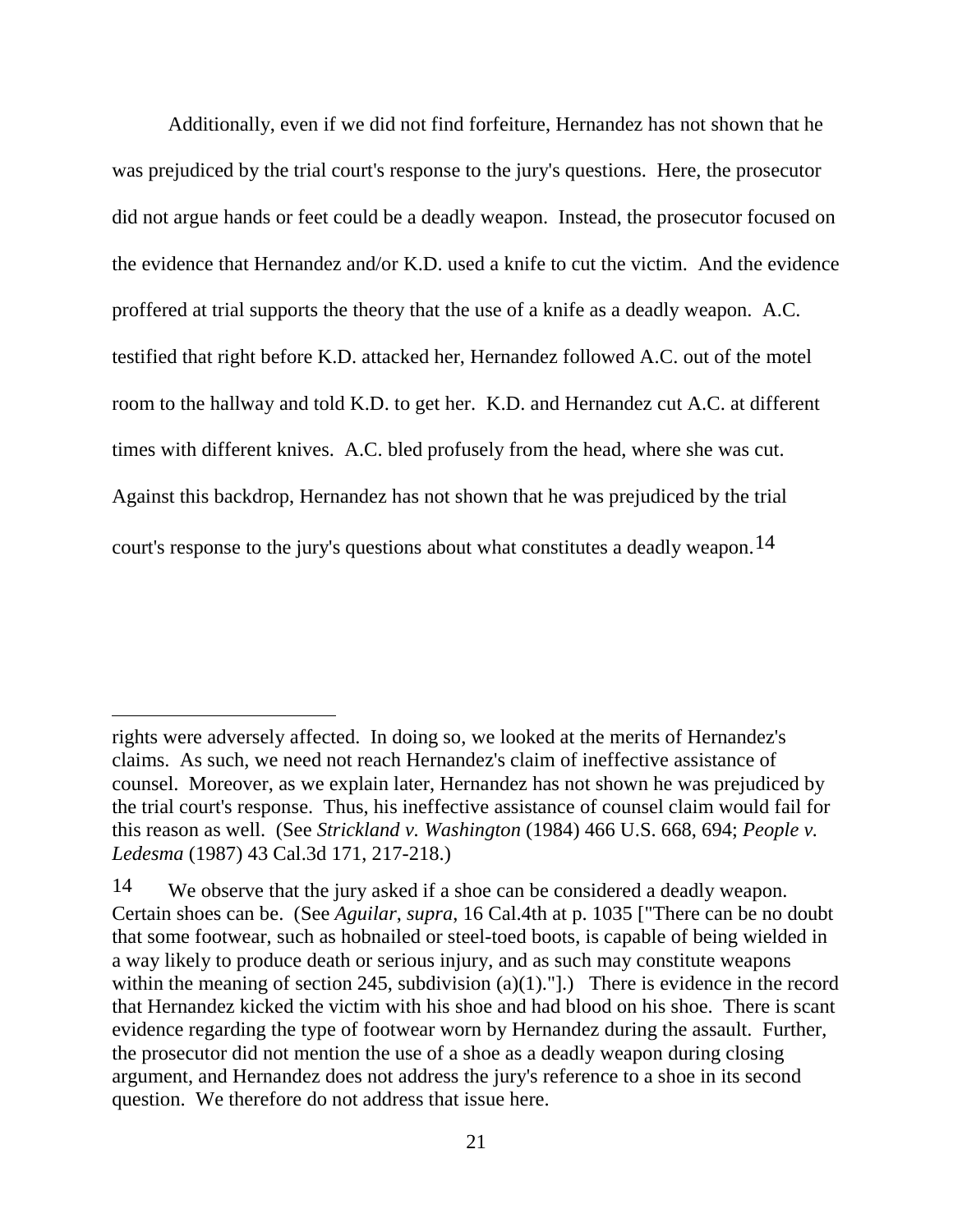# SUBSTANTIAL EVIDENCE OF GANG ENHANCEMENT AS TO COUNT 3 A. Hernandez's Contention

III

The jury found true that Hernandez committed count 3 (conspiracy to commit murder) for the benefit of a criminal street gang within the meaning of section 186.22, subdivision (b).<sup>[15](#page-21-0)</sup> Hernandez contends substantial evidence does not support this finding.

# B. Standard of Review and Relevant Law

The standard of appellate review for determining the sufficiency of the evidence supporting an enhancement is the same as that applied to a conviction. (*People v. Wilson* (2008) 44 Cal.4th 758, 806; *People v. Mejia* (2012) 211 Cal.App.4th 586, 614.) When considering a defendant's challenge to the sufficiency of the evidence, we review the entire record most favorably to the judgment to determine whether the record contains substantial evidence from which a rational trier of fact could find the essential elements of the crime beyond a reasonable doubt. We do not reweigh evidence or reassess a witness's credibility, and we presume the existence of every fact the trier of fact could reasonably deduce from the evidence. (*People v. Lindberg* (2008) 45 Cal.4th 1, 27.) We ask whether, after viewing the evidence in the light most favorable to the judgment, any rational trier of fact could have found the allegations to be true beyond a reasonable

<span id="page-21-0"></span><sup>15</sup> The jury found this allegation true as to counts 1 and 2, but Hernandez does not challenge those findings.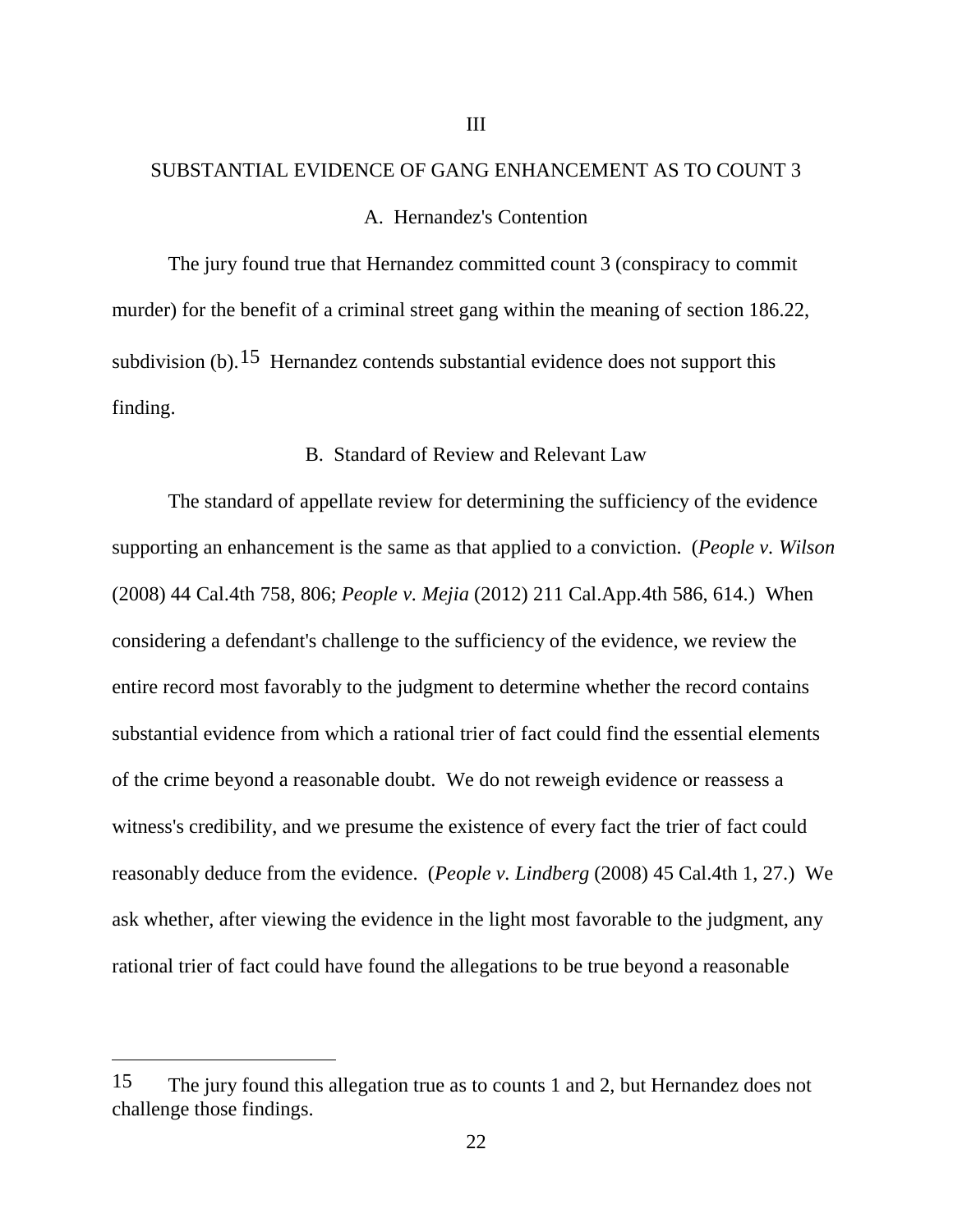doubt. (See *Jackson v. Virginia* (1979) 443 U.S. 307, 319.) If the circumstances reasonably justify the jury's findings, reversal is not warranted merely because the circumstances might also be reasonably reconciled with a contrary finding. (*People v. Nelson* (2011) 51 Cal.4th 198, 210.)

Section 186.22, subdivision (b)(1) provides a sentencing enhancement for felonies "committed for the benefit of, at the direction of, or in association with any criminal street gang, with the specific intent to promote, further, or assist in any criminal conduct by gang members." The prosecution has the burden of proof (*People v. Weddington* (2016) 246 Cal.App.4th 468, 484 (*Weddington*)), and must establish both prongs of the gang enhancement. "First, the prosecution is required to prove that the underlying felonies were 'committed for the benefit of, at the direction of, or in association with any criminal street gang.'  $(\S 186.22 \text{ [subd.]} (b)(1))$ . Second, there must be evidence that the crimes were committed 'with the specific intent to promote, further, or assist in any criminal conduct by gang members.' (§ 186.22 [subd.] (b)(1); [Citation.])" (*People v. Rios* (2013) 222 Cal.App.4th 542, 561.)

The prosecution may rely on expert testimony regarding criminal street gangs to establish a gang enhancement under section 186.22, subdivision (b)(1). (*People v. Vang* (2011) 52 Cal.4th 1038, 1048.) However, the expert's testimony must be grounded in admissible evidence to impose a gang enhancement. "[P]urely conclusory and factually unsupported opinions" that the charged crimes are for the benefit of the gang because committing crimes enhances the gang's reputation are insufficient to support a gang enhancement. (*People v. Ramirez* (2016) 244 Cal.App.4th 800, 819-820.)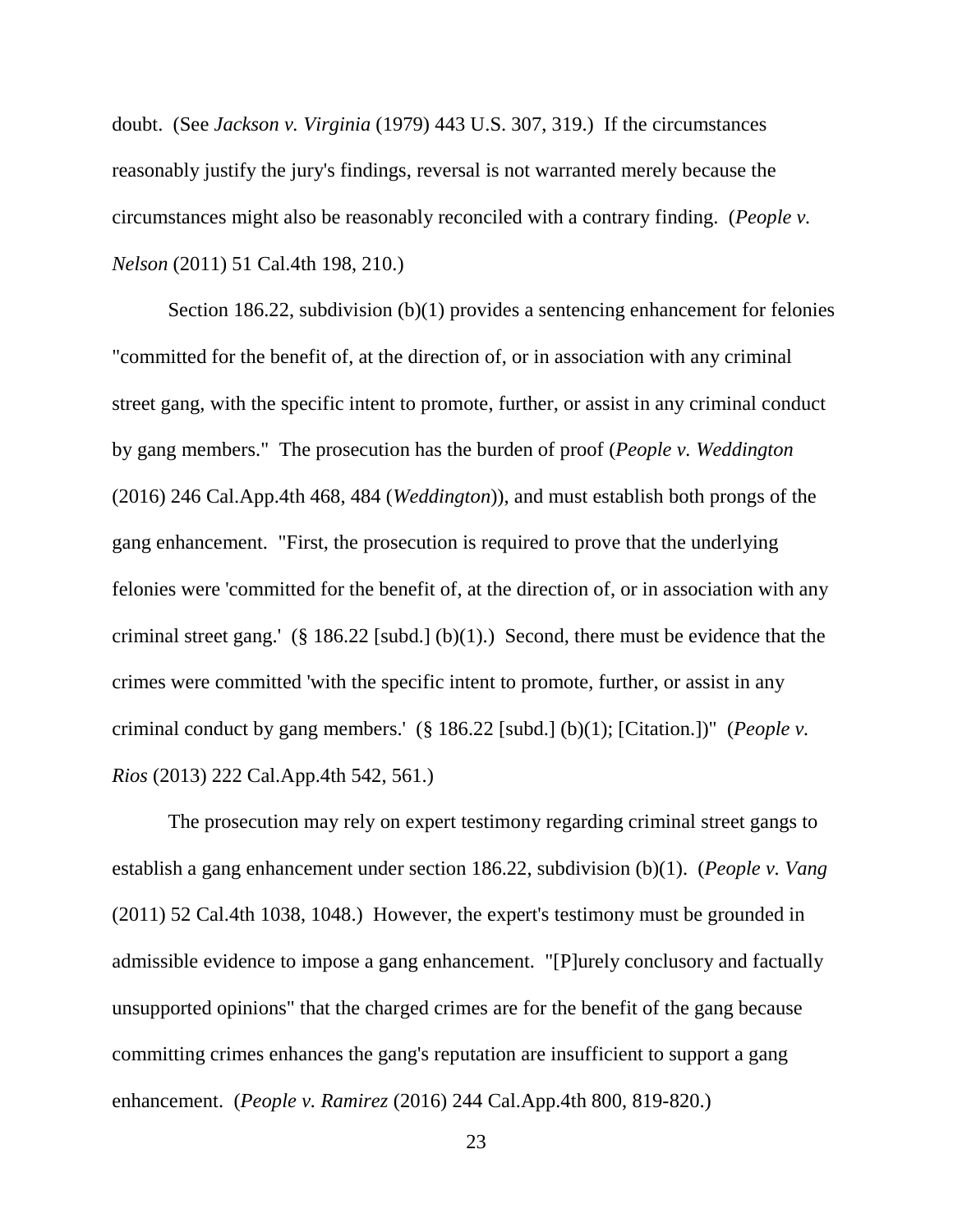#### C. Analysis

Here, Hernandez contends substantial evidence does not support a true finding as to both prongs of the gang enhancement. Regarding the first, he asserts that there was no evidence proffered at trial showing he committed count 3 for the benefit of a criminal street gang. In addition, although he concedes he is a Mexican Mafia member, Hernandez maintains that Kopp, his coconspirator, was never a member of that gang. Hernandez's arguments, however, gloss over certain evidence presented at trial.

The first prong under section 186.22, subdivision (b)(1) can be satisfied in any of three ways: "The offense may be committed (1) for the benefit of the gang; (2) at the direction of a gang; *or* (3) in association with a gang." (*Weddington*, *supra*, 246 Cal.App.4th at p. 484.) Although substantial evidence only must support a finding as to one of these means, on the record before us, substantial evidence supports all three.

For example, there is substantial evidence that Hernandez's conspiracy was committed for the benefit of the Mexican Mafia. A gang expert testified that a gang member's cooperation with law enforcement is a serious violation of gang rules and the consequence for such cooperation often is murder. Such murders would lead to several benefits for the Mexican Mafia. It would punish the person who cooperated; deter other people from also cooperating with law enforcement; and maintain the gang's reputation for toughness. Thus, Hernandez's conspiracy would similarly have benefited the Mexican Mafia.

There also was substantial evidence that Hernandez's conspiracy was committed at the direction of the Mexican Mafia. A criminal street gang expert witness may opine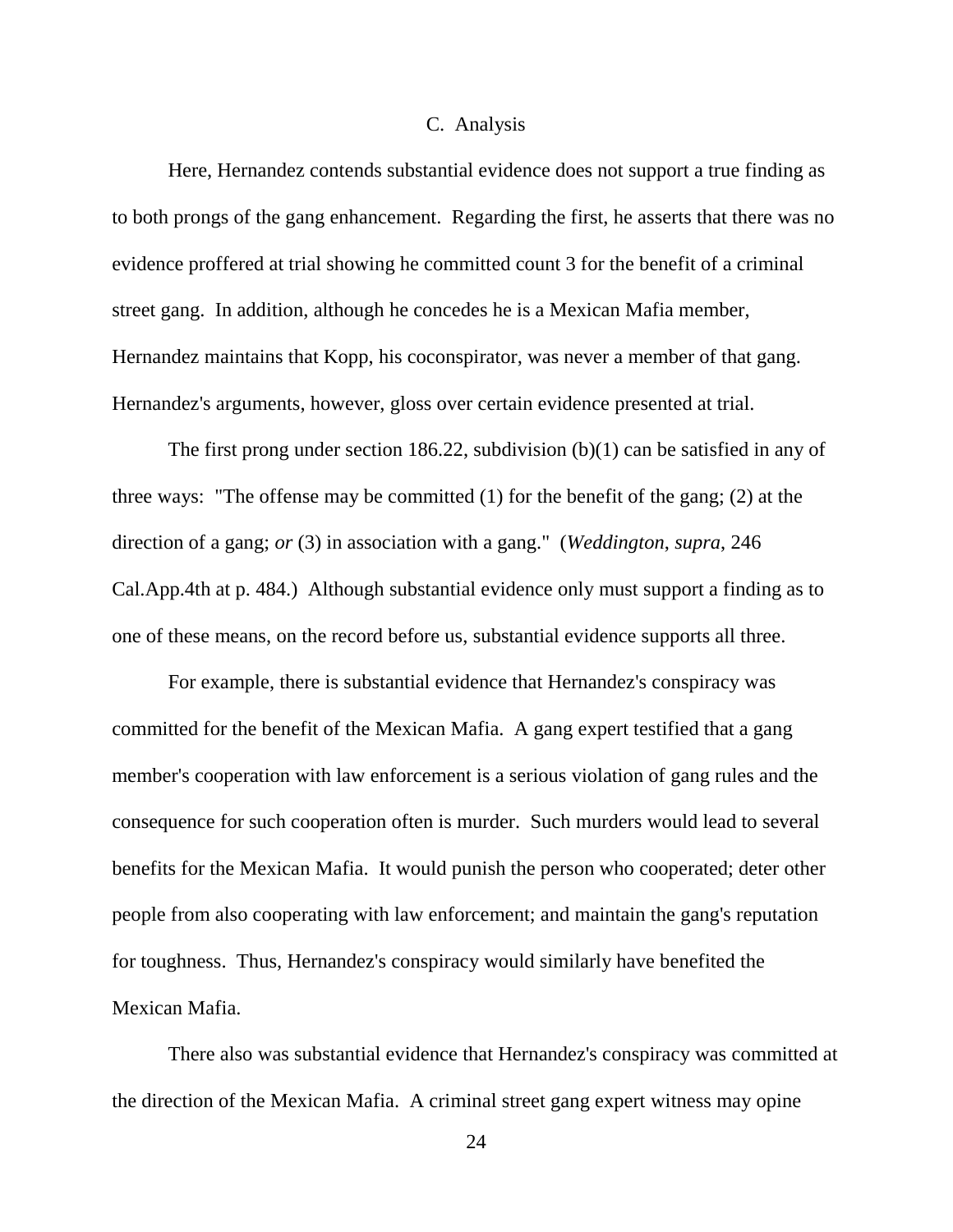based on hypothetical questions that track the evidence, whether the offense, if it in fact occurred, would have been for gang purposes. (*People v. Vang*, *supra*, 52 Cal.4th at p. 1048.) At trial, there was no dispute that Hernandez was a member of the Mexican Mafia. The gang expert testified that a "member" was at the very top of the Mexican Mafia hierarchy and considered to be a "shot caller" who was in charge and could order executions and taxings. Hernandez, a high-level Mexican Mafia enforcer, told Kopp in coded language ("it's official") to tell E.P. to have U.P. murdered.

Finally, substantial evidence supports a finding that Hernandez committed count 3 in association with a gang. Proof of association with a gang may be established with substantial evidence that two or more gang members committed the crime together, unless there is evidence that they were on a frolic and detour unrelated to the gang. (*Weddington*, *supra*, 246 Cal.App.4th at p. 484.) In the instant matter, the evidence established that Appellants, the coconspirators to murder U.P., both were actively involved and/or associated with the Mexican Mafia. Hernandez was a high-ranking member, and Kopp was a secretary. The text message Kopp sent E.P. stated U.P. was also "off the case in cases," meaning U.P. was no longer eligible to do business with the Mexican Mafia. This evidence further connected the conspiracy to the Mexican Mafia.

Although he claims that there was no evidence of Kopp having a connection with the Mexican Mafia, Hernandez, himself, told U.P. that Kopp was a secretary. The gang expert explained:

> "A secretary is almost what it sounds like. But she's working on behalf of a Mexican Mafia member. So she may—a lot of times they're not on probation or parole, where they can go into the prisons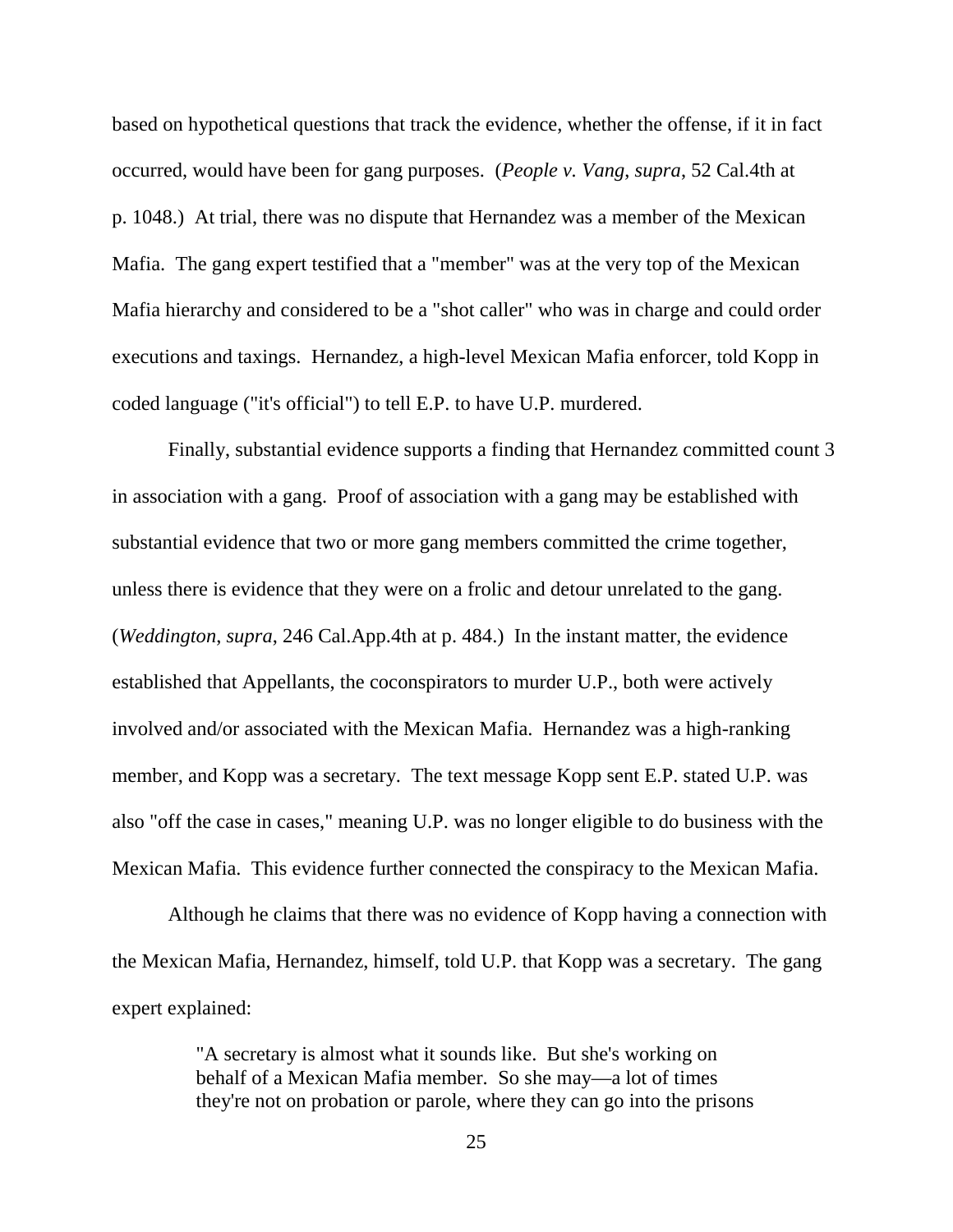or county jails and visit the member and get orders from the member himself. Or they're allowed to collect cash and disburse the cash out to where it's supposed to go."

Consistent with the expert's testimony, while Hernandez was in custody, Kopp acted as a messenger between him and E.P. to help him execute his orders to kill U.P. As such, substantial evidence establishes the first prong of the gang enhancement, and we are not persuaded otherwise by the line of cases on which Hernandez relies to argue the evidence was insufficient. (See *People v. Ochoa* (2009) 179 Cal.App.4th 650, 653, 662 [defendant gang member acted alone in committing a carjacking with a shotgun, the offense did not occur within gang's territory, and defendant "did not call out a gang name, display gang signs, wear gang clothing, or engage in gang graffiti while committing" the offense]; *People v. Martinez* (2004) 116 Cal.App.4th 753, 761-762 [evidence of defendant's prior offenses and history of participation in gang activities was not sufficient by itself to establish that the subject crime was committed for the benefit of, at the direction of, or in association with a criminal street gang]; *People v. Albarran* (2007) 149 Cal.App.4th 214, 230-232 [the gang evidence admitted had "no legitimate purpose" at trial, violating defendant's federal due process rights].)<sup>[16](#page-25-0)</sup>

<span id="page-25-0"></span><sup>16</sup> Comparisons with cases in which the evidence was insufficient is rarely helpful in a substantial evidence review, as every case necessarily depends on its own facts. (*People v. Rundle* (2008) 43 Cal.4th 76, 137-138; *People v. Thomas* (1992) 2 Cal.4th 489, 516.)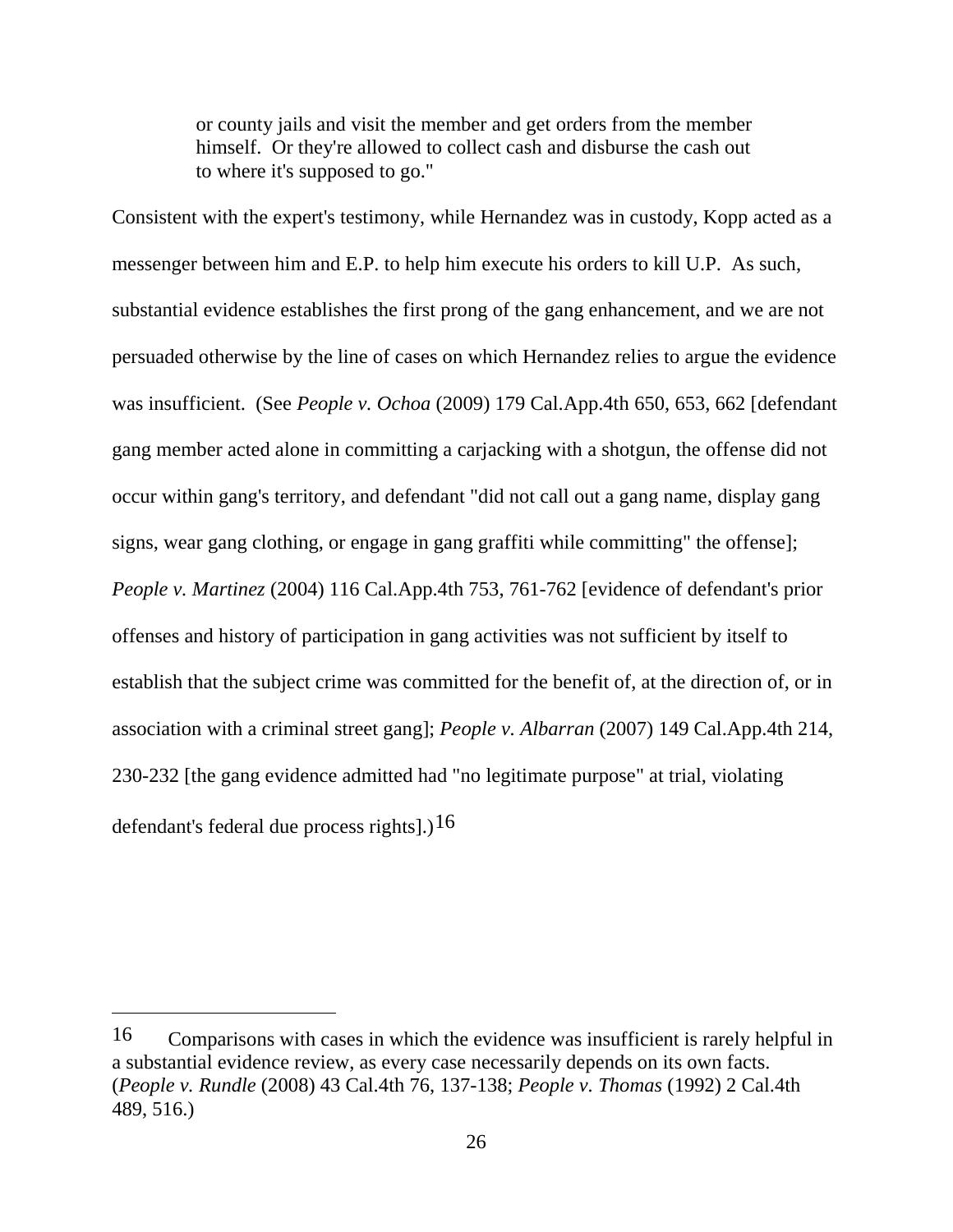Hernandez also insists substantial evidence does not support a finding as to the second prong of the gang enhancement, that he committed count 3 with the specific intent to promote, further, or assist criminal conduct by gang members. We disagree.

As to the second prong, " ' "[i]ntent is rarely susceptible of direct proof and usually must be inferred from the facts and circumstances surrounding the offense." ' " (*People v. Franklin* (2016) 248 Cal.App.4th 938, 949; accord, *People v. Rios*, *supra*, 222 Cal.App.4th at pp. 567-568.) "For this reason, 'we routinely draw inferences about intent from the predictable results of action.' " (*People v. Miranda* (2011) 192 Cal.App.4th 398, 411 (*Miranda*).) "While a gang expert is prohibited from opining on a defendant's specific intent when committing a crime, the prosecution can ask hypothetical questions based on the evidence presented to the jury . . . whether the hypothetical perpetrator harbored the requisite specific intent." (*People v. Perez* (2017) 18

Cal.App.5th 598, 607.)<sup>[17](#page-26-0)</sup>

 $\overline{a}$ 

As the California Supreme Court concluded in *People v. Albillar* (2010) 51 Cal.4th 47, "if substantial evidence establishes that the defendant intended to and did commit the charged felony with known members of a gang, the jury may fairly infer that the defendant had the specific intent to promote, further, or assist criminal conduct by

<span id="page-26-0"></span><sup>17</sup> We are aware that our high court has stated that "in some circumstances, expert testimony regarding specific defendants might be proper." (*People v. Vang*, *supra*, 52 Cal.4th at p. 1048, fn. 4.) However, neither party argues here that the subject expert testified directly about Hernandez's intent. As such, we need not determine whether the facts of this case present a scenario under which an expert can directly opine about a defendant's specific intent.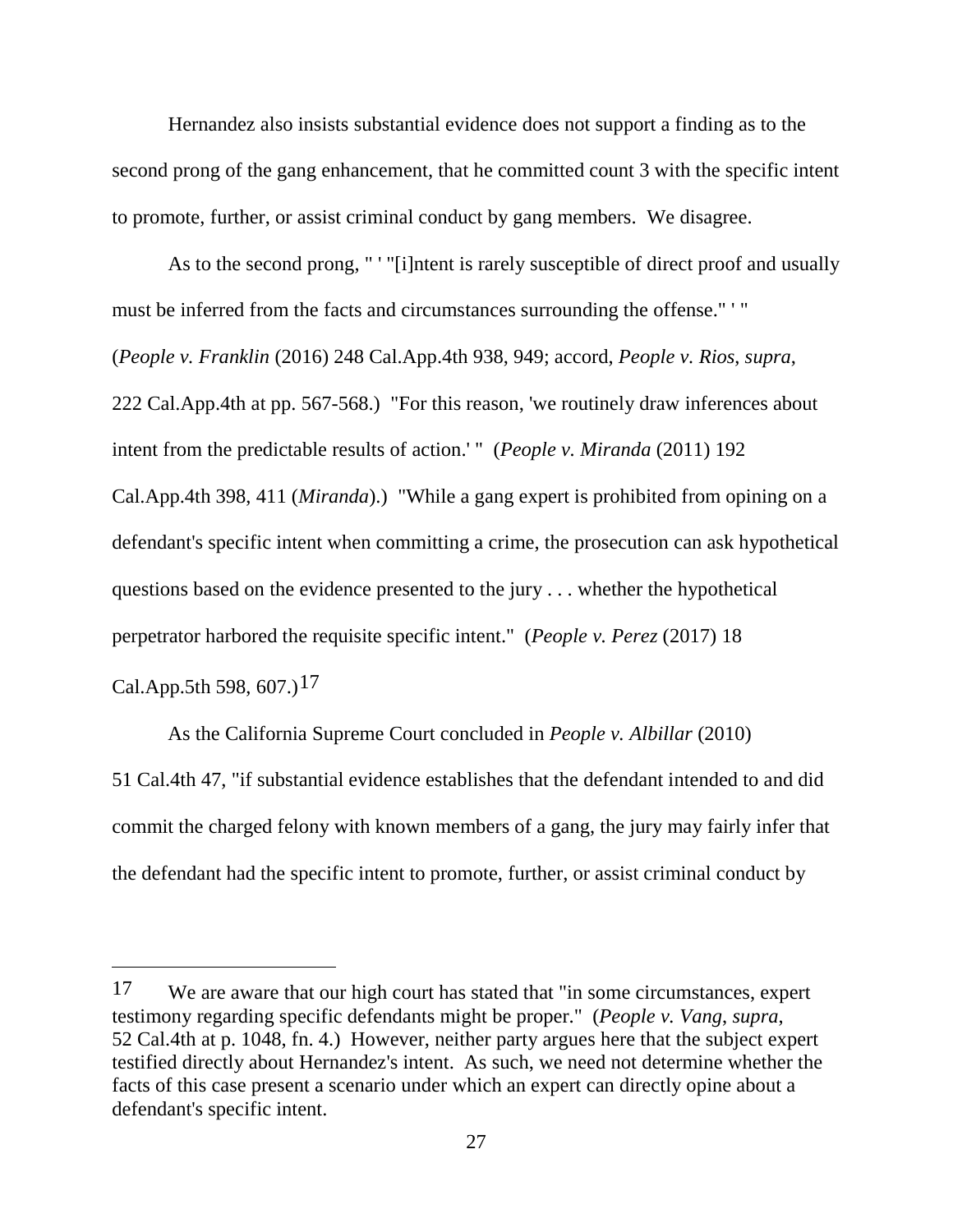those gang members." (*Id*. at p. 68; accord, *People v. Franklin*, *supra*, 248 Cal.App.4th at p. 949 [noting "scienter requirement may be satisfied with proof 'that the defendant intended to and did commit the charged felony with known members of a gang,' " but concluding intent requirement not met where defendant committed crimes with members of a different gang]; *Miranda*, *supra*, 192 Cal.App.4th at p. 412 [substantial evidence supported finding of specific intent to benefit gang where defendant gang member committed crimes with two other members or associates of the gang in gang territory].) Here, Hernandez, a member of the Mexican Mafia, conspired with Kopp, a secretary for the Mexican Mafia, to commit count 3. The gang expert explained, in the structure of the Mexican Mafia, that a secretary has "power by virtue of being an associate with the Mexican Mafia[.]" Thus, Hernandez conspired with a known associate of the Mexican Mafia (indeed, he introduced her as a secretary) to commit murder. As such, the jury's finding that Hernandez intended to promote, further, or assist criminal conduct by gang members is supported by substantial evidence. (See *Albillar*, at p. 68; *Miranda*, at p. 412; *People v. Villalobos* (2006) 145 Cal.App.4th 310, 322.)

# IV

#### CONSPIRACY TO COMMIT MURDER

Hernandez also contends that substantial evidence does not support his conviction for conspiracy to commit murder (count 3). He insists, at most, the evidence showed that he and Kopp were trying to figure out how to silence U.P. and perhaps punish him.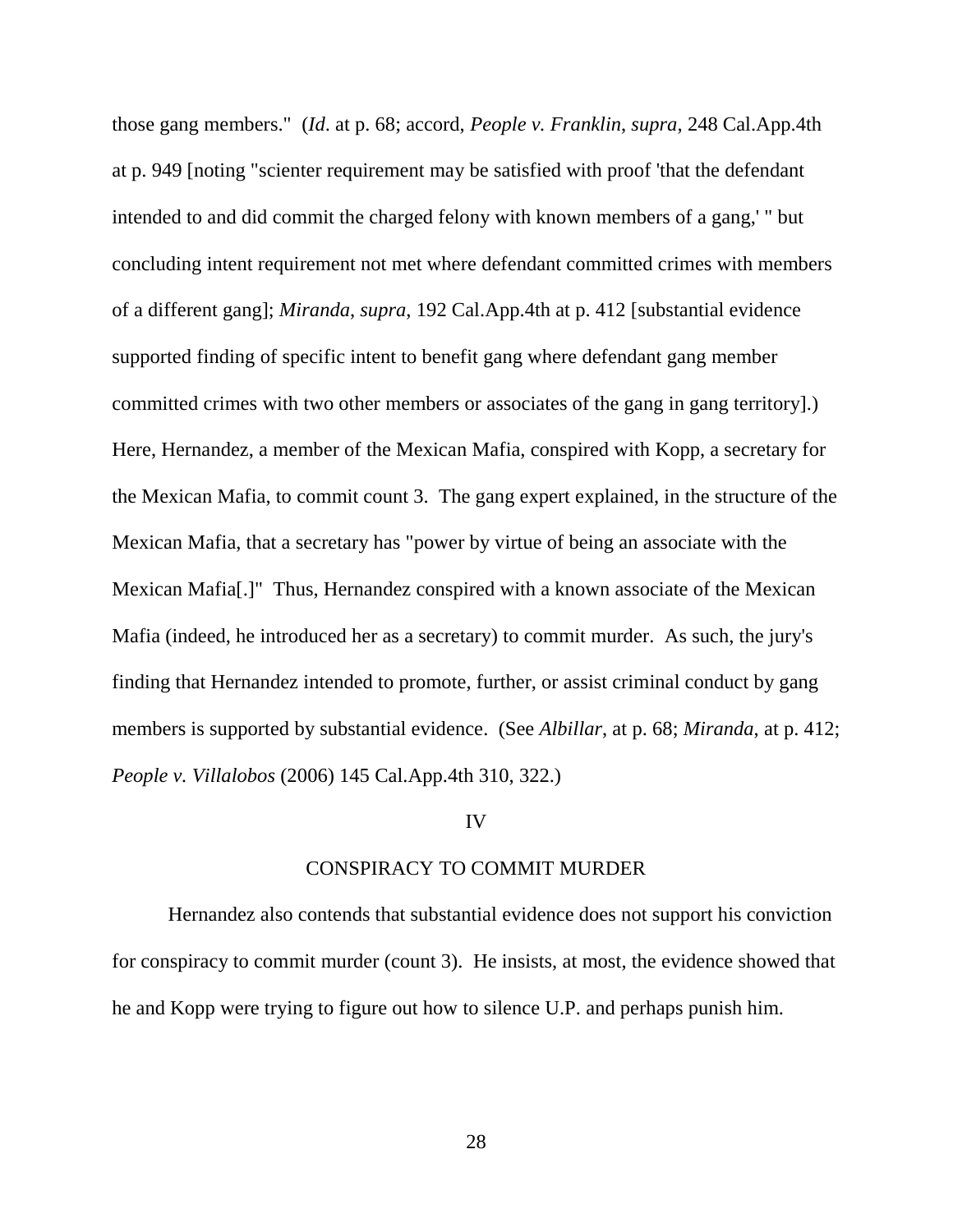Further, he claims the evidence falls far short of proving that they agreed to have U.P. murdered. We disagree.

The elements of a criminal conspiracy are: (1) an agreement between two or more persons; (2) with the specific intent to agree to commit a public offense; (3) with the further specific intent to commit that offense; and (4) an overt act committed by one or more of the parties for the purpose of accomplishing the object of the agreement or conspiracy. (§ 182; *People v. Liu* (1996) 46 Cal.App.4th 1119, 1128 (*Liu*).) The crime of conspiracy to commit murder includes the elements to conspire and intent to kill. (*People v. Cortez* (1998) 18 Cal.4th 1223, 1229.)

Here, Hernandez argues that "[n]o substantial evidence proves [he] ever agreed to commit murder." To this end, he emphasizes that he repeatedly told Kopp that he only wanted someone to talk to U.P. to convince him to stop cooperating with the police. He also notes that it was E.P. who first suggested the possibility of killing U.P. Accordingly, Hernandez maintains that the jury would have to speculate based on the evidence to convict him of conspiracy to commit murder, and speculation cannot support a conviction. (See *People v. Marshall* (1997) 15 Cal.4th 1, 35.) We are not persuaded.

Although Hernandez purports to set forth all the evidence that could support his conviction for count 3, essentially, he asks this court to consider the evidence and make a different inference than the one made by the jury. This we cannot do. (See *People v. Brown* (1984) 150 Cal.App.3d 968, 970 ["When a jury's verdict is attacked on the ground that there is no substantial evidence to sustain it, the power of an appellate court *begins* and *ends* with the determination as to whether, on the entire record, there is any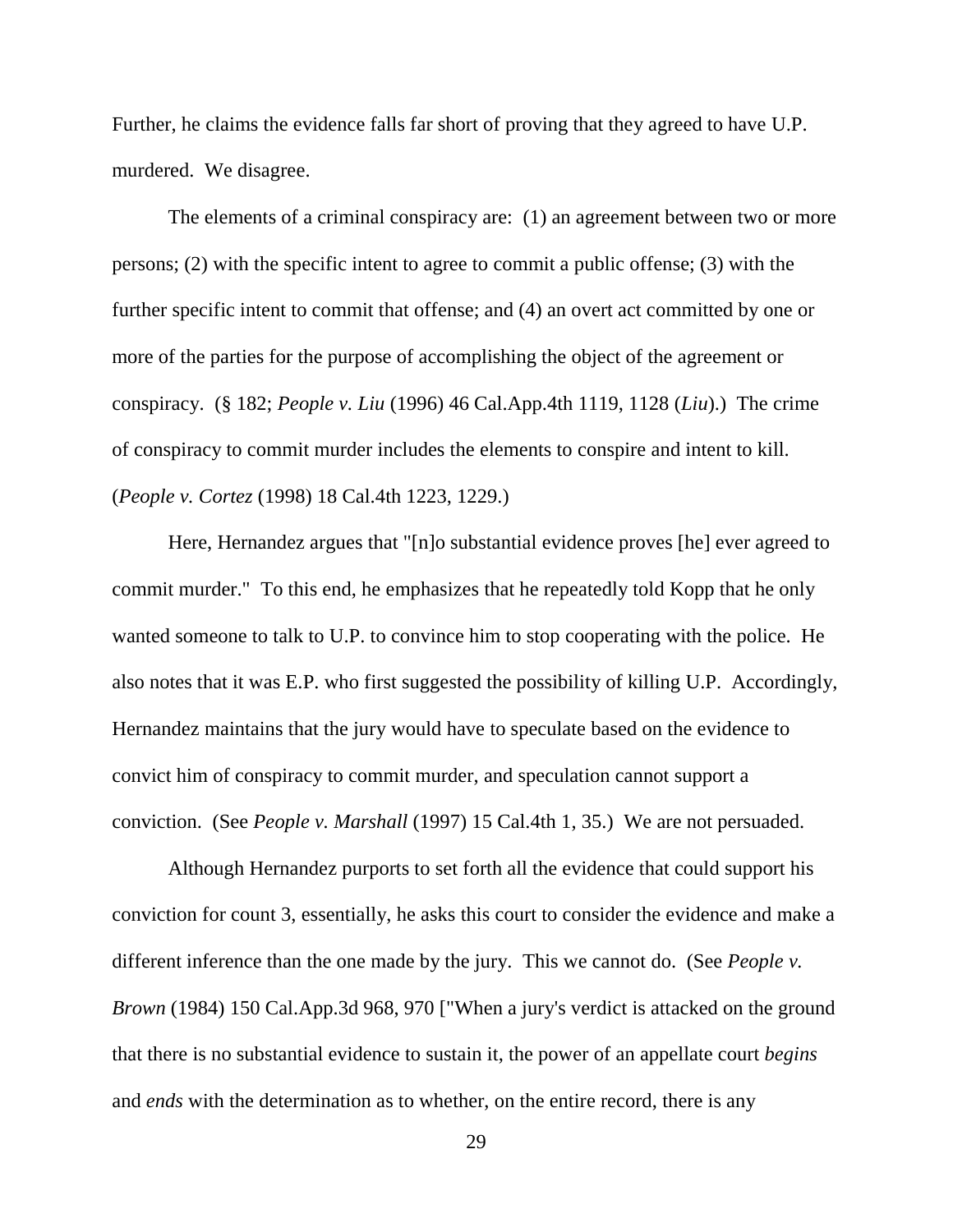substantial evidence, contradicted or uncontradicted, which will support it, and when two or more inferences can reasonably be deduced from the facts, a reviewing court is without power to substitute its deductions for those of the jury. It is of no consequence that the jury believing other evidence, or drawing different inferences, might have reached a contrary conclusion."].) Moreover, based on the record before us, we are satisfied that substantial evidence supports Hernandez's conviction for conspiracy to commit murder.

During a jail visit, Kopp notified Hernandez that E.P. asked if they wanted U.P. murdered because "he doesn't do it on his own." In response, Hernandez told Kopp in coded language<sup>[18](#page-29-0)</sup> that U.P. should be killed but A.C. should only be dissuaded from testifying. Specifically, Hernandez said, "it's official. The dude? . . . And the other one [A.C.]? Talk. Very simple." "[T]ell him to fuckin' make it happen." Hernandez's response to Kopp during the jail visit established that Appellants expected E.P. to bring a fourth person into their conspiracy specifically to carry out their agreement to kill U.P. Afterwards, Kopp texted E.P. that she spoke with Hernandez and he wanted U.P. killed:

> "It's Christi. Okay. I saw Caps yesterday and this is what needs to be done. . . . .[¶] As for [U.P.], tios said done dada. He is off the case in cases, to permanently reside—resign with his vida being sent above. Now my man questioning why you or us are needing to pay wages to your guy, but he has four oz's to hand over. . . ."

Later, Kopp confirmed the agreement to kill U.P. when she told E.P., "[U.P.'s] a goner and it's already been ordered."

<span id="page-29-0"></span><sup>18</sup> There was testimony at trial establishing that people connected with the Mexican Mafia often talked to each other in code to avoid detection by others.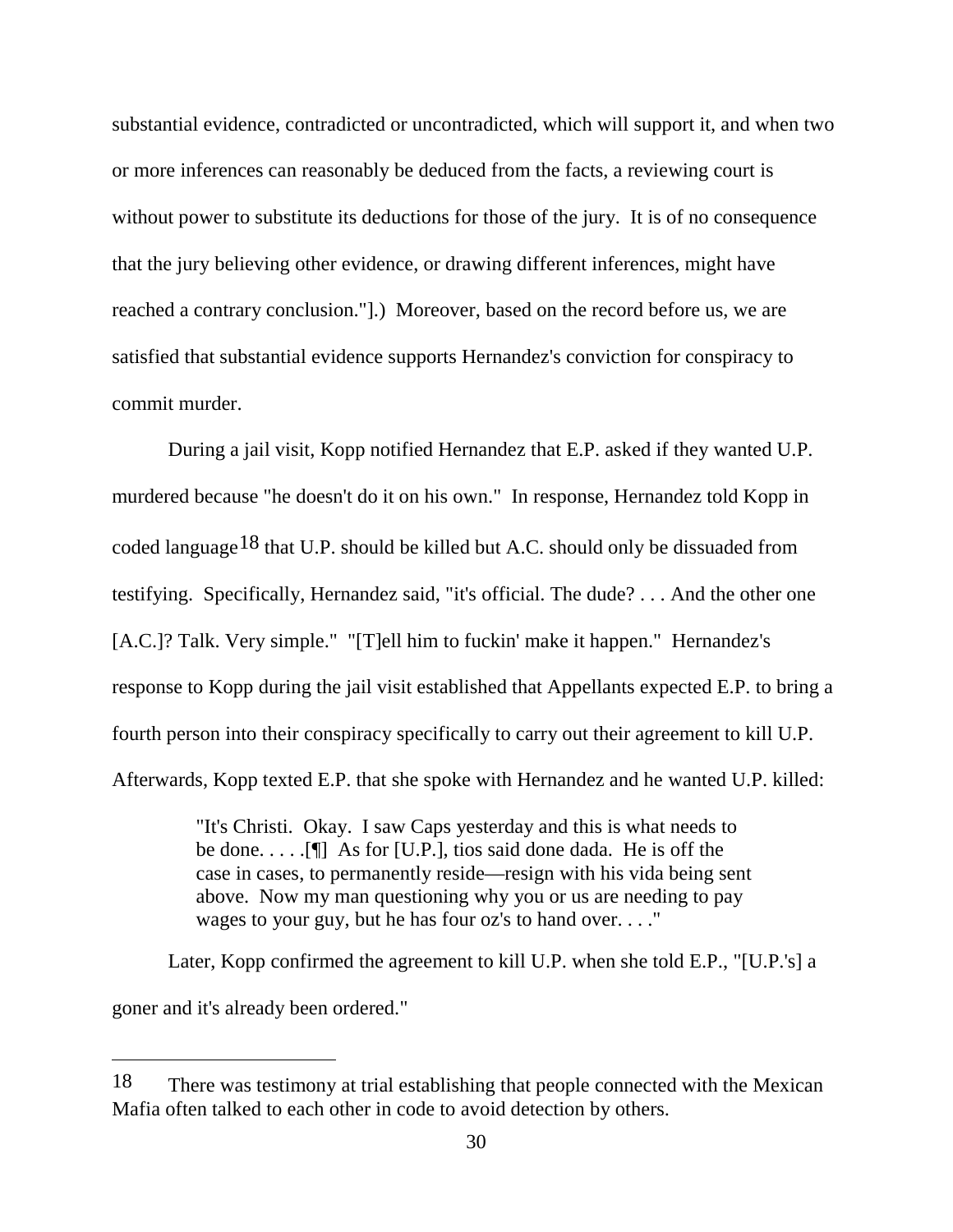Kopp told E.P. that Hernandez's attorney showed him the discovery regarding the A.C. assault and learned U.P. was "running his mouth telling everything giving every . . . name you can imagine." E.P. sought clarification to kill U.P. by asking her, "so that's a go then?" Kopp confirmed the authorization to kill U.P. by replying, "[t]hat's a go!"

Subsequently, Kopp identified U.P. with the undercover officer, who posed as E.P.'s hired "hit man," to confirm he was "whacking" the correct person, and accepted the methamphetamine. The undercover officer told Kopp he would kill U.P. within the week and E.P. would call her and tell her when U.P. was dead. There would have been no reason for Kopp to talk to a hit man and confirm he was "whacking" U.P. if she and Hernandez merely intended for U.P. to be dissuaded from testifying like A.C. or assaulted. Instead, it further established Hernandez's plan was to kill U.P.

Also, there was a subsequent jail meeting where Kopp told Hernandez in coded language that the planned murder was successful by saying, "Part B is completed . . . . [ $\llbracket \llbracket$ ] Completely completed ....  $\llbracket \llbracket \rrbracket$  [T] hat second phase of ... the construction site? [¶] . . . [I]t's capish. It's done." Hernandez was not surprised and, consistent with the murder being according to their plan, said, "Okay."

Appellants' plan to kill U.P. was further corroborated by the presence of Hernandez's discovery in Kopp's vehicle. When Kopp was arrested, officers searched her car and found several pages of the police report of the assault investigation with U.P.'s statement to officers circled and two stars written next to it. Thus, both Hernandez and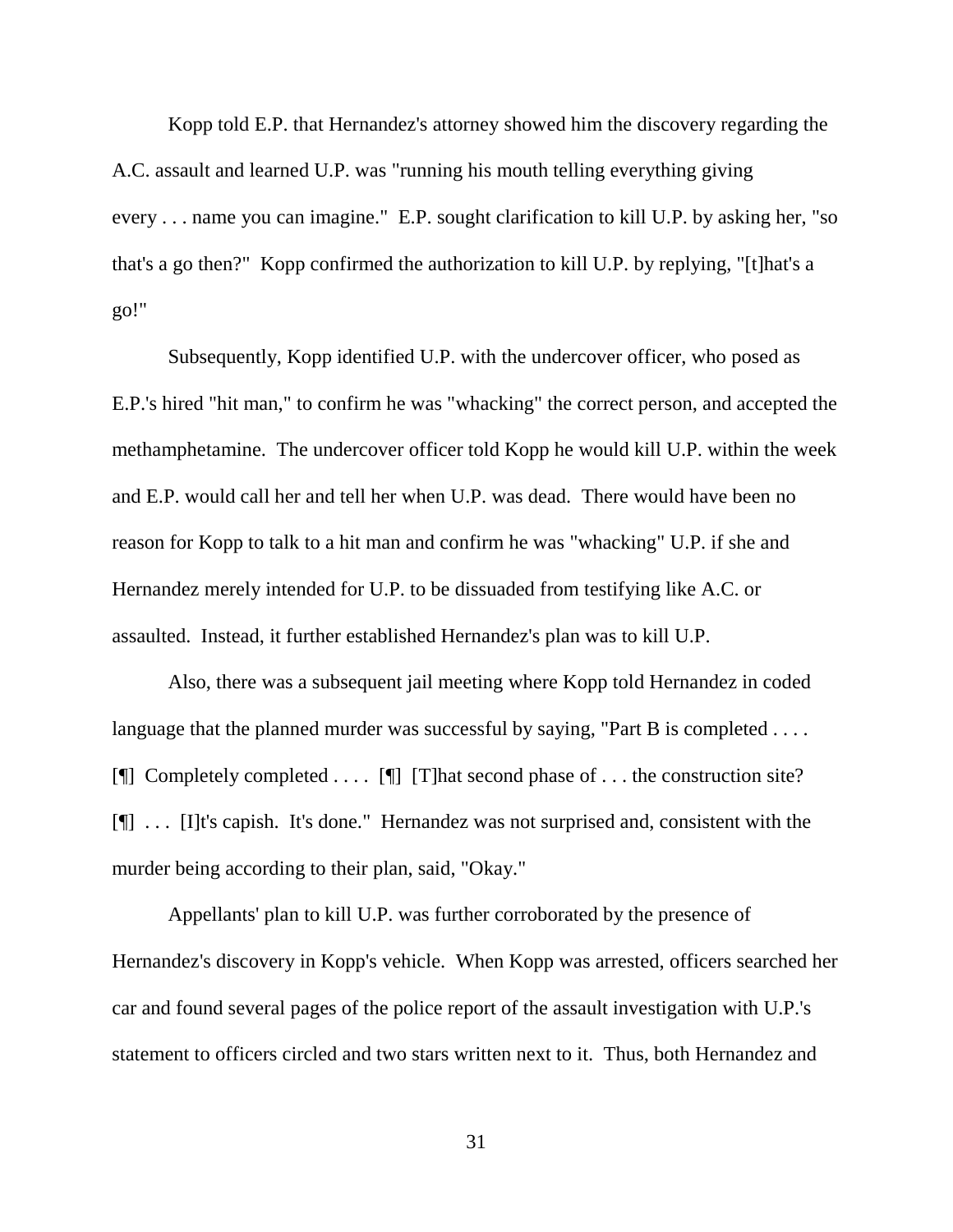Kopp had paperwork substantiating their suspicion that U.P. violated the Mexican Mafia's rules of cooperating with law enforcement, and they wanted U.P. punished for it.

Moreover, the jury could consider the evidence of the organizational structure of the Mexican Mafia as described by the expert witness. Kopp, as a secretary, did not have the authority to order a person to be killed. Hernandez, as a member of the Mexican Mafia, did. Therefore, as Kopp informed E.P. and the undercover officer that U.P. was to be killed, the jury could infer, based on the conversations between Appellants and buttressed by the evidence of the organizational structure of the Mexican Mafia, that Hernandez conspired with Kopp to commit murder.

# V

# RESTRAINT OF HERNANDEZ

#### A. Hernandez's Contentions

Hernandez contends the trial court erred in ordering that he be physically restrained during trial.

#### B. Background

At the beginning of jury voir dire, Hernandez was restrained in his chair. His trial attorney objected to the restraint, arguing it can "present a[n] impediment to a fair trial" and emphasized that "[t]he Fifth Amendment Due Process Clause prohibits the use of the physical restraints visible to the jury during a guilt phase or penalty phase." However, counsel noted "the restraint is not visible[,]" and he did not "think the jury would see the restraint."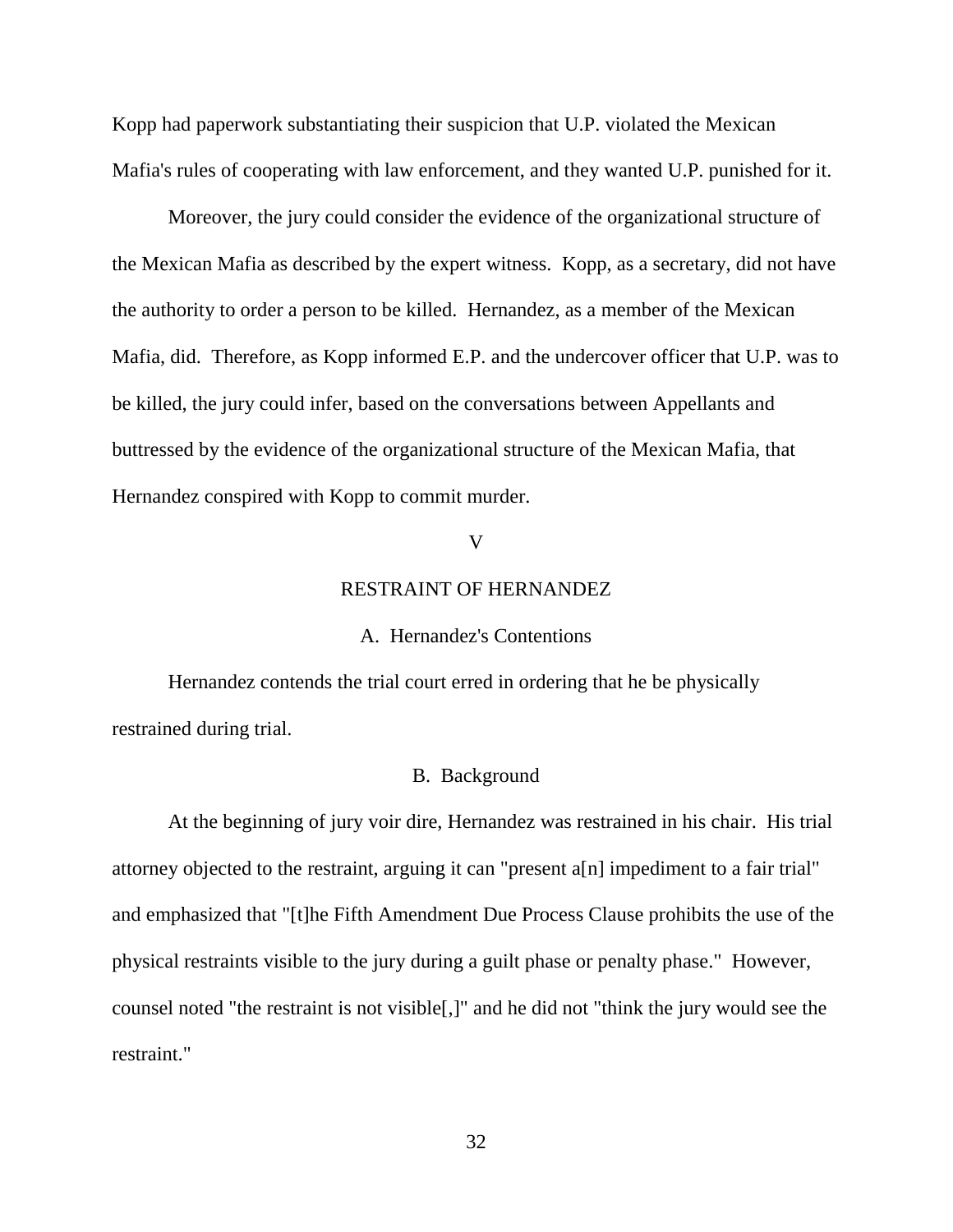The court commented:

"[For] [t]he purpose of the record the chair looks like a regular office chair. It has a [seat belt] embedded into the chair similar to a [seat belt] that would be in an airplane. The [seat belt] has a locking mechanism that is either locked or unlocked with what would be I would describe as a handcuff key, and it's completely below the level of the arms."

Hernandez's trial counsel argued that the use of the restraints required a

determination by the court "that they are justified by an essential state interest such as

state court security specific to the defendant on trial." Counsel continued to explain:

"Furthermore, Penal Code section 688 gives further protection in California prosecution in providing that no defendant may be subjected before conviction to anymore restraint than is necessary for his or her detention to answer the charge. [¶] Since 1871 California courts have held that this statute and its predecessor require a showing of a manifest need in the particular case before a defendant maybe subject to physical restraints of any kind in the courtroom while in the jury's presence at either the guilty or penalty phase of a trial. That's *People versus Cox* 53 Cal.3d 618 at 651, 652. Manifest need arises only on a showing of unruliness, announced intention to escape or evidence of any nonconforming conduct or planned nonconforming conduct that disrupts or would disrupt the judicial process if unrestrained, and that's *People versus Cox* 1991, 53 Cal.3rd 618, 651. [(Italics added.)] [¶] In this case, your honor, I do not see a manifest need. And you're not required to hold a hearing. I appreciate you giving us the opportunity to state these points and authorities in support of our request to not have Mr. Hernandez restrained. It's been my experience that—well, I did earlier compliment your staff and Deputy Hart, outstanding deputy, he's taking care of the belt that is not shown, but it's my experience that sometimes completely unintentionally, inadvertent that the best laid plans go awry and sometimes a juror would see either defendant in the hallway or somehow see maybe Mr. Hernandez tries to stand up inadvertently and the [seat belt] holds him down. I'm very concerned about that risk and the effect on his fair trial rights and other constitutional rights. So I'd ask that we wait until there's a manifest necessity for restraint."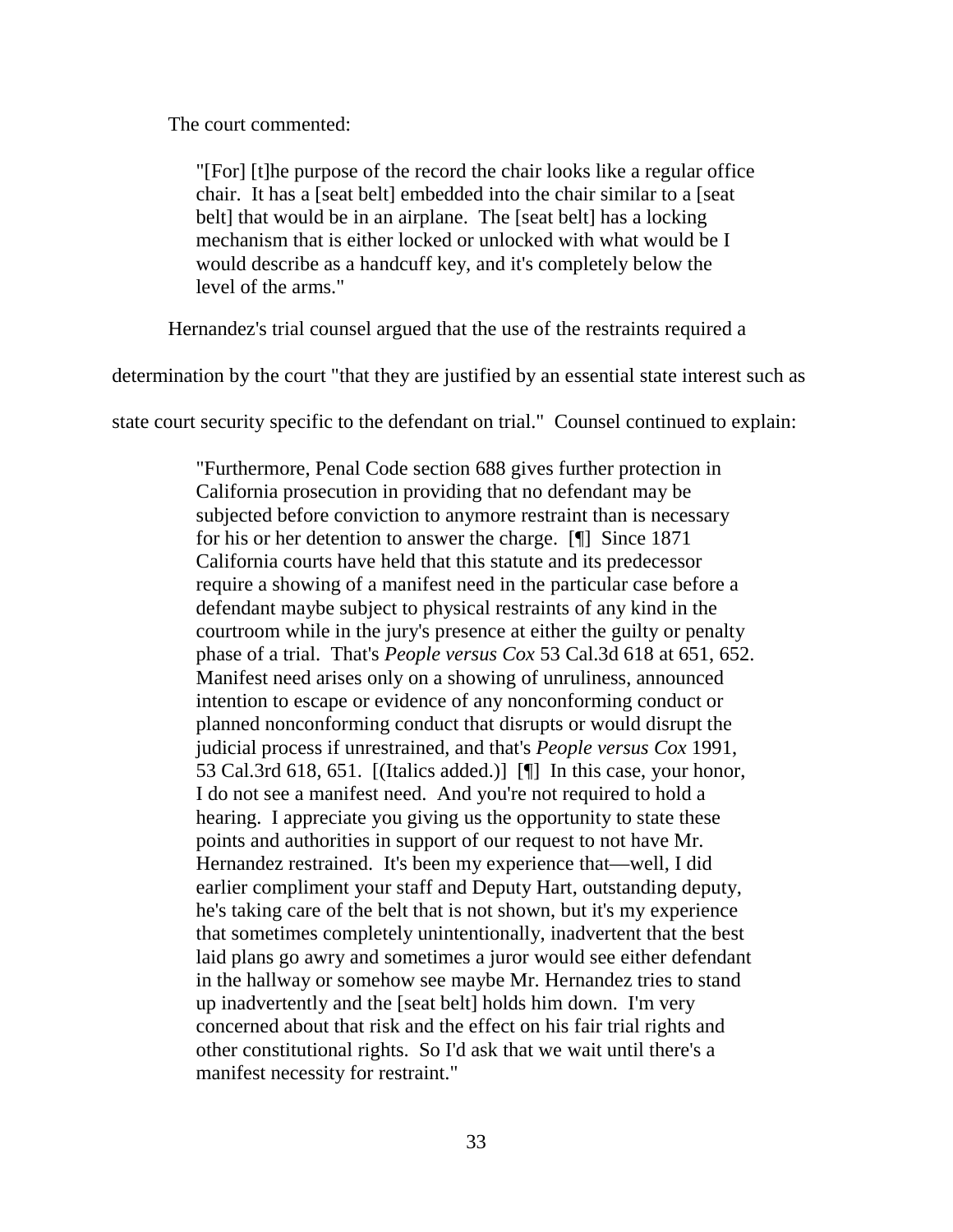The court then asked the prosecutor if he was aware of any "particular

information" that would support Hernandez being restrained. The prosecutor responded, "Nothing beyond what the court, I believe, has already informed with regards to Mr. Hernandez's record. He has a violent criminal history. He is a relatively senior level associate of a violent criminal street gang Mexican Mafia." Further, the prosecutor admitted that he knew of "[n]o particular indications of attempt to escape [or] to harm others[.]"

The bailiff also offered his explanation to support the use of restraints:

"Through our department and the investigation that we have done based off other deputies involved in the case, and Mr. Hernandez's status with the Mexican Mafia and his association with that it is in our belief there will be potential for harm against witnesses of the case; therefore, we are requesting the restraint chair be used to detain him during that case."

The bailiff also stated that Hernandez's status in the Mexican Mafia would be

improved if he assaulted witnesses at trial.

The court found manifest need for the restraints, explaining:

"All right. So I heard enough to believe I think there's a manifest need that would justify the type of restraint we're using. [¶] I'll be clear on the record. Mr. Hernandez has been nothing but polite, professional, very dignified while he's here. I have no reason personally to assume that might change. However, the issue of security in the courtroom I leave to other professionals that's the sheriff's department. And they've received intelligence as I understand it, and if I understand further they're bringing or someone from law enforcement is supposed to be bringing in [the prosecutor], I presume it would have happened by now, but apparently not since he's unaware of anything, I'm not going to run the risk of something happening that puts other people in jeopardy, yourself or anyone else sitting at the table including Mr. Hernandez in jeopardy based on the law enforcement response. [¶] I think it's the least—the type of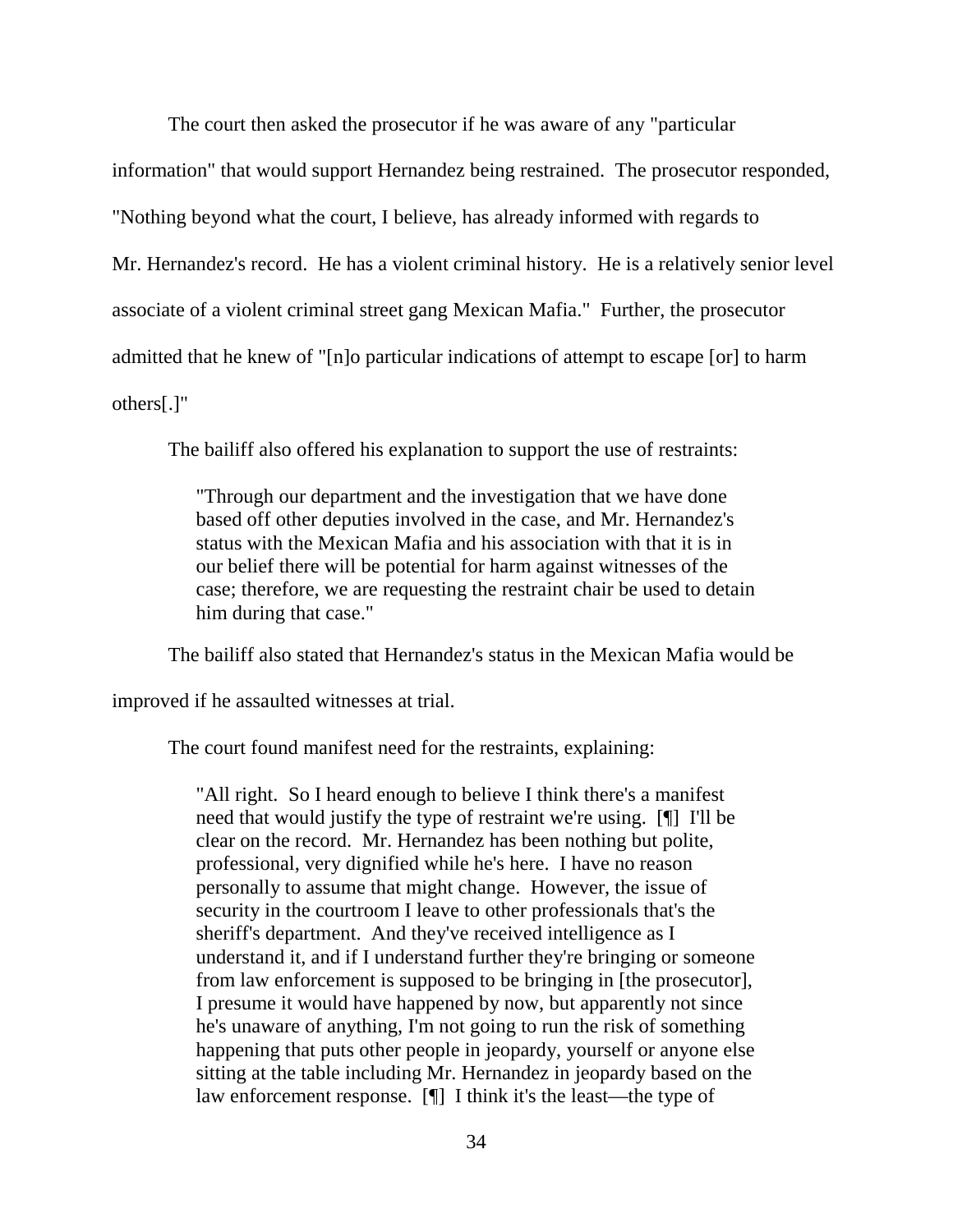restraint we're using is the least offensive possible in that I believe it's close to invisible, clearly not completely I recognize that, but close to invisible as it relates to either members of the public for the jury. The chair goes up beyond Mr. Hernandez's shoulders from the back so people from the audience shouldn't be able to see anything. The arms of the chair on each side will be high enough so people from the side can't see anything. And any jurors number one, seven perhaps, two and eight who have an angle the tables we have a barrier that sort of blocks that. It's less restrictive. . . . I'm actually the person responsible for getting this chair up here to try to avoid using other forms of restraint, so I'll note the objection. I think sufficient reference has been made to allow it the restraint chair to be used."

# C. Relevant Law

"A trial court has broad power to maintain courtroom security and orderly proceedings, and its decisions on these matters are reviewed for abuse of discretion. [Citation.] That discretion, however, must yield to principles of due process. [Citation.]" (*People v. Simon* (2016) 1 Cal.5th 98, 115 (*Simon*).) Under principles of due process, a defendant may be physically restrained at trial only if there is a "manifest need for such restraints." Such a "manifest need" arises only upon a showing of unruliness, a demonstrated intention to escape, or "[e]vidence of any nonconforming conduct or planned nonconforming conduct which disrupts or would disrupt the judicial process if unrestrained . . . ." (*People v. Duran* (1976) 16 Cal.3d 282, 291, 292-293, fn. 11.) Although the trial court's decision to restrain a defendant must be based on more than rumor or innuendo, a formal evidentiary hearing is not required. (*People v. Lewis and Oliver* (2006) 39 Cal.4th 970, 1032.) "A shackling decision will be upheld absent a manifest abuse of discretion." (*Ibid*.) The court abuses its discretion when it uses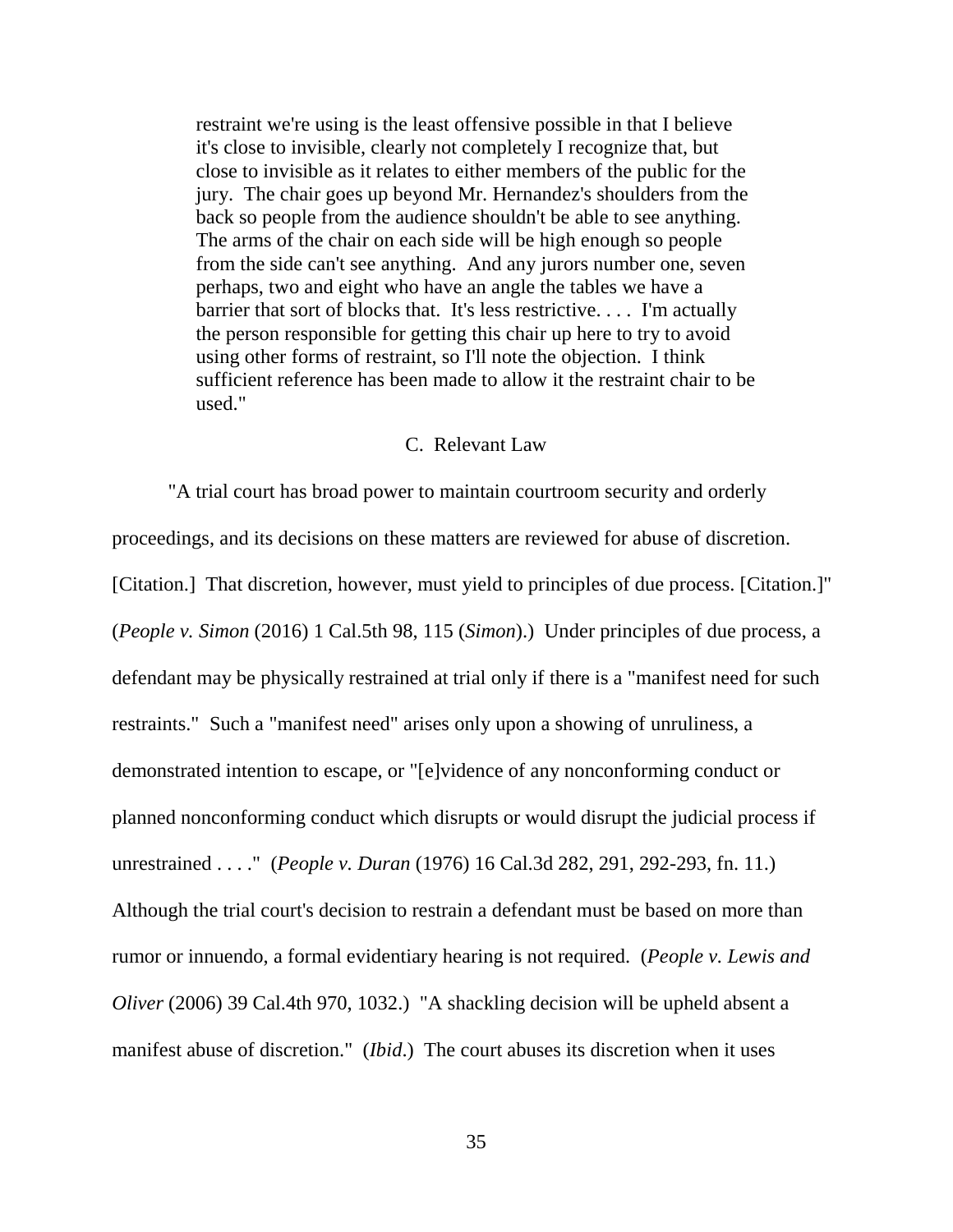physical restraints absent a "record showing of violence, a threat of violence, or other nonconforming conduct." (*Simon*, at p. 115.)

Both federal and state Supreme Courts have recognized that visible physical restraints are inherently prejudicial and erode the "presumption of innocence" because they suggest to the jury that the defendant is a dangerous person who must be separated from the rest of the community. (*Deck v. Missouri* (2005) 544 U.S. 622, 630; see *People v. Duran*, *supra*, 16 Cal.3d at p. 290.) Also, if a defendant is "accused of a violent crime, his appearance before the jury in shackles is likely to lead the jurors to infer that he is a violent person disposed to commit crimes of the type alleged." (*Ibid*.) Thus, "even when the record establishes a manifest need for restraints, the restraint imposed must be the least obtrusive or restrictive one that would be effective under the circumstances. [Citations.]" (*Simon*, *supra*, 1 Cal.5th at p. 115.)

#### D. Analysis

Hernandez maintains the court abused its discretion in ordering him restrained by a seat belt in his chair because there was no showing that the restraints were warranted. To this end, Hernandez points out that the trial court specifically noted that he was respectful during court, and the prosecutor did not identify any specific behavior indicating a need for restraints. Hernandez also asserts that his affiliation with the Mexican Mafia alone could not justify the use of restraints. Moreover, he claims the trial court improperly deferred its discretion to the bailiff and simply accepted the bailiff's conclusion that restraints were necessary.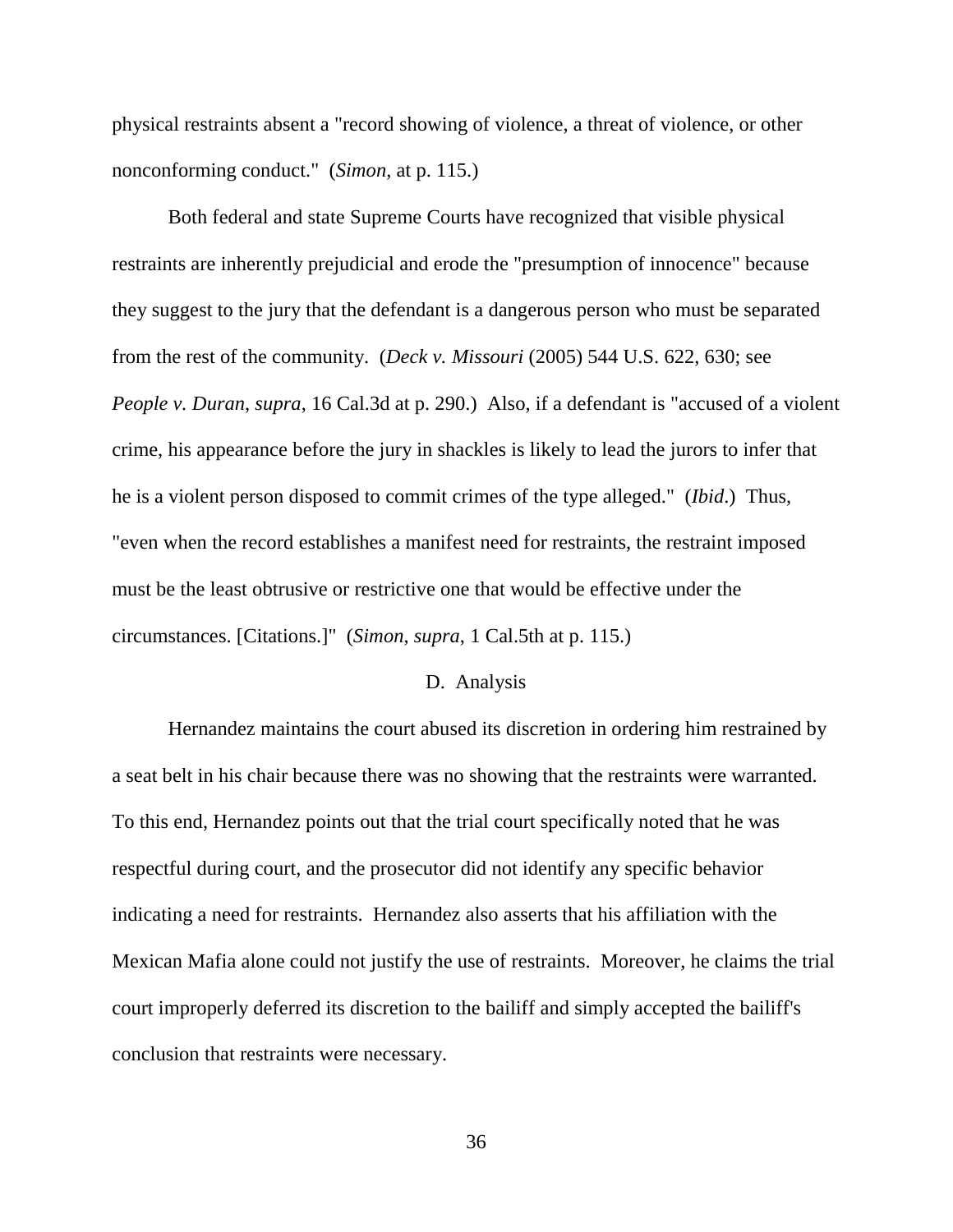The People counter that the record supports the trial court's finding of a manifest need to restrain Hernandez during trial. Specifically, the People emphasize that the court was aware that Hernandez had an "extremely violent history that included participating in a prison riot." Indeed, Hernandez's two previous manslaughter convictions arose out of Hernandez's involvement in that prison riot. Additionally, the People observe that Hernandez is associated with the Mexican Mafia, which is designated as a Security Threat Group by the Department of Corrections and Rehabilitations.<sup>[19](#page-36-0)</sup> The People also maintain that the court did not defer its discretion to the bailiff, but merely asked for the bailiff's input on whether Hernandez should be restrained.

However, we do not need to resolve this dispute because, even if we assume the court abused its discretion in ordering Hernandez to be restrained during trial, on the record before us, we do not conclude that Hernandez was prejudiced. Relying on *People v. McDaniel* (2008) 159 Cal.App.4th 736, Hernandez urges us to apply the harmless beyond a reasonable doubt standard found in *Chapman v. California* (1967) 386 U.S. 18, 24. In asking us to apply this standard, Hernandez glosses over the fact that the defendant in *McDaniel* claimed his due process rights were denied because he was *visibly* shackled at trial. (See *McDaniel*, at p. 741.) That is not the case here. Hernandez does not argue the jury could see that he was restrained during trial, and his trial counsel admitted that the restraints were not visible to the jury.

<span id="page-36-0"></span><sup>19</sup> The term "Security Threat Group" is defined as groups of three or more people whose members engage in misconduct or unlawful acts. (Cal. Code Regs, tit. 15, § 3000.)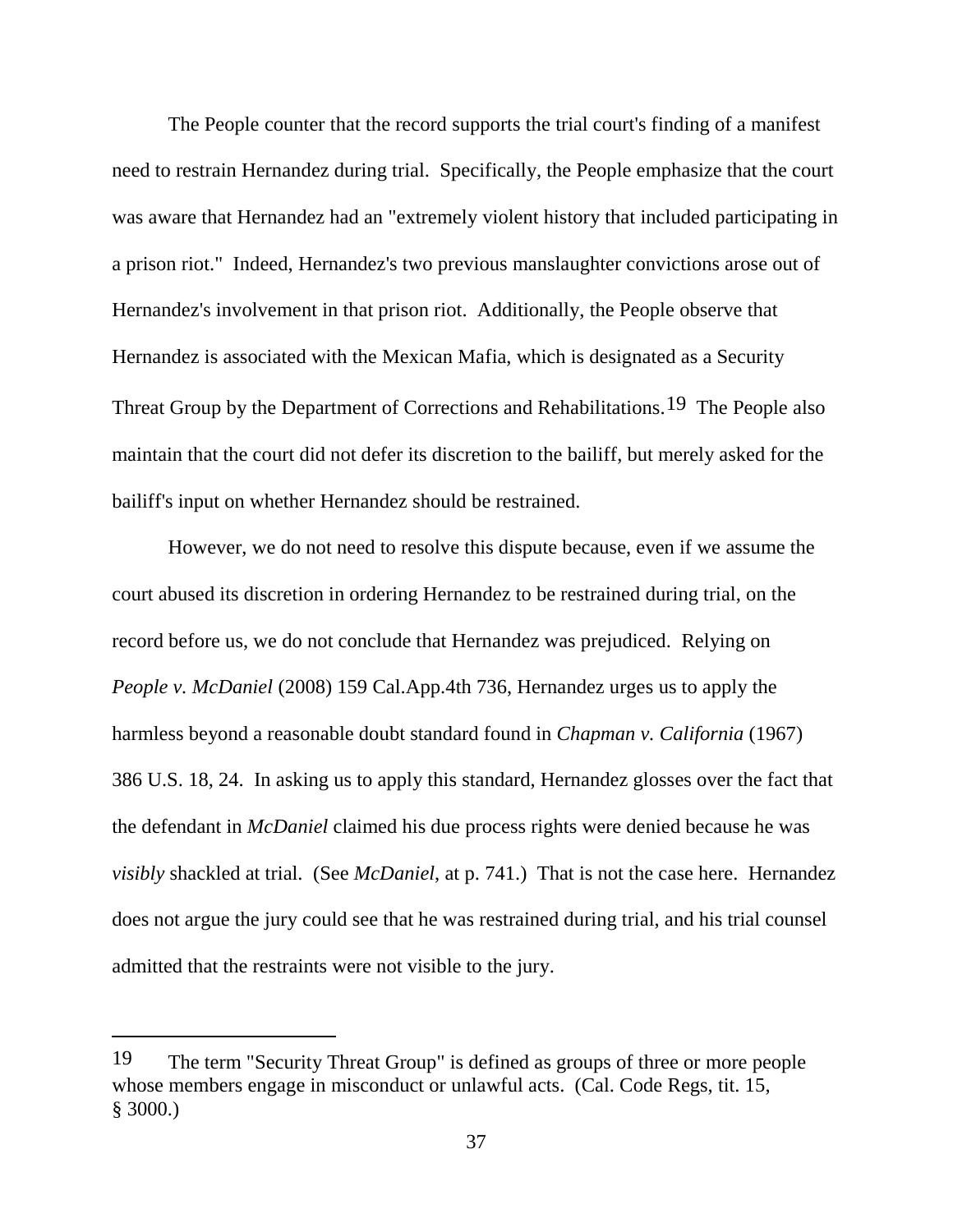When the record does not indicate that the jury saw the restraints, even if the court abused its discretion in ordering the defendant restrained, there is no constitutional error and we apply the harmless error test found in *People v. Watson* (1956) 46 Cal.2d 818, 836. (See *People v. Jackson* (1993) 14 Cal.App.4th 1818, 1829.) Further, as our high court has noted, "courts typically find unjustified shackling of a defendant to be harmless where the restraints were not visible to the jurors." (*People v. Ervine* (2009) 47 Cal.4th 745, 773; *People v. Cleveland* (2004) 32 Cal.4th 704, 740; *People v. Anderson* (2001) 25 Cal.4th 543, 596.) Hernandez does not address these California Supreme Court cases whatsoever, but asks us to conclude that the restraints were an "affront to the presumption of innocence," interfered "with [his] right to participate in his own defense, and [were an] affront to the dignity and decorum of the court[]" regardless of whether the restraints were seen by the jury. Yet, Hernandez does not explain how the restraints, which were not seen by the jury, prohibited his ability to participate in his defense or otherwise rendered his trial unfair. In the absence of any indication in the record to support Hernandez's bald assertion of prejudice, we must determine any error in restraining Hernandez at trial to be harmless. (See *Ervine*, at p. 773; *Cleveland*, at p. 740; *Anderson,* at p. 596.)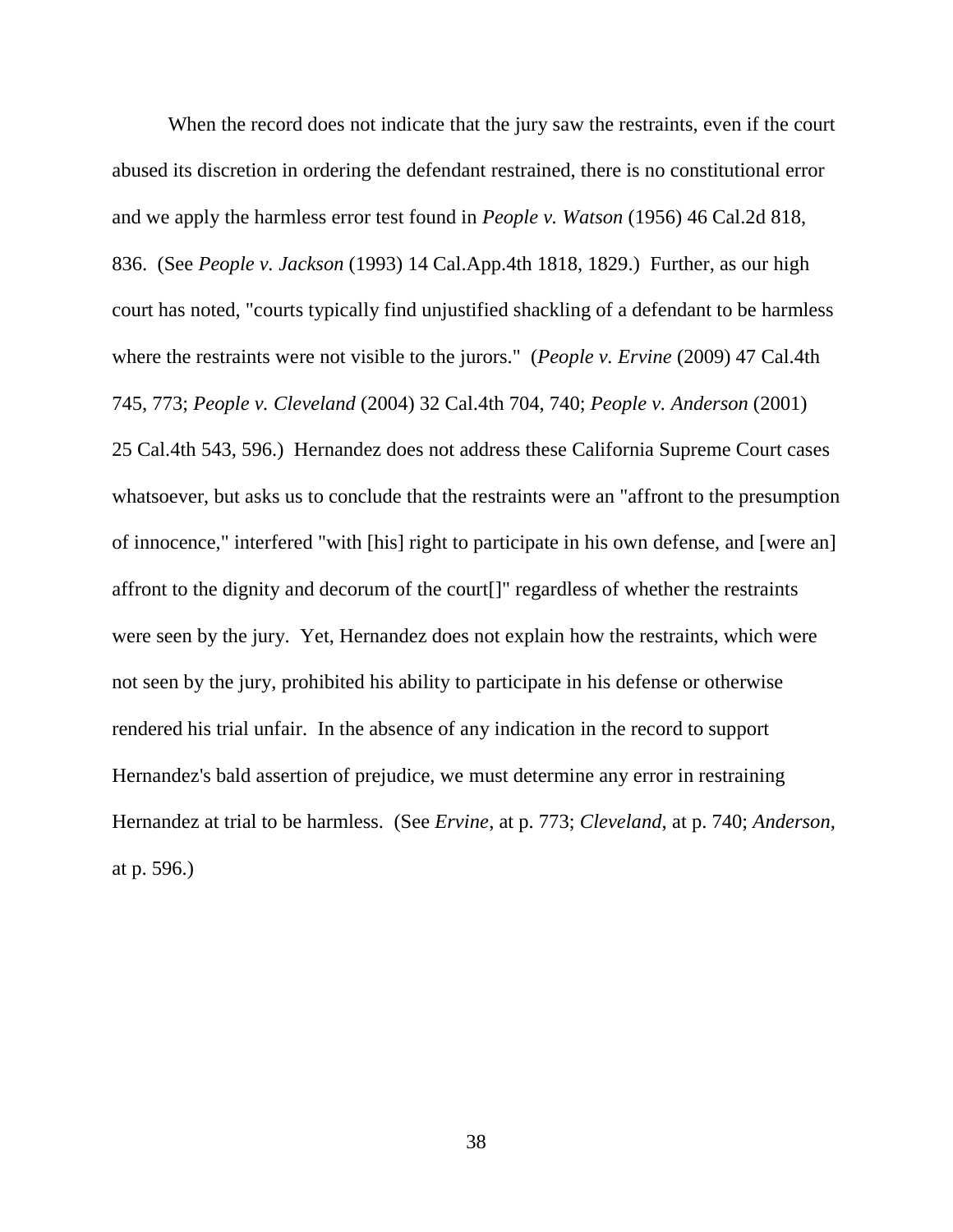# FAILURE OF THE TRIAL COURT TO SUA SPONTE INSTRUCT THE JURY ON SINGLE VERSUS MULTIPLE CONSPIRACIES

A. Appellants' Contentions

Appellants contend the trial court erred by not instructing the jury sua sponte to determine whether they were involved in a single or multiple conspiracies. The People counter that the trial court did not have a sua sponte duty to instruct on the number of conspiracies and Appellants did not request the instruction, thus forfeiting this contention.

# B. Background

The trial court instructed the jury for conspiracy to commit murder with

CALCRIM Nos. 520 and 563, which stated the prosecution had to prove "[t]he defendant

intended to agree and did agree with the other defendant or other persons unknown, to

intentionally and unlawfully kill." In addition, the instructions set forth:

"[O]ne or both of the defendants or other persons unknown, or all of them committed at least one of the following overt acts alleged to accomplish the killing:

"Overt act no. 1, on or about February 10, 2014, Christi Kopp contacted an FBI informant by text message and telephone. During those contacts Christi Kopp passed along instructions from Jason Hernandez to arrange the murder of [U.P.], a witness to an attack on [A.C.].

"Overt act no. 2, on or about February 14th, Christi Kopp contacted a[n] FBI informant by telephone advising the informant of statements made by [U.P.] to the police and authorized the informant to have [U.P.] murdered saying, quote, that's a go, end quote.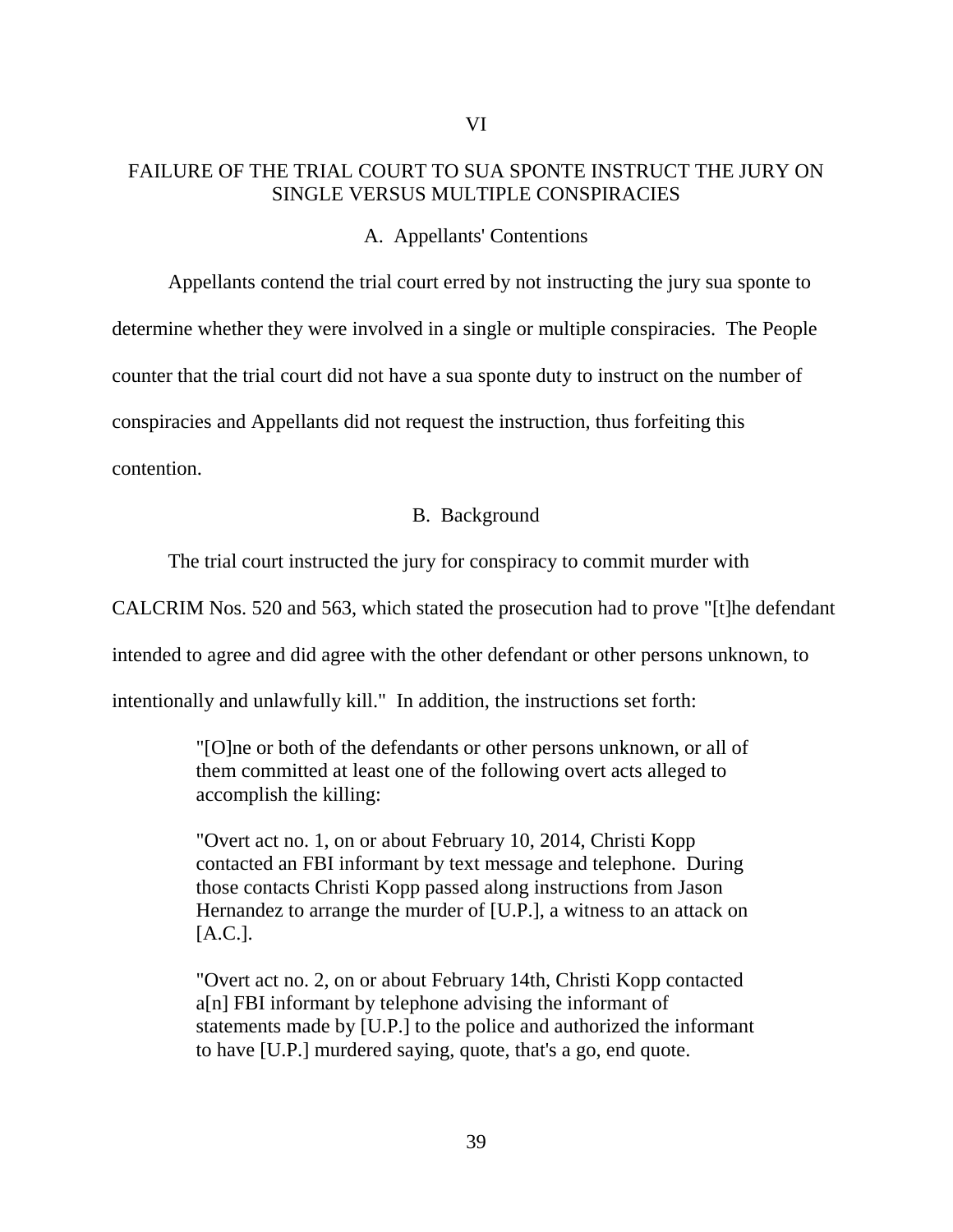"Overt act no. 3, on or about February 14th, 2014, Christi Kopp contacted Pam for the purpose of acquiring methamphetamine to be used as payment for murdering [U.P.].

"Overt act no. 4, on or about and between February 14th, and February 20th of 2014, Christi Kopp acquired methamphetamine as payment for murdering [U.P.].

"Overt act no. 5, on or about February 20, 2014, Christi Kopp told the FBI informant that she inquired of the methamphetamine that would be used as payment for murdering [U.P.].

"On or about February 22nd, 2014, Christi Kopp spoke with an undercover police officer posing as an assassin for purposes of arranging the murder of [U.P.].

"Overt act no. 7, on or about February 22nd[,] 2014, Christi Kopp met with the undercover police officer for the purpose of providing payment in the form of methamphetamine for the murder of [U.P.].

"Overt act no. 8, on or about February 22nd, 2014, Christi Kopp handed the undercover police officer methamphetamine for the murder of [U.P.].

"Overt act no. 9, on or about February 22nd, 2014, Christi Kopp identified the murder target [U.P.] in a photograph shown to her by the undercover officer.

"Overt act no. 10, on or about and between February 14th, 2014, and February 25th, 2014, while in custody, Jason Hernandez arranged to have police reports from his criminal cases[,] which were in his possession[,] sent out of the San Diego County Jail.

"Overt act no. 11, on or about and between February 26th, 2014, and March 1, 2014, Christi Kopp acquired the police reports from Jason Hernandez's criminal case."

The trial court also instructed the jury for conspiracy to dissuade a witness (count

4) with CALCRIM No. 415, which stated the prosecution had to prove "[t]hat defendant

intended to agree and did agree with the other defendant, or one or more of the other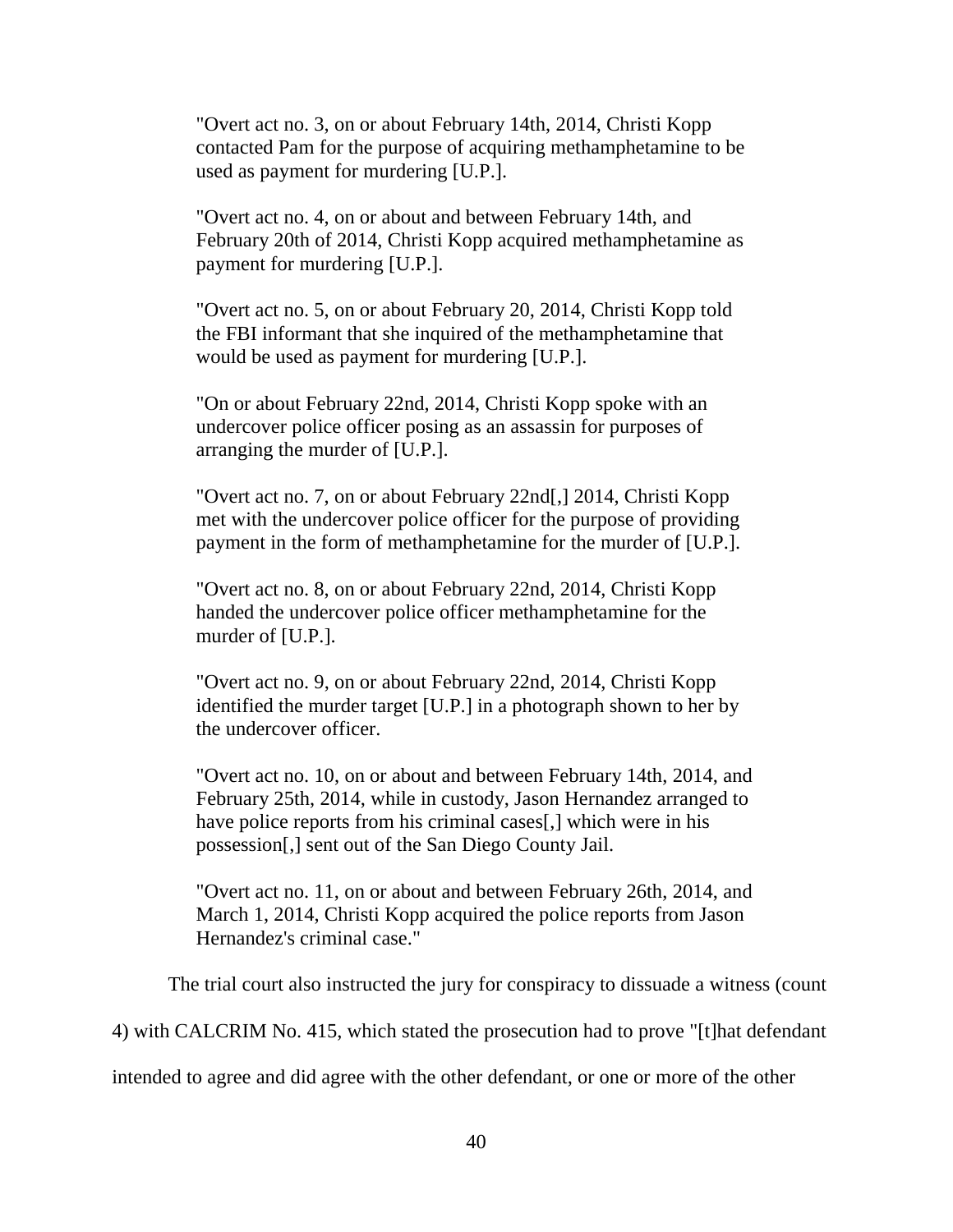unknown persons, in the conspiracy [to commit the crime of intimidating a witness]."

Regarding count 4, the court additionally instructed the jury as follows:

"One of the defendants or one of the other unknown persons committed at least one of the following alleged overt acts to accomplish the crime of intimidating a witness.

"Overt act no. 1, on or about February 10th, 2014, Christi Kopp contacted an FBI informant by text message and telephone. During those contacts, Christi Kopp passed along instructions from Jason Hernandez to dissuade [A.C.] from attending or testifying in a criminal case in which [A.C.] was the victim.

"Overt act no. 2, on or about February 14th, 2014, Christi Kopp contacted Pam for the purpose of acquiring methamphetamine to be used as payment to dissuade [A.C.] from attending or testifying in the criminal case in which she was the victim.

"Overt act no. 3, on or about and between February 14th, 2014, and February 20th, 2014, Christi Kopp acquired methamphetamine to be used as payment to dissuade [A.C.] from attending or testifying in the criminal case in which she was a victim.

"Overt act no. 4, on or about February 20, 2014, Christi Kopp told the FBI informant that she acquired the methamphetamine that would be used as payment for dissuading [A.C.] from attending or testifying in the criminal case in which she was the victim.

"Overt act no. 5, on or about February 22, 2014, Christi Kopp spoke with an undercover police officer for the purposes of arranging a meeting to transfer methamphetamine that would be used for payment for dissuading [A.C.] from attending or testifying in the criminal case in which she was a victim.

"On or about February 22, 2014, Christi Kopp met with the undercover police officer for the purposes of providing payment in the form of methamphetamine for dissuading [A.C.] from attending or testifying in the criminal case in which she was a victim.

"Overt act no. 7, on or before February 22, 2014, Christi Kopp handed the undercover police officer methamphetamine for purpose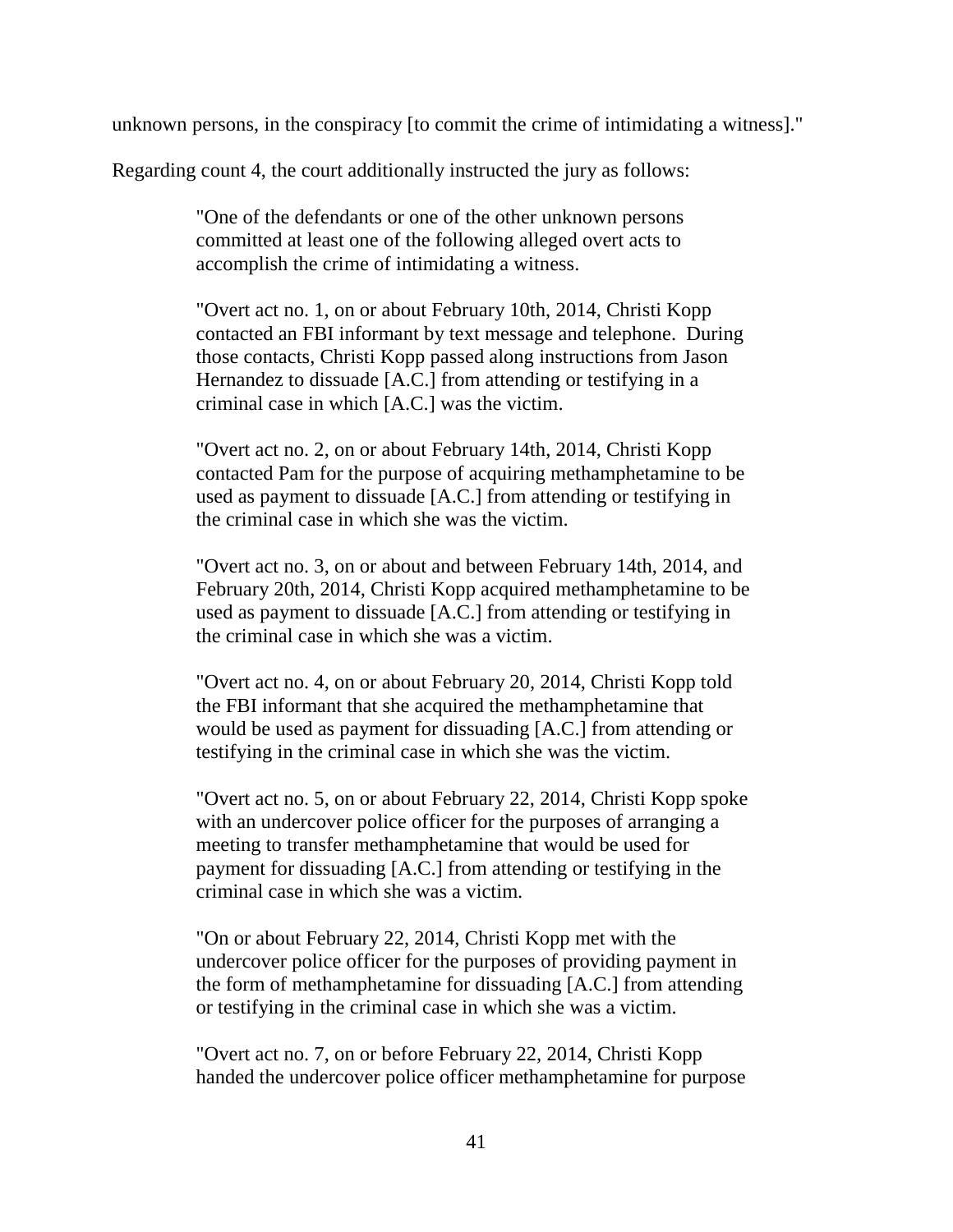of paying [A.C.] to dissuade her from attending or testifying in the criminal case in which she was a victim.

"Overt act no. 8, on or about February 26th, Christi Kopp called the FBI informant and passed along instructions from Jason Hernandez that [A.C.]. was to be escorted to the district attorney's office for the purpose of having her drop charges against Hernandez or, alternatively, was to be prevented from attending the preliminary hearing.

"On or about February 28th, Christi Kopp called the FBI informant and again passed along instructions from Jason Hernandez that [A.C.] was either to be escorted to the district attorney's office to drop charges against Hernandez or to be prevented from attending the preliminary hearing."

The trial court also instructed the jury with CALCRIM No. 203, which stated it

had to "decide each charge for each defendant separately," and it was given separate

verdict forms for each appellant.

During closing argument, the prosecutor discussed the Appellants' "agreement" to

"interfer[e] with the ordinary administration of justice." The prosecutor then began to

discuss conspiracy:

"So if you think for the purposes of sort of this primer on conspiracy law of a bigger conspiracy to interfere with the ordinary administration of justice, that's not the charge. That's not—the conspiracy—the conspiracies that are charged are conspiracy to commit murder, conspiracy to intimidate a witness. I'll get to those specifically in a moment. But thinking in terms of ordinary administration of justice, the original plan is they are going to—they are conspiring to interfere with that. They don't want Mr. Hernandez to go down for breaking [A.C.'s] face. That's what they don't want. So that's what the agreement is and that's what these overt acts are in furtherance of."

The prosecutor emphasized that Appellants wanted to "interfere in that process

[Hernandez's trial]. That was the overall, that was the overarching conspiracy." The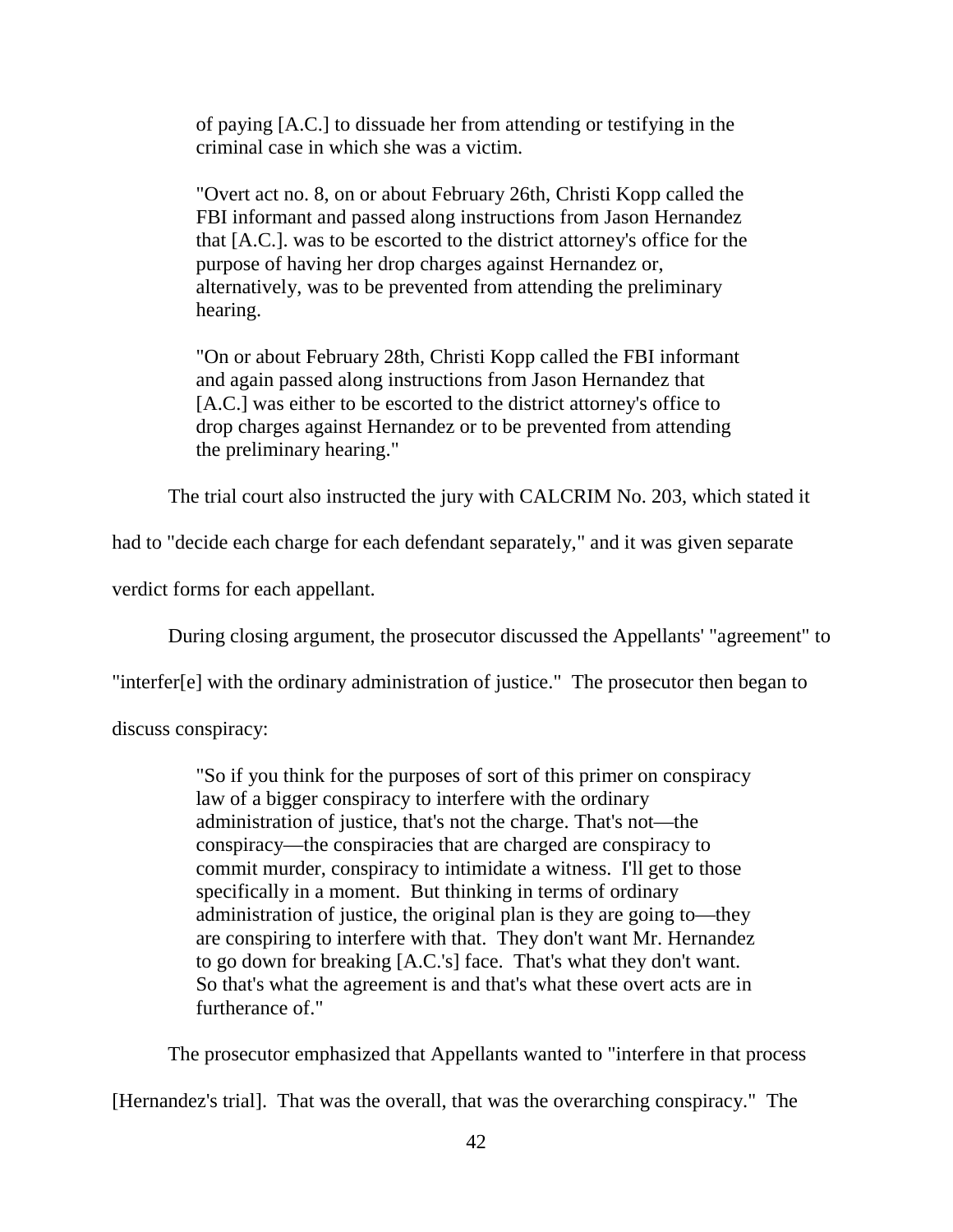prosecutor repeated that Appellants "conspired to keep the ordinary administration of justice from happening."

Later, after discussing the evidence of assault, the prosecutor returned to his theme, "the entire case is about a conspiracy to interfere with the ordinary administration of justice." When the prosecutor began to address the two counts of conspiracy, he started by alluding to a conspiracy to prevent a third person from testifying. He noted that this conspiracy was uncharged, but the prosecutor pointed out that this was part of "a conspiracy . . . to interfere with the orderly administration of justice." He discussed the two counts of conspiracy together, playing audio clips of conversations between Appellants and explaining how they evidenced the two conspiracies. Further, in discussing an overt act in support of the two conspiracies, the prosecutor focused on a single text in which Kopp tells E.P. Hernandez wants [A.C.] "talked to and told[ she] needs to be silent, walk away from this case." In that same text, using coded language, Kopp tells E.P. to have U.P. killed. The prosecutor discussed other overt acts that also evidenced the conspiracies, but again, he discussed the two conspiracies together, consistent with his theme that Appellants were trying to interfere with the administration of justice.

# C. Conspiracy Law

A conspiracy exists where two or more people agree to commit a crime, they specifically intend both to agree and to commit the crime, and one of them performs an overt act in furtherance of their agreement. (§§ 182, subd. (a)(1), 184.) "Conspiracy is an inchoate crime. [Citation.] It does not require the commission of the substantive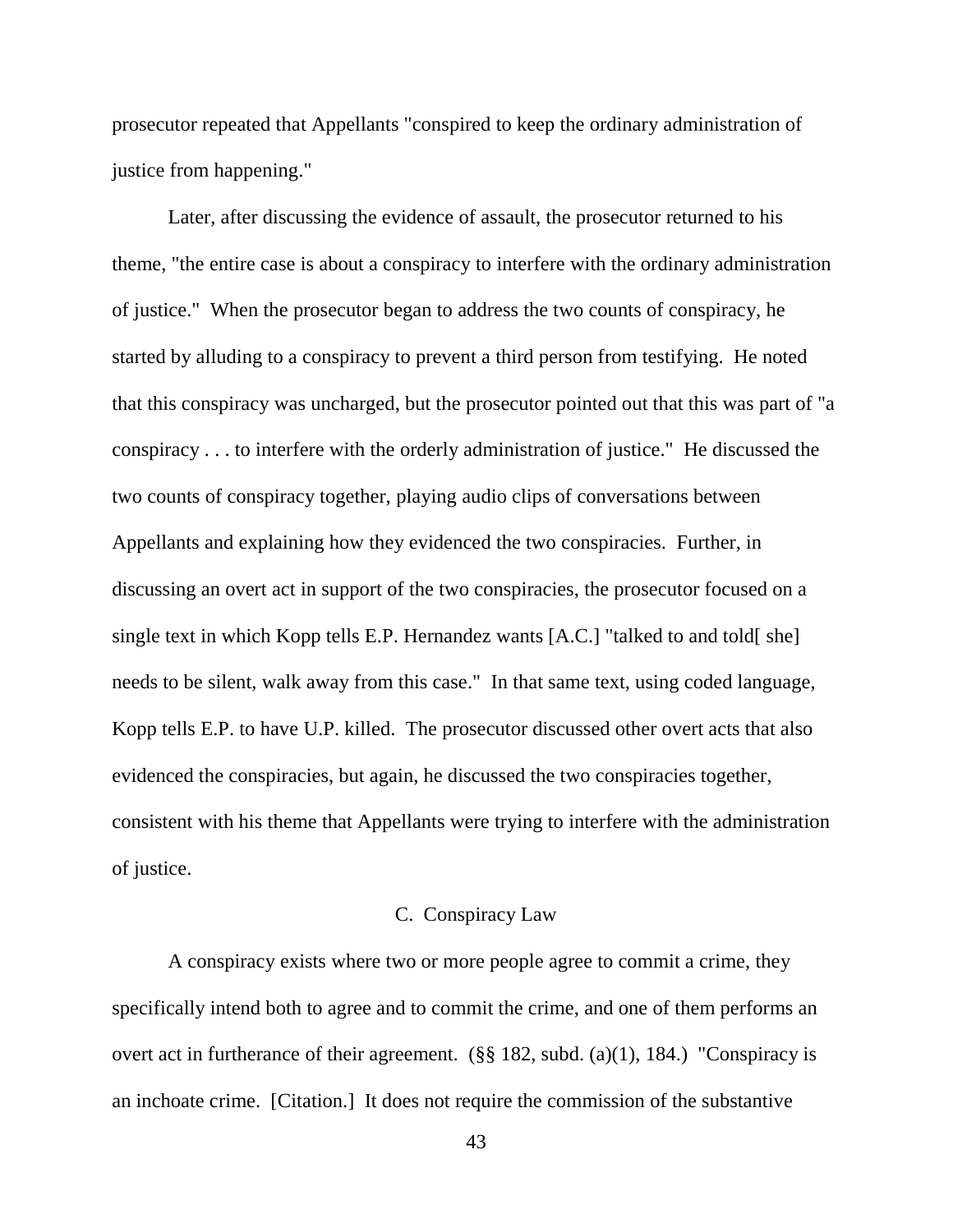offense that is the object of the conspiracy. [Citation.] 'As an inchoate crime, conspiracy fixes the point of legal intervention at [the time of] agreement to commit a crime.' " (*People v. Swain* (1996) 12 Cal.4th 593, 599-600.) A "conspiracy may be proved through circumstantial evidence inferred from the conduct, relationship, interests, and activities of the alleged conspirators before and during the alleged conspiracy." (*People v. Prevost* (1998) 60 Cal.App.4th 1382, 1399.)

"[T]he essence of the crime of conspiracy is the agreement, and thus it is the number of the agreements (not the number of the victims or number of statutes violated) that determine the number of the conspiracies." (*People v. Meneses* (2008) 165 Cal.App.4th 1648, 1669 (*Meneses*).) In other words, when multiple crimes are committed, there may be one overall agreement to commit all of them, or multiple separate agreements. " 'One agreement gives rise to only a single offense, despite any multiplicity of objects.' " (*People v. Lopez* (1994) 21 Cal.App.4th 1551, 1557.) " 'Where two or more persons agree to commit a number of criminal acts, the test of whether a single conspiracy has been formed is whether the acts "were tied together as stages in the formation of a larger all-inclusive combination, all directed to achieving a single unlawful end or result." ' [Citation.] 'Relevant factors to consider in determining this issue include whether the crimes involved the same motives, were to occur in the same time and place and by the same means,' and targeted a single or multiple victims." (*Meneses*, at p. 1672.) " 'The test is whether there was one overall agreement among the various parties to perform various functions in order to carry out the objectives of the conspiracy. If so, there is but a single conspiracy.' [Citation.]" (*Lopez*, at p. 1558.)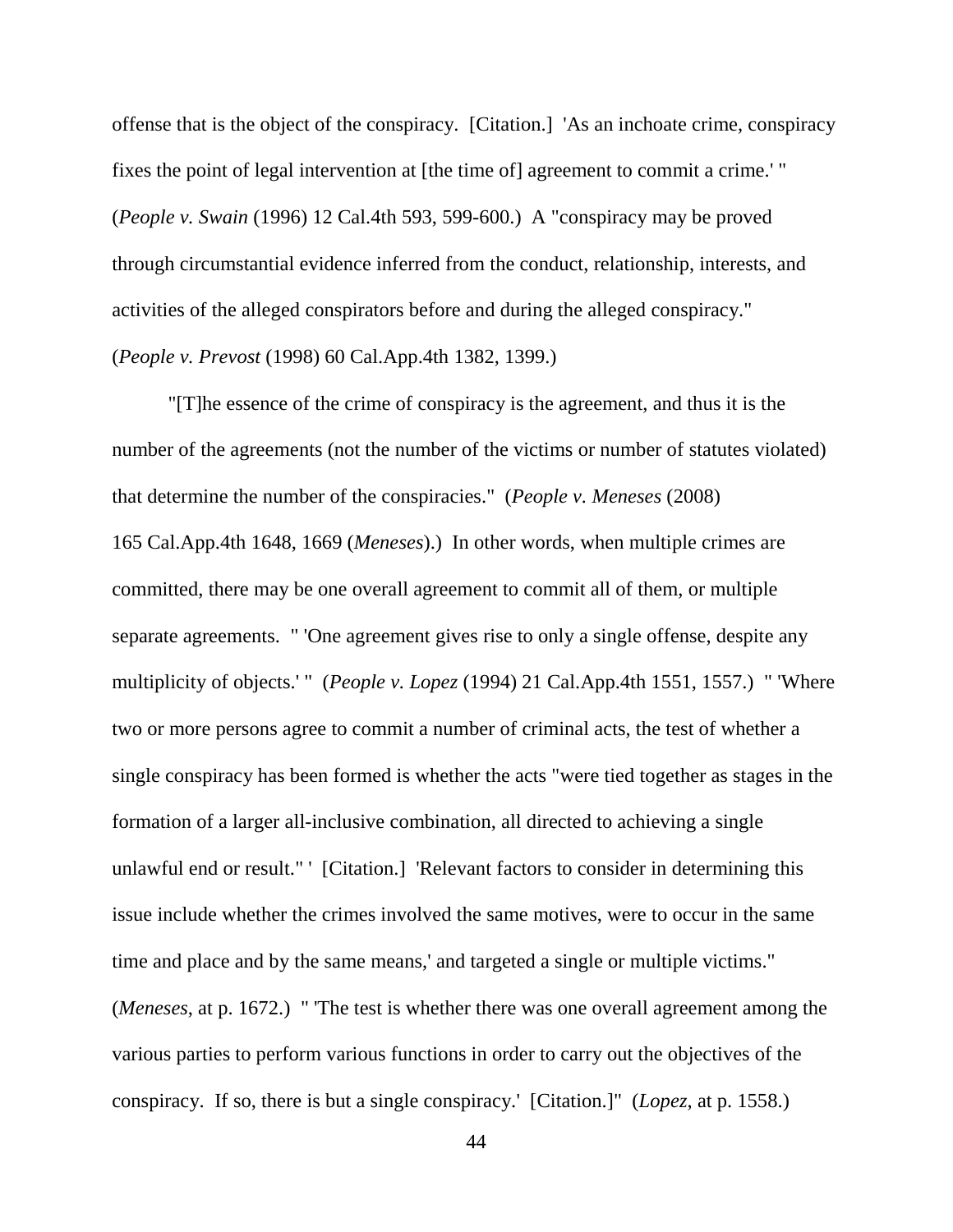" 'Performance of separate crimes or separate acts in furtherance of a conspiracy is not inconsistent with a "single overall agreement." [Citation.] The general test also comprehends the existence of subgroups or subagreements.' " (*People v. Vargas* (2001) 91 Cal.App.4th 506, 553-554).)

# D. Duty to Instruct

"[A] trial court in a criminal case is required—with or without a request—to give correct jury instructions on the general principles of law relevant to issues raised by the evidence." (*People v. Mutuma* (2006) 144 Cal.App.4th 635, 640.)

California courts are divided on whether a trial court has a sua sponte duty to instruct the jury to determine how many conspiracies were committed. (*Meneses*, *supra*, 165 Cal.App.4th at pp. 1668-1669.) Most decisions, including the most recent cases, have held that the trial court has a duty to instruct the jury to determine the number of conspiracies committed where there is evidence to support alternative findings. (*Id.* at pp. 1668, 1671; *People v. Jasso* (2006) 142 Cal.App.4th 1213, 1220 (*Jasso*); *People v. Vargas*, *supra*, 91 Cal.App.4th at p. 554.)

To support their position that the trial court did not have a sua sponte duty to instruct, the People rely on two older decisions, *Liu*, *supra*, 46 Cal.App.4th 1119, and *People v. McLead* (1990) 225 Cal.App.3d 906 (*McLead*). These held that the number of conspiracies is not a factual question to be decided by the jury. (*Liu*, at p. 1133; *McLead*, at pp. 920-921.) However, *Liu* and *McLead* are distinguishable. Both involved conspiracies to murder multiple individuals. As the court discussed thoroughly in *Meneses*, *supra*, 165 Cal.App.4th at pages 1668, 1670-1671, the reasoning in *Liu* and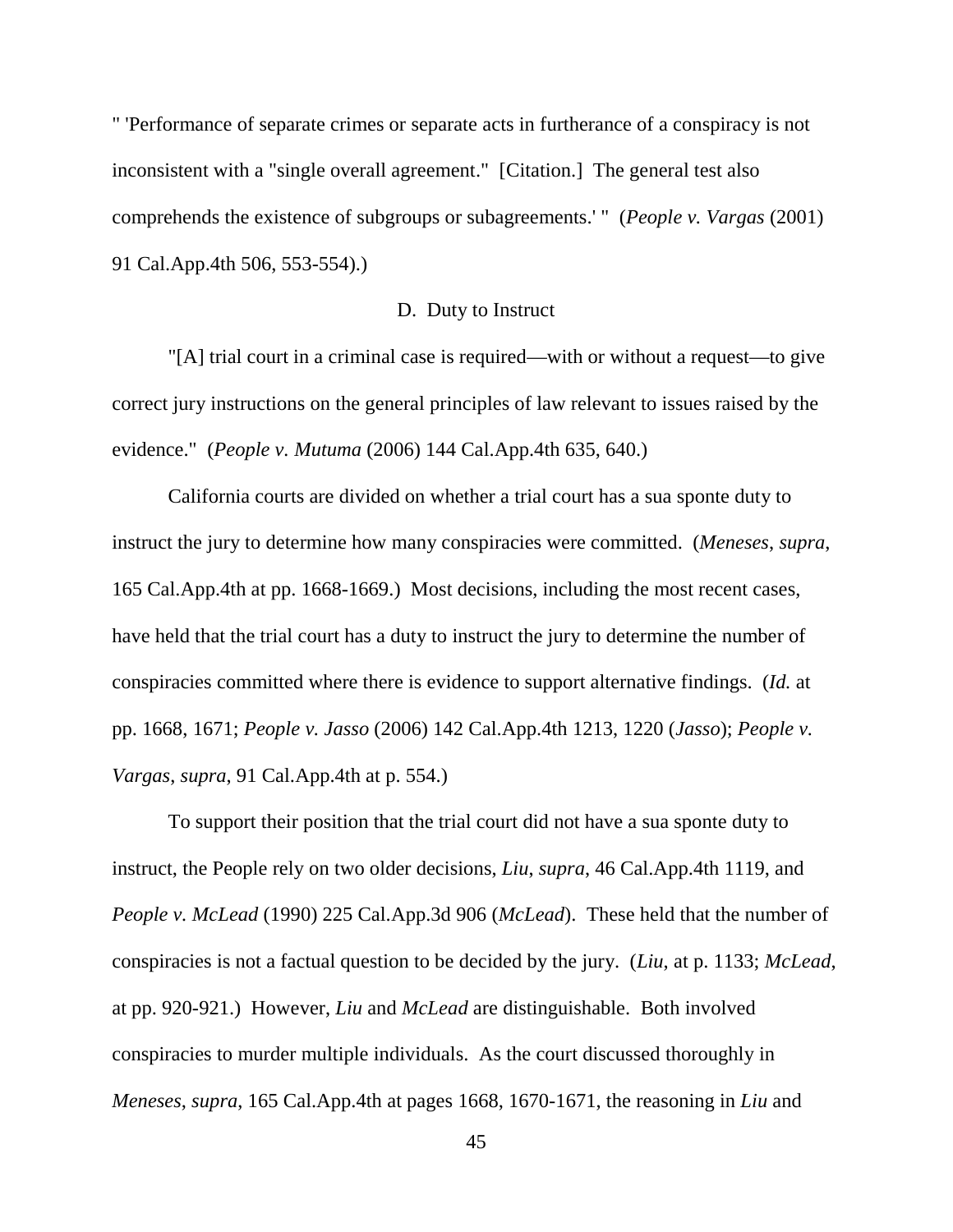*McLead* with respect to the duty to instruct on the number of conspiracies is questionable, in that both decisions relied on *People v. Davis* (1989) 211 Cal.App.3d 317, a solicitation to murder case holding that the number of solicitations shown by the evidence was not a question of fact, but was instead equal to the number of potential victims. (*Davis*, at pp. 322-323.) As the court stated in *Meneses*, "*Davis* is thus the ultimate source for this line of authority. *Davis* provides a weak foundation for the proposition that the question of single versus multiple conspiracies is not a question of fact because *Davis* is not a conspiracy case, but a case concerning solicitation of murder." (*Meneses*, at p. 1670.) "The problem with reflexively extending *Davis* [citation] to all conspiracies is that the number of victims is not a firm basis or indicator for determining the number of conspiracies. It is the agreement, not the overt acts, that defines the crime." (*Ibid*.) We note that even with respect to solicitation of murder cases, there is contrary authority to the effect that the jury must be instructed to determine the number of solicitations. (*People v. Morocco* (1987) 191 Cal.App.3d 1449, 1453-1454.) In reaching its decision, the court in *Morocco* analogized to the "well-settled law that 'the question whether one or multiple conspiracies are present is a question of fact, to be resolved by a properly instructed jury' [citation], . . . ." (*Id*. at p. 1453.)

We conclude that the better reasoned decisions are those concluding that the number of conspiracies is a question of fact and imposing a duty upon the trial court to instruct the jury, sua sponte, to determine the number of conspiracies "where the evidence supports alternative findings." (*Meneses*, *supra*, 165 Cal.App.4th at p. 1668.)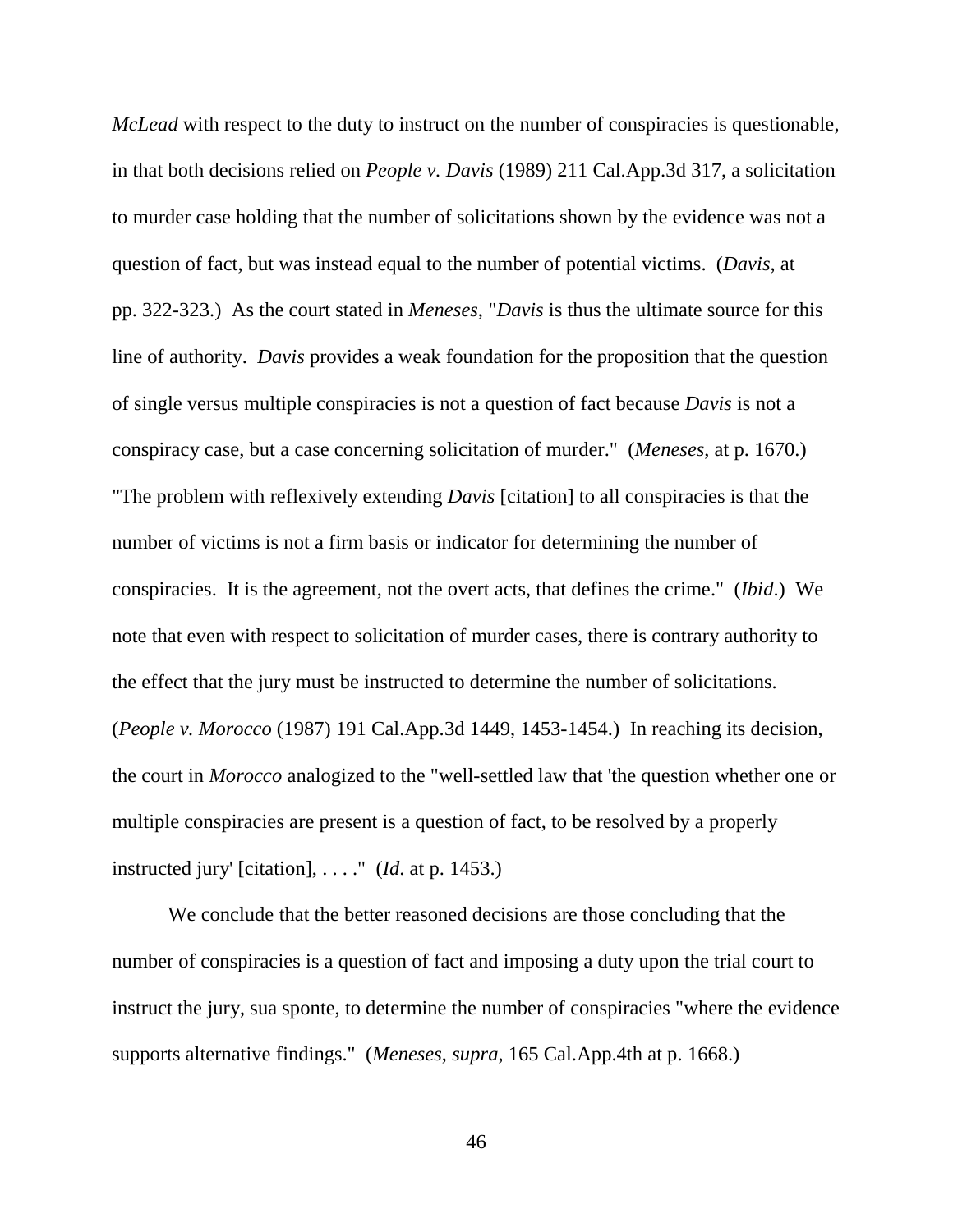#### E. Analysis

The People argue that even if we find the trial court had a sua sponte duty to instruct the jury to determine the number of conspiracies, the court did not err in failing to so instruct the jury because the evidence did not support an alternative finding of a single conspiracy. To this end, they assert *Meneses*, *supra*, 165 Cal.App.4th 1648 is instructive. It is not.

In *Meneses*, the defendant was convicted of nine counts of conspiracy resulting from an extensive scheme to defraud insurance companies. (*Meneses*, *supra*, 165 Cal.App.4th at pp. 1651, 1659.) The defendant would buy stolen police reports and contact victims of accidents. Billing himself as a "lawyer referral service," he would refer the victims to various lawyers and chiropractors and encourage the victims to procure services. (*Id.* at pp. 1652-1653.) The defendant bought police reports from a connection in the police department whom he never met. The defendant was paid by the doctors, lawyers, and chiropractors for each referral made, usually in cash. (*Ibid*.) To determine whether a single conspiracy had been formed, the court looked to "whether the acts 'were tied together as stages in the formation of a larger all-inclusive combination, all directed to achieving a single unlawful end or result.' " (*Id*. at p. 1672, quoting *People v. Morocco*, *supra*, 191 Cal.App.3d at p. 1453.) It also considered " 'whether the crimes involved the same motives [and] were to occur in the same time and place and by the same means,' and targeted a single or multiple victims." (*Meneses,* at p. 1672, citing *McLead*, *supra*, 225 Cal.App.3d at p. 920.)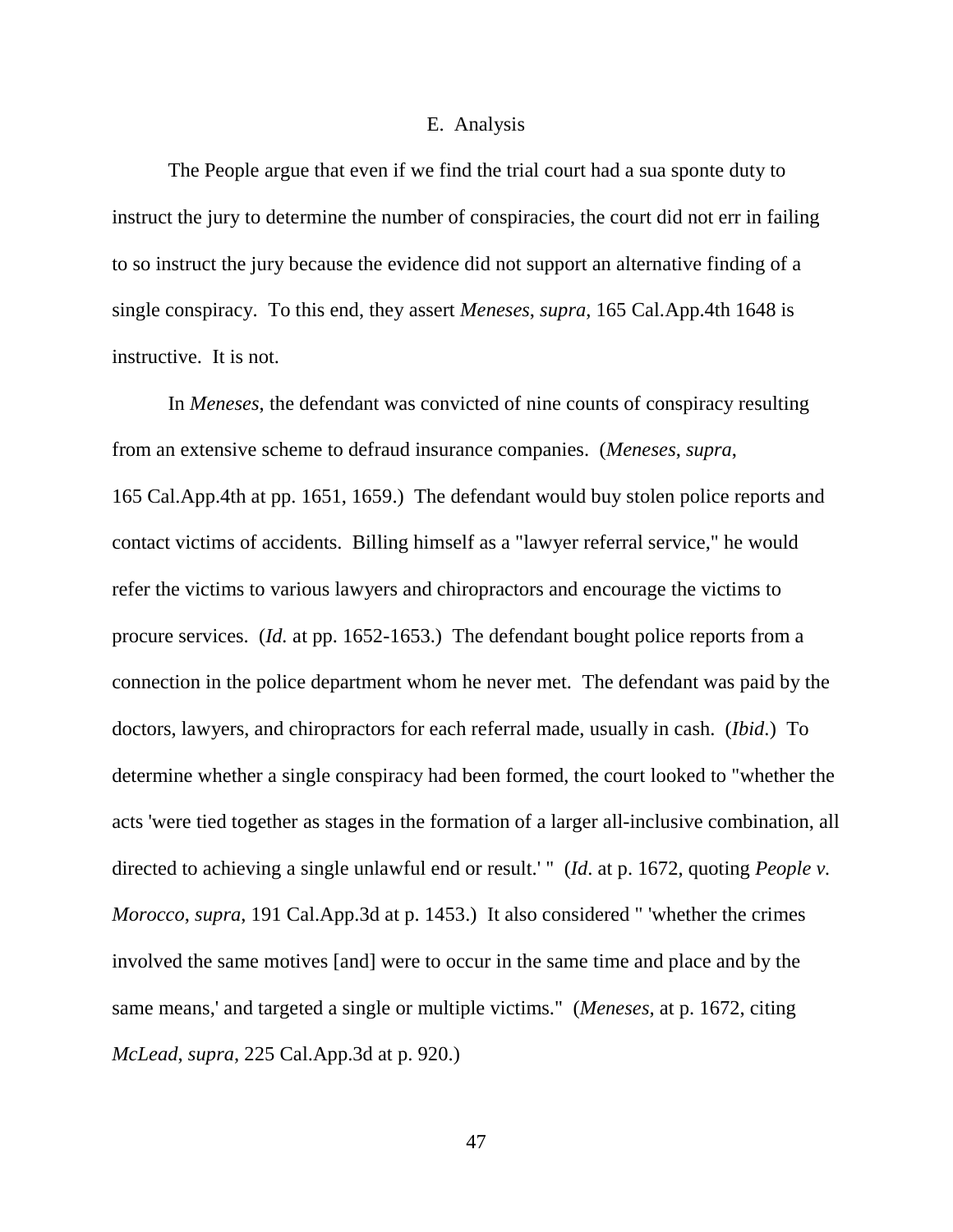Applying those factors, the court ruled that the "evidence does not support a finding of a single enterprise with a common purpose." (*Meneses*, *supra*, 165 Cal.App.4th at p. 1671.) The conspiracies were "distinct and disconnected," involving different combinations of conspirators and different time periods. (*Id.* at p. 1672.) The court explained: "The only common element in each conspiracy was defendant himself, who formed separate confederations with various parties at different times for different transactions. The evidence does not support a finding of a single enterprise with a common purpose." (*Id.* at 1671*.*)

In contrast to *Meneses*, the two alleged conspiracies here involved the same two coconspirators (Hernandez and Kopp). Hernandez would convey what needed to be done to prevent two key witnesses from testifying against him, and Kopp would communicate Hernandez's instructions to E.P. Unlike the defendant in *Menses*, this is not the case where a defendant "formed separate confederations with various parties at different times for different transactions." (See *Meneses*, *supra*, 165 Cal.App.4th at p. 1671.)

Further, the prosecution's theory of the case supports the conclusion that Appellants entered into a single conspiracy. During closing argument, the prosecutor repeatedly told the jury that this case was about Appellants attempting to interfere with the administration of justice. The prosecutor further discussed the evidence supporting the two conspiracies, interchangeably, noting that the same audio recording and texts showed the two conspiracies. Even when first discussing the two alleged conspiracies during his closing argument, the prosecutor asked the jury to think of "a bigger conspiracy to interfere with the ordinary administration of justice," and he referred to "the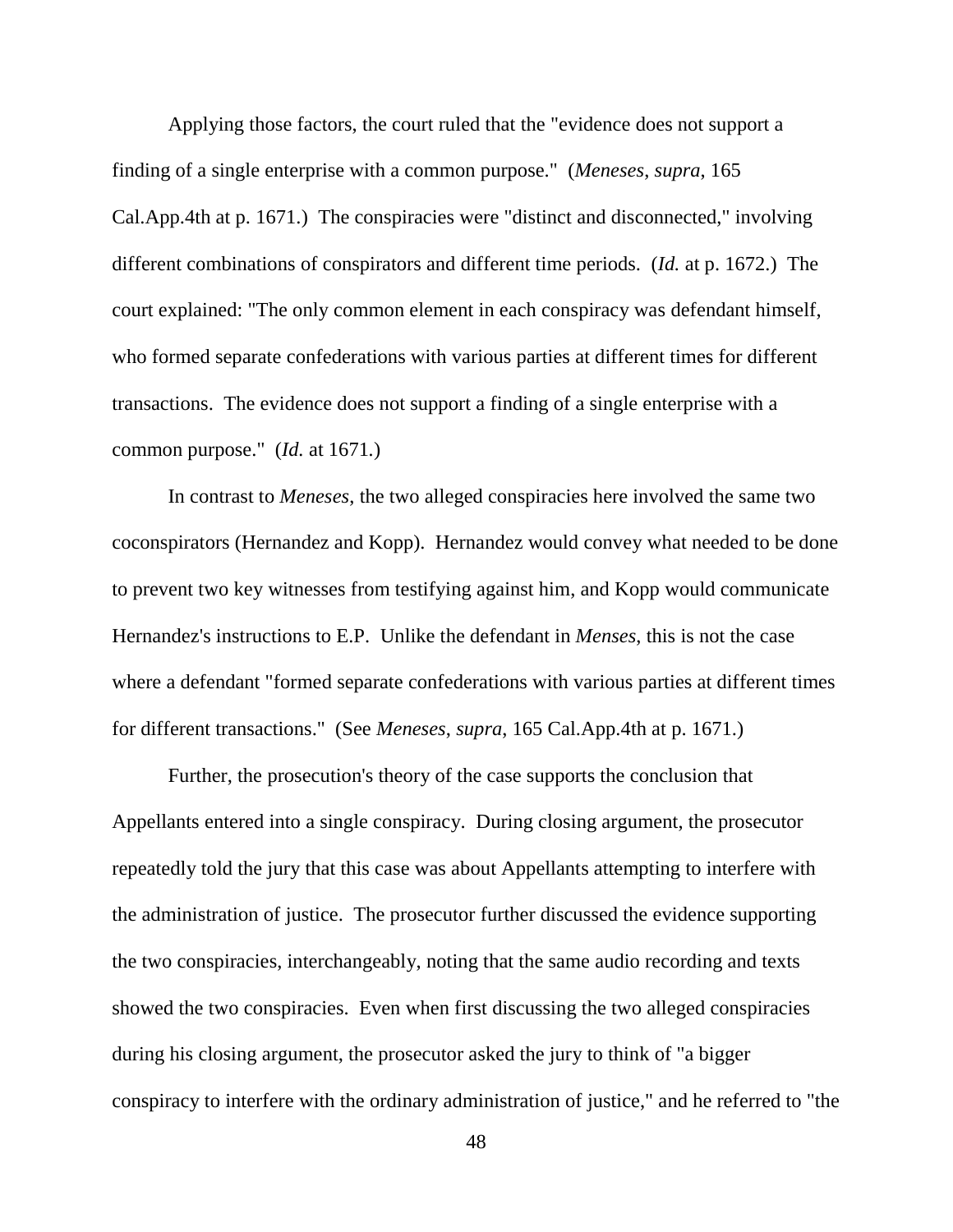original plan" to "conspir[e] to interfere with [the administration of justice]" as well as "the agreement" and "what the[] overt acts [were] in furtherance of." Thus, it is not surprising that the overt acts the prosecutor claimed supported a conspiracy to commit murder were virtually identical to the overt acts he claimed supported the conspiracy to dissuade a witness from testifying.

Not daunted by the record, the People insist the evidence could not have supported a finding of a single conspiracy because the evidence established a separate motive for each conspiracy. As such, the People point out that the prosecution's expert testified that when a person connected with the Mexican Mafia cooperates with law enforcement, it is considered a serious violation of the gang's rules that could result in death to the offender. Although they concede murdering U.P. would serve the purpose of making it more difficult to prosecute Hernandez, the People further maintain that conspiring to murder U.P. before trial did not extinguish the separate goal to punish U.P. for violating Mexican Mafia rules. However, the possibility of two motives or goals regarding the decision to kill U.P. does not undermine the existence of a single conspiracy. Indeed, a single conspiracy can have diverse objects and involve committing multiple crimes. (See *Meneses*, *supra*, 165 Cal.App.4th at pp. 1669-1670; *Jasso*, *supra*, 142 Cal.App.4th at p. 1222.)

Instead of concluding that *Meneses* is instructive here, we believe the instant matter is more analogous to *Jasso*, *supra*, 142 Cal.App.4th 1213. In that case, a prison inmate was convicted of three counts of conspiracy to import drugs into the prison based on numerous phone calls to one contact, who coordinated with the wives of several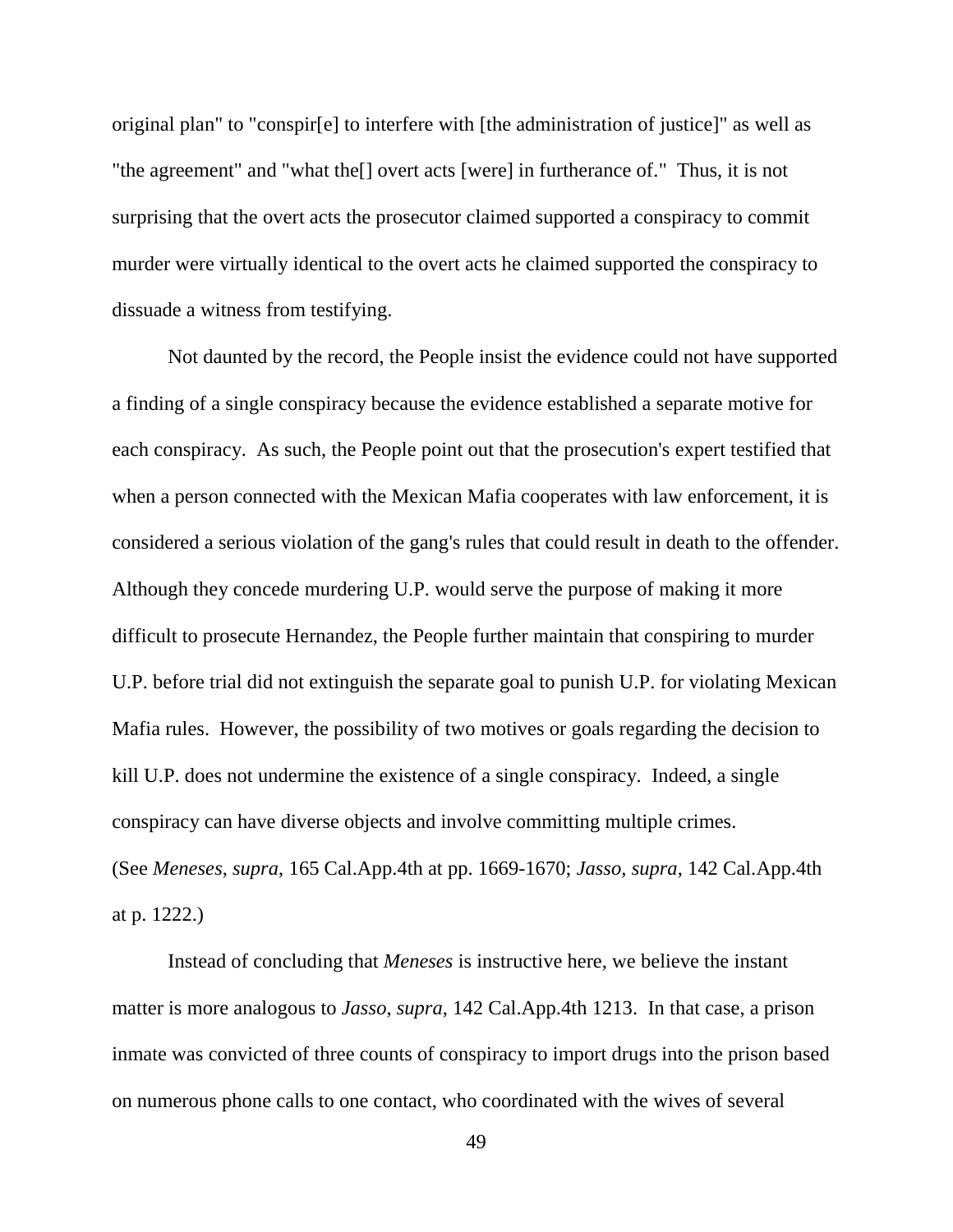different inmates who planned to visit their husbands in prison. The contact would obtain the drugs, package them, and give them to the visitor, who would conceal the drugs on her body. On three different days within a two-month period, three separate women visiting their husbands in prison were searched and found to be carrying drugs. (*Id.* at pp. 1216-1219.) The jury was not instructed to determine the number of conspiracies. The appellate court reversed all three conspiracy convictions after concluding that a properly instructed jury could have found a single conspiracy because all three charged "conspiracies occurred during the same narrow time frame and involved the same modus operandi," notwithstanding the existence of multiple attempts on different days to smuggle the drugs into prison using different women as couriers. (*Id*. at pp. 1221-1223.)

Here, the evidence of a single conspiracy was much stronger than the evidence in *Jasso*, *supra*, 142 Cal.App.4th 1213. In the instant matter, as consistently argued by the prosecutor during closing, the evidence showed that the overall goal of the conspiracy between Appellants was to ensure that the two key witnesses against Hernandez did not testify at his trial. The audio recordings and texts on which the prosecutor relied to prove the existence of the conspiracies were the same. The same overt acts were offered for both conspiracies. The conspirators were the same for both alleged conspiracies. In fact, this is not a case, as urged by the People, wherein the evidence precludes a finding of a single conspiracy. In fact, the opposite appears true. Considering the record before us, especially considering the prosecutor's closing argument, the evidence of the conspiracies, and the alleged overt acts, this seems to be one of those unique cases wherein it is apparent that only one conspiracy existed. Thus, a properly instructed jury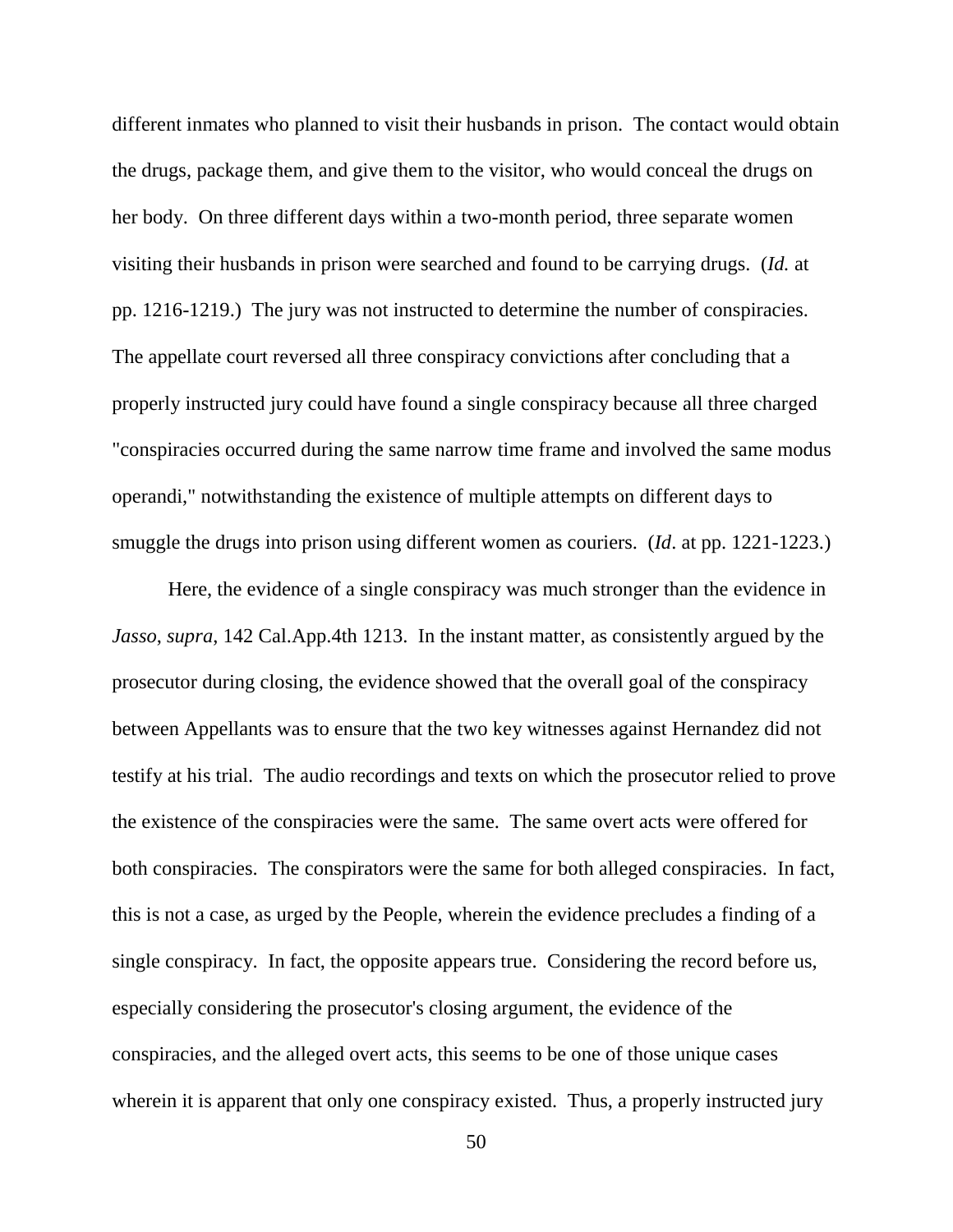would have only found the existence of a single conspiracy. The error here therefore was not harmless under *People v. Watson*, *supra*, 46 Cal.2d at page 836. Accordingly, the second count of conspiracy (count 4) cannot stand as to either appellant.

#### VII

# SENTENCING ISSUES

# A. Hernandez's Contentions

Hernandez alleges several errors relating to his sentence. First, he argues that the trial court should have stayed his sentence for count 4 under section 654 because the conduct in count 4 "was part of the same process" as the conduct for count 5. Second, he claims the abstract of judgment is incorrect because it states that the sentence on count 4 is both consecutive and concurrent. Third, he maintains the trial court improperly imposed enhancements on counts 1 and 2, under both sections 186.22 and 12022.7.

Both of Hernandez's first two contentions are moot. Because we are reversing Hernandez's conviction under count 4, his argument that the court should stay his sentence for that count is no longer of the moment. Likewise, regarding his claim that the abstract of judgment is incorrect, on remand, the trial court will resentence Hernandez consistent with this opinion and amend the abstract of judgment accordingly.

Hernandez's third argument remains. He contends that the trial court violated section 1170.1, subdivision (g).<sup>[20](#page-50-0)</sup> Specifically, he asserts the court improperly imposed

<span id="page-50-0"></span><sup>20</sup> Section 1170.1, subdivision (g) provides: "When two or more enhancements may be imposed for the infliction of great bodily injury on the same victim in the commission of a single offense, only the greatest of those enhancements shall be imposed for that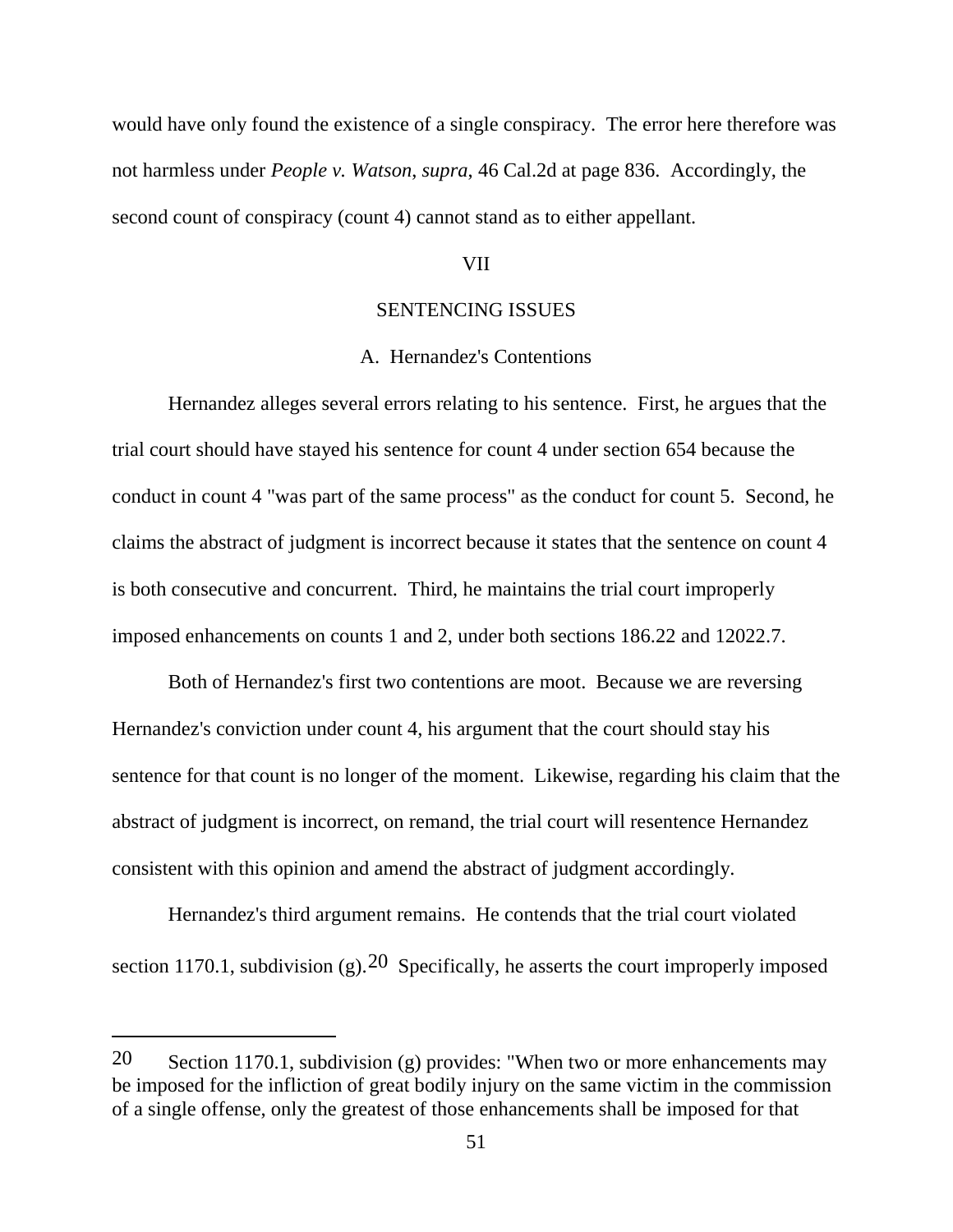enhancements on counts 1 and 2 under both sections 186.22, subdivision (b)(1)(C) and 12022.7, subdivision (a) because the court double counted these enhancements, which are based on a finding of great bodily injury. (See *People v. Gonzalez* (2009) 178 Cal.App.4th 1325, 1327-1328, 1331-1332 [concluding imposition of both a great bodily injury enhancement (§ 12022.7, subd. (a)) and a 10-year gang enhancement based on the great bodily injury finding (§ 186.22, subd. (b)(1)(C)) violated § 1170.1, subd. (g)].)

Here, Hernandez's infliction of great bodily injury on the victim had two consequences as it pertained to sentence enhancements. First, it qualified him for a threeyear enhancement under section 12022.7, subdivision (a). Second, it turned the two underlying assaults into violent felonies under section 667.5, subdivision (c), which qualified him for the 10-year gang enhancement under section 186.22, subdivision  $(b)(1)(C)$ . Thus, imposing and executing both the 10-year gang enhancement and the great bodily injury enhancement under section 12022.7, subdivision (a) would violate section 1170.1, subdivision (g). (*People v. Gonzalez*, *supra*, 178 Cal.App.4th at pp. 1327-1328, 1331-1332.) Yet, unlike that case, in which the trial court imposed *and executed* both enhancements, the trial court here imposed and stayed the section 12022.7 enhancements under section 654. The court therefore did not err. The trial court properly imposed and stayed the section 12022.7 enhancement. (Cf. *People v. Gonzalez* (2008) 43 Cal.4th 1118, 1127; *People v. Le* (2015) 61 Cal.4th 416, 429.)

offense. This subdivision shall not limit the imposition of any other enhancements applicable to that offense, including an enhancement for being armed with or using a dangerous or deadly weapon or firearm."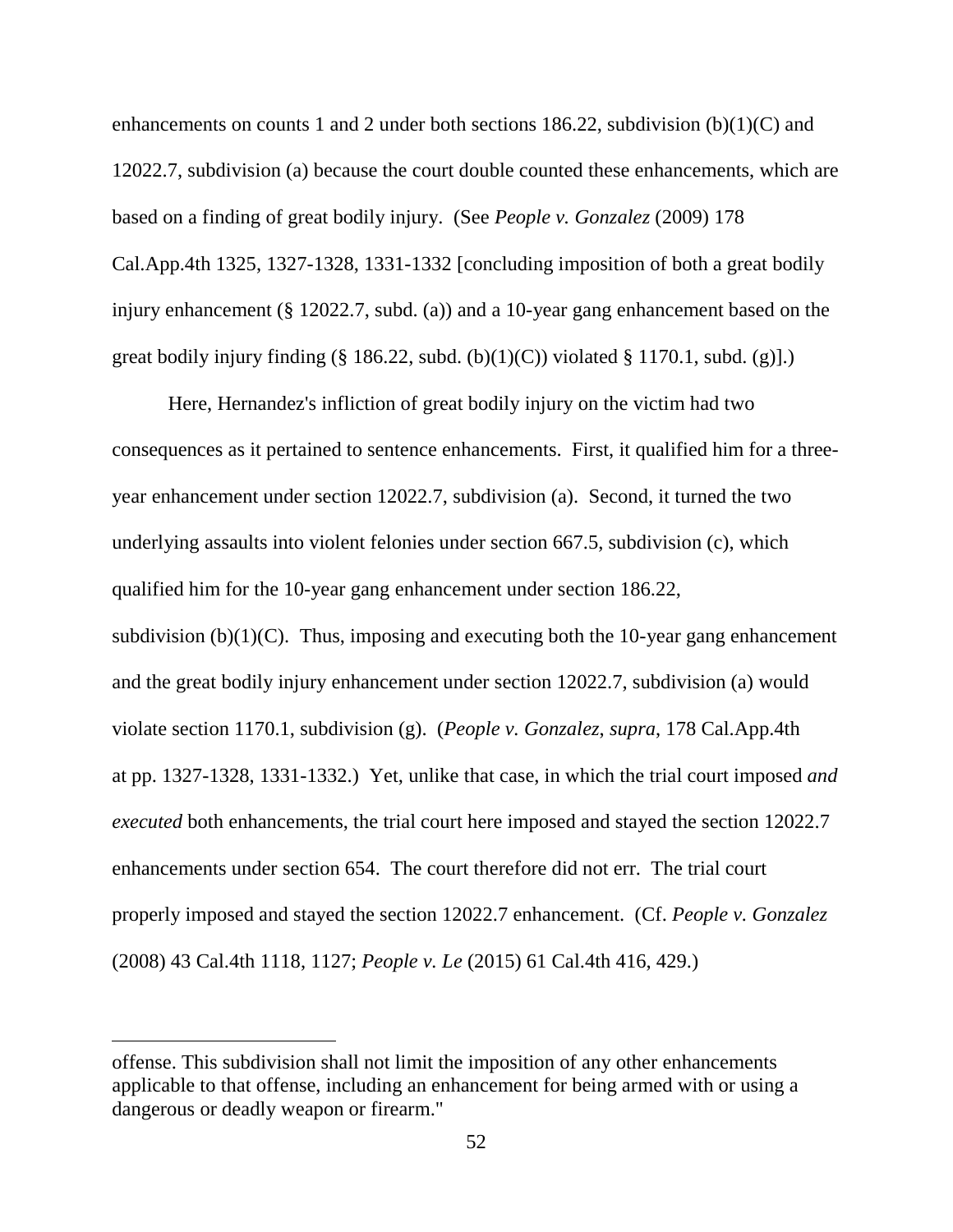#### B. Kopp's Contentions

Kopp contends the court erred when it did not stay her sentence for count 5 (furnishing methamphetamine) under section 654. We disagree.

At the sentencing hearing, Kopp's trial counsel argued that the sentences for counts 3 (conspiracy to commit murder) and 5 should run concurrently. Counsel also argued that section 654 should be applied. The trial court disagreed, finding the sentences for counts 4 and 5 would run concurrently to one another but the crimes were "sufficiently separate that they should be consecutive" to count 3. Therefore, the court sentenced Kopp to prison for a term of 25 years to life for count 3 (conspiracy to commit murder), a concurrent term of three years for count 4 (conspiracy to dissuade a witness), and a consecutive term of four years for count 5. Kopp argues the trial court erred because the overt acts underlying the conspiracy to commit murder in count 3 encompassed the furnishing methamphetamine charge in count 5; thus, the sentence for count 5 had to be stayed under section 654.

Section 654 prohibits punishment for two crimes arising from a single, indivisible course of conduct. (*People v. Latimer* (1993) 5 Cal.4th 1203, 1208.) This is "to ensure that a defendant's punishment will be commensurate with his culpability." (*People v. Correa* (2012) 54 Cal.4th 331, 341.) In determining the applicability of section 654, "[w]e first consider if the different crimes were completed by a 'single physical act.' [Citation.] If so, the defendant may not be punished more than once for that act. Only if we conclude that the case involves more than a single act—i.e., a course of conduct—do we then consider whether that course of conduct reflects a single ' "intent and objective" '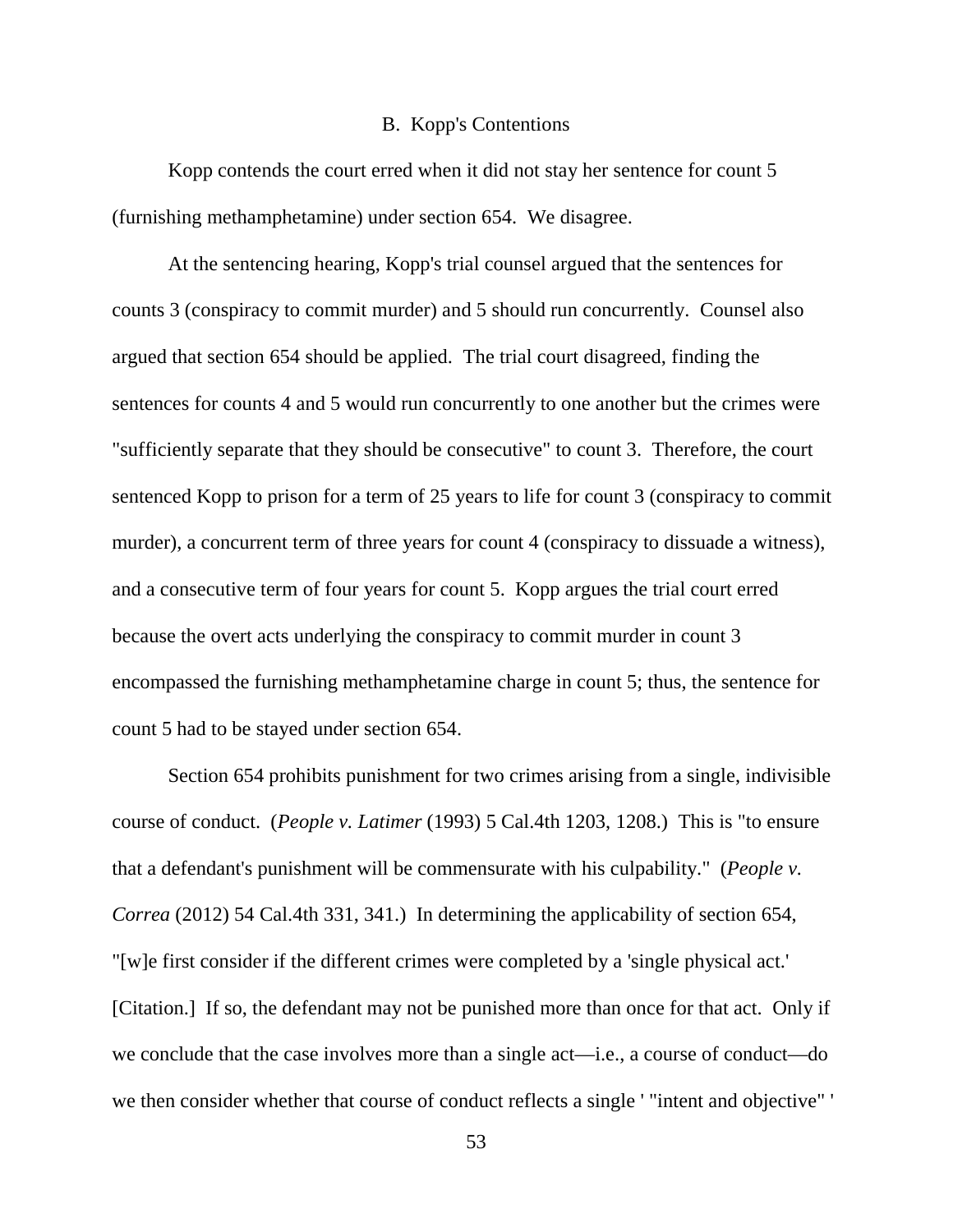or multiple intents and objectives." (*People v. Corpening* (2016) 2 Cal.5th 307, 311 (*Corpening*).) If a defendant has independent criminal objectives, he may be punished for each crime committed pursuing an independent objective, even if the crimes share common acts or are otherwise part of an indivisible course of conduct. (*People v. Perry* (2007) 154 Cal.App.4th 1521, 1525.) However, "[i]f all the offenses are incidental to one objective, the defendant may be punished for any one of them, but not for more than one." (*People v. DeVaughn* (2014) 227 Cal.App.4th 1092, 1112 (*DeVaughn*), citing *People v. Centers* (1999) 73 Cal.App.4th 84, 98.)

Yet, if the "defendant harbored 'multiple criminal objectives,' which were independent of and not merely incidental to each other, he [or she] may be punished for each statutory violation committed in pursuit of each objective, 'even though the violations shared common acts or were parts of an otherwise indivisible course of conduct.' [Citation.]" (*People v. Harrison* (1989) 48 Cal.3d 321, 335.)

But even if a course of conduct is " 'directed to one objective,' " it may " 'give rise to multiple violations and punishment' " if it is " 'divisible in time.' " (*People v. Deegan* (2016) 247 Cal.App.4th 532, 542, quoting *People v. Beamon* (1973) 8 Cal.3d 625, 639, fn. 11.) "This is particularly so where the offenses are temporally separated in such a way as to afford the defendant opportunity to reflect and renew his or her intent before committing the next one, thereby aggravating the violation of public security or policy already undertaken." (*People v. Gaio* (2000) 81 Cal.App.4th 919, 935 (*Gaio*); see *People v. Felix* (2001) 92 Cal.App.4th 905, 915 ["multiple crimes are not one transaction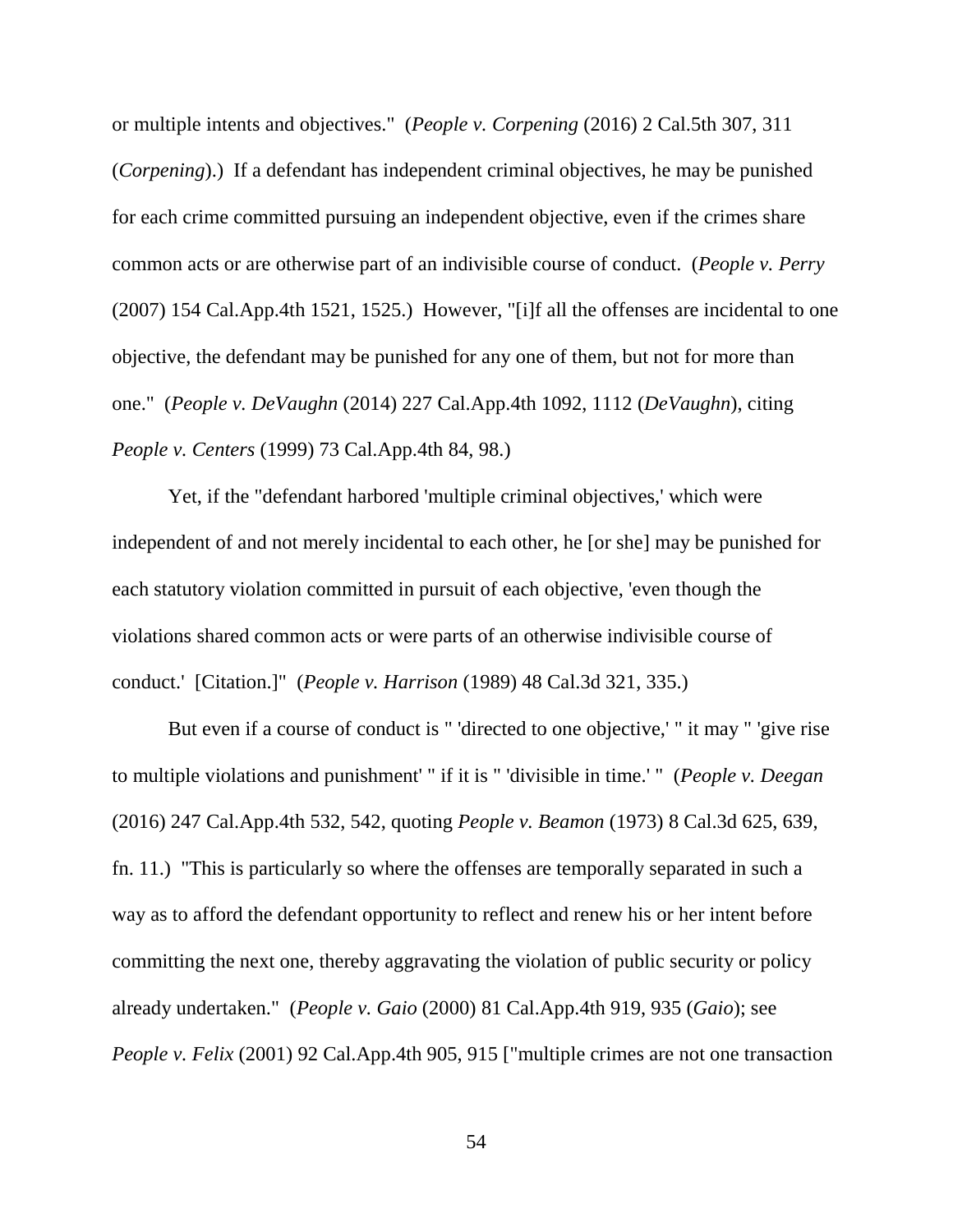where the defendant had a chance to reflect between offenses and each offense created a new risk of harm"].)

"The question of whether section 654 is factually applicable to a given series of offenses is for the trial court, and the law gives the trial court broad latitude in making this determination." (*DeVaughn*, *supra*, 227 Cal.App.4th at p. 1113.) A court's expressed or implied findings on this point must be upheld if supported by substantial evidence. (*People v. Brents* (2012) 53 Cal.4th 599, 618.) This requires us to view the evidence in the light most favorable to the sentencing order and presume the existence of facts a trier of fact could reasonably deduce from the evidence. (*DeVaughn*, at p. 1113.) However, Kopp contends the facts are not in dispute, and as such, we should review this issue de novo. (See *Corpening*, *supra*, 2 Cal.5th at p. 312.) But Kopp's claim that the facts are not in dispute is based upon an assumption that each juror relied on the same overt act to find Kopp guilty of conspiracy. As we explain below, the record does not mandate this conclusion. Accordingly, we employ the deferential substantial evidence standard of review.

Kopp maintains counts 3 and 5 were accomplished by the same physical act because count 5 was one of the overt acts the jury could have found to support Kopp's conviction of count 3. (See *Corpening*, *supra*, 2 Cal.5th at p. 311.) A single physical act occurs when "the same physical action . . . completed the actus reus of each charged crime[.]" (*Id.* at p. 313.) The actus reus is " '[t]he wrongful deed that comprises the physical components of a crime.' " (*Id*. at p. 312, quoting Black's Law Dict. (10th ed. 2014) p. 44, col. 1.) " 'Conspiracy to commit murder requires an agreement to commit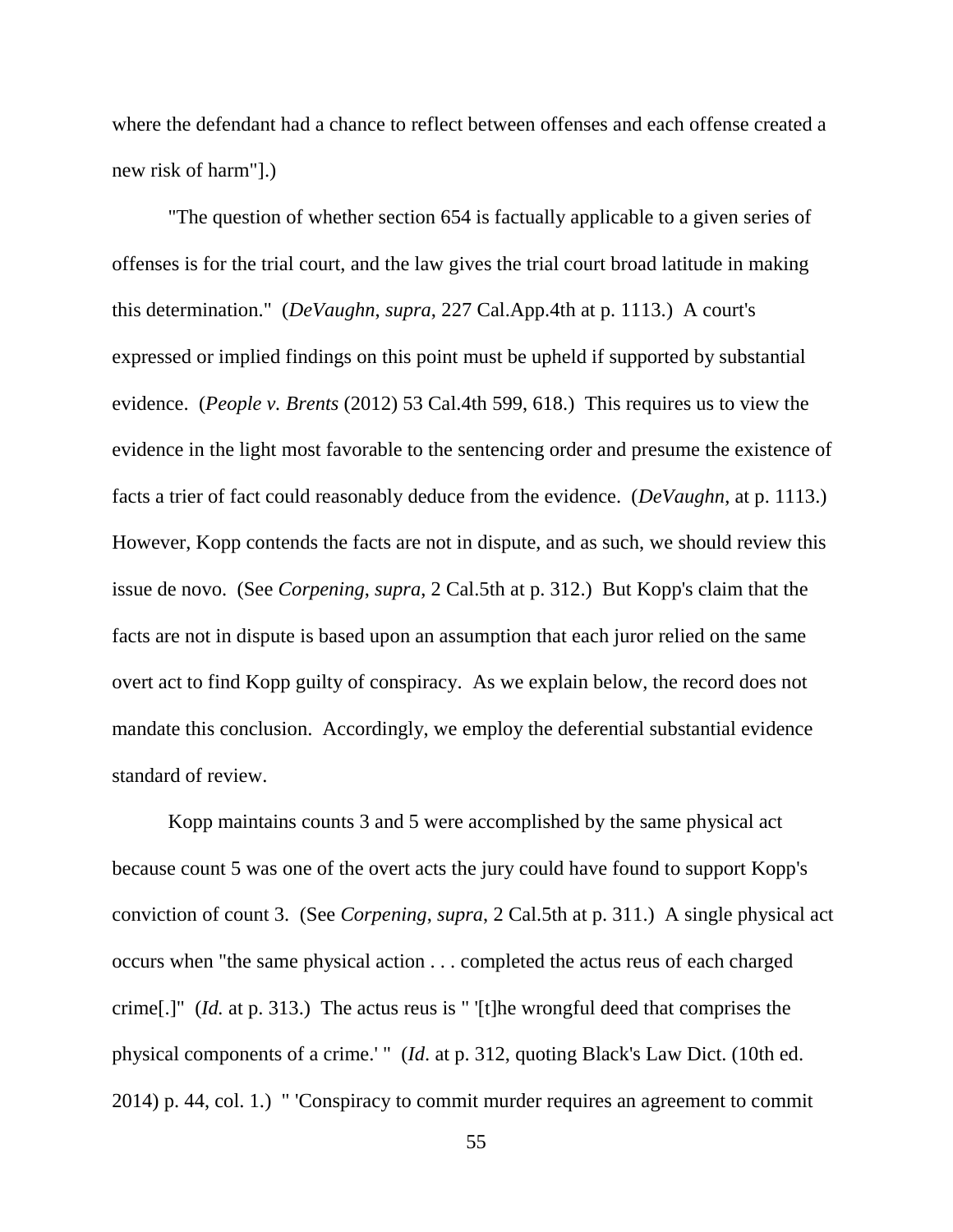murder and an overt act by one or more of the conspirators.' [Citation.]" (*People v. Penunuri* (2018) 5 Cal.5th 126, 144.) Although Kopp is correct that count 5, consisting of furnishing methamphetamine, was the same act as one of the overt acts presented to the jury to establish a conspiracy to commit murder, there were 10 other overt acts the prosecutor proffered to prove that conspiracy. Further, the court instructed the jurors that they "must all agree that at least one alleged overt act was committed in California by at least one alleged member of the conspiracy, but [they] d[id] not have to all agree on which specific overt acts were committed and who committed the overt act or acts." Thus, there is nothing in the record that leads us to the conclusion that each juror determined that furnishing the methamphetamine was the overt act to support the verdict that Kopp committed conspiracy to commit murder in count 3. Therefore, we disagree with Kopp that the record establishes that counts 3 and 5 were accomplished by the same physical act. Consequently, we move on to consider the second test under *Corpening*.

After finding that a single physical act was not the actus reus for each count, a court must next evaluate whether the several acts, establishing the commission of the subject offenses, were pursued with a single objective. If so, then section 654 prohibits multiple punishments. (*Corpening*, *supra*, 2 Cal.5th at p. 311.) Here, Kopp has a better argument that the furnishing of methamphetamine was pursued as part of the single objective to conspire to prevent two witnesses from testifying against Hernandez. Indeed, Kopp obtains and furnishes the methamphetamine as payment to murder one witness and dissuade the other from testifying. Nevertheless, as the People point out, multiple punishments are permitted based on a course of conduct divisible in time, even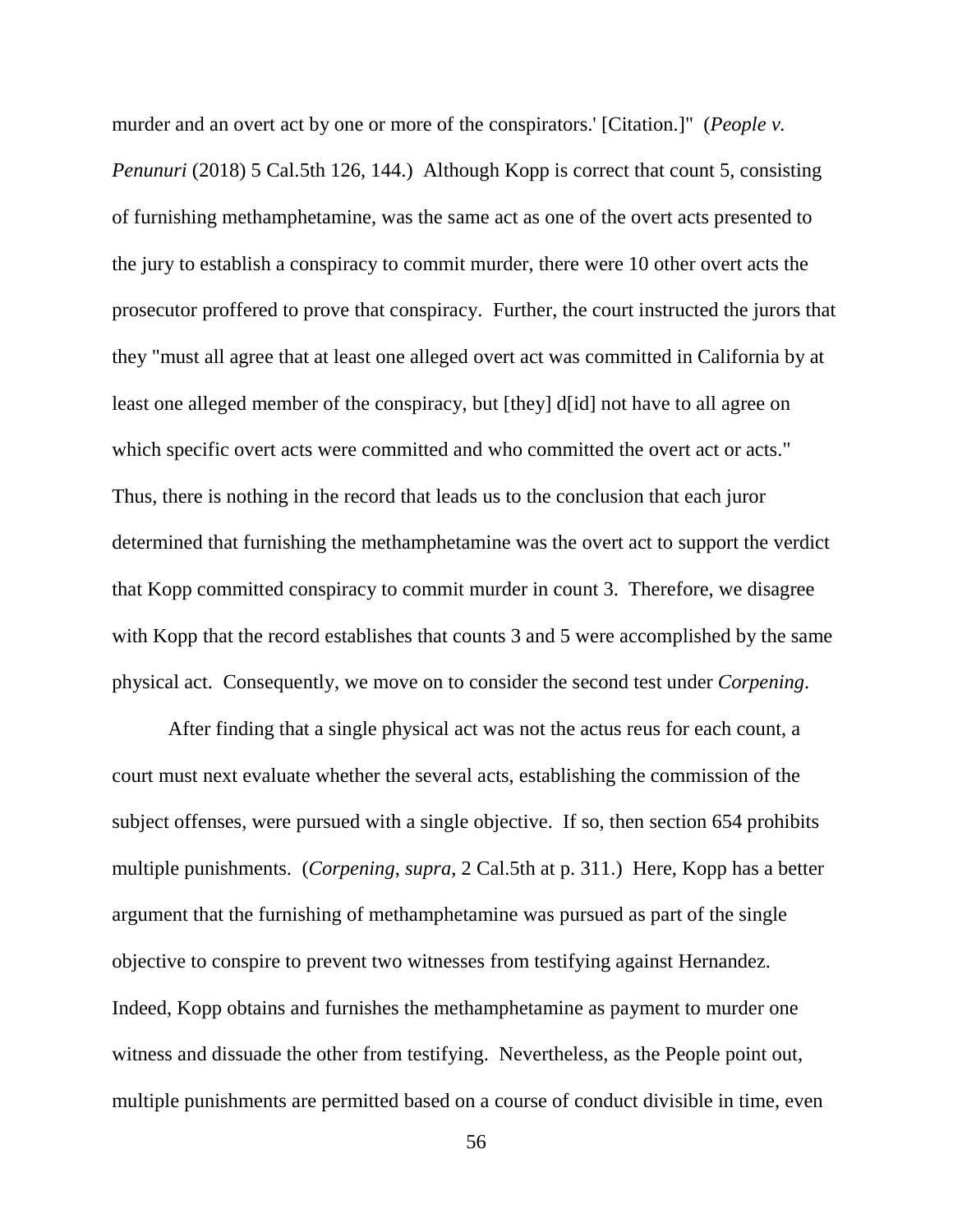if directed at one objective. (See *Gaio*, *supra*, 81 Cal.App.4th at p. 935.) Here, the 11 overt acts, each one which could support the jury's verdict on count 3, occurred over a period of several days. For example, the furnishing of methamphetamine was labeled as Overt Act No. 8 and occurred on February 22. The first overt act occurred on February 10 and the last on February 26 or March 1. Kopp does not argue that substantial evidence does not support the determination that all 11 of the overt acts occurred. Further, the gaps in time between the various alleged overt acts provided Kopp with time to reflect on her next steps, making her actions divisible and multiple punishments appropriate. (See *People v. Felix*, *supra*, 92 Cal.App.4th at p. 915; *Gaio*, *supra*, 81 Cal.App.4th at p. 935.) As such, the trial court could reasonably find multiple punishments warranted and substantial evidence supported such a finding. The trial court did not err in failing to stay Kopp's sentence under count 5 pursuant to section 654.[21](#page-56-0) 

Finally, Kopp argues that the abstract of judgment must be corrected to accurately indicate her sentence for counts 4 and 5. The People do not disagree. Because we are reversing her conviction for count 4 and have determined that section 654 did not require the trial court to stay her sentence under count 5, on remand, we order the trial court to amend the abstract of judgment in accordance with this opinion after resentencing Kopp.

<span id="page-56-0"></span><sup>21</sup> Hernandez does not explicitly adopt Kopp's argument regarding sections 654 and counts 3 and 5. To the extent he contends he implicitly made that argument in his brief, his argument fails for the same reasons as does Kopp's.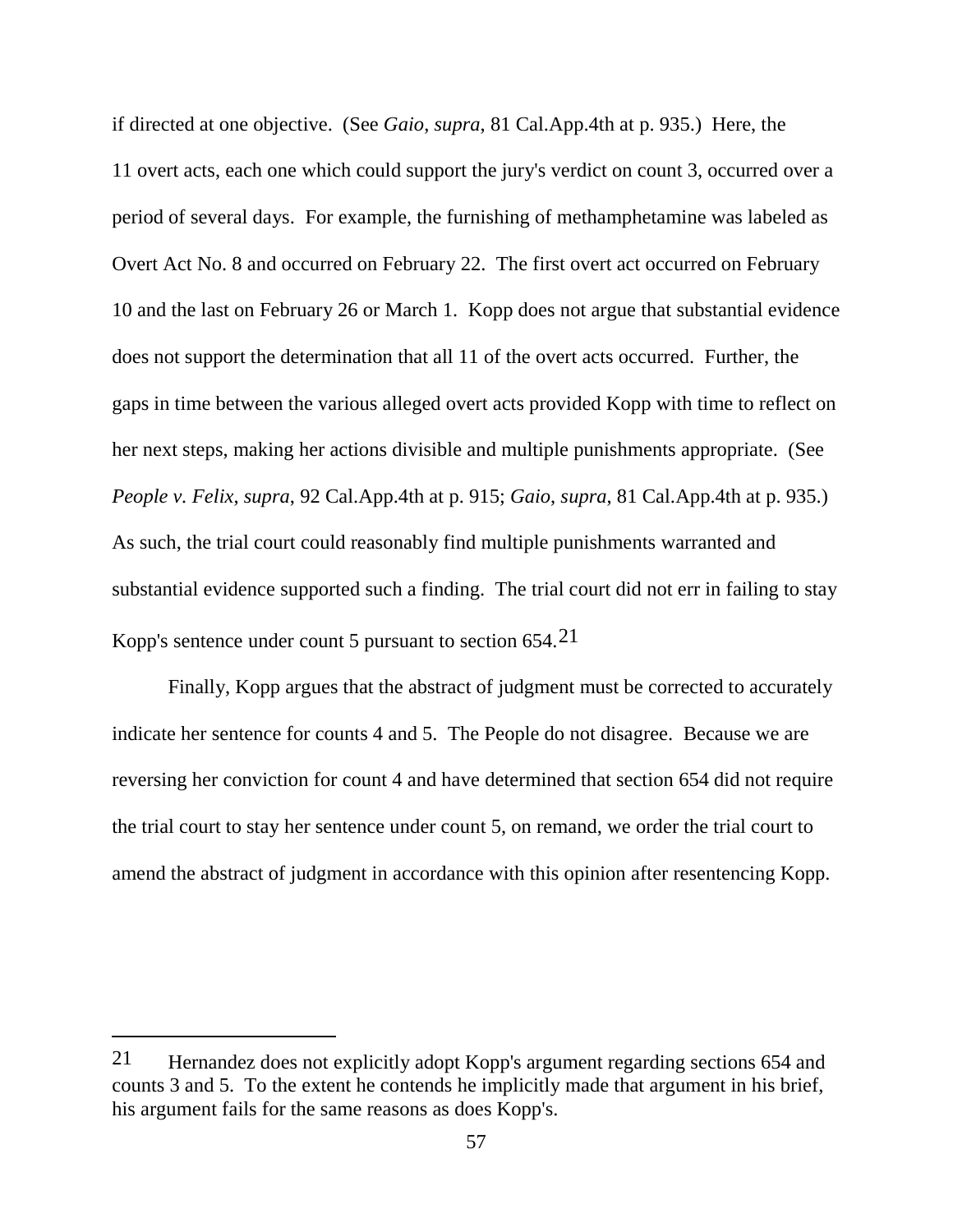# VIII

# SENATE BILL NO. 1393

On September 30, 2018, the Governor signed Senate Bill No. 1393 which, effective January 1, 2019, amends sections 667, subdivision (a) and 1385, subdivision (b) to allow a court to exercise its discretion to strike or dismiss a prior serious felony conviction for sentencing purposes. (Stats. 2018, ch. 1013, §§ 1-2.) Under the former versions of these statutes, the court was required to impose a five-year consecutive term for "any person convicted of a serious felony who previously has been convicted of a serious felony" ( $\S$  667(a)), and the court has no discretion "to strike any prior conviction of a serious felony for purposes of enhancement of a sentence under Section 667." (§ 1385, subd. (b).)

In his supplemental brief, Hernandez maintains that Senate Bill No. 1393 applies retroactively, and therefore, we must remand this matter for resentencing under the bill. The People concede that Senate Bill No. 1393 is retroactive and agree that we should remand the matter for resentencing on that issue. Recently, our colleagues in Division Two of the Fourth Appellate District concluded Senate Bill No. 1393 applies retroactively. (*People v. Garcia* (2018) 28 Cal.App.5th 961, 973.) We adopt the reasoning of Division Two here. (See *id*. at pp. 971-973.) Accordingly, we conclude that Senate Bill No. 1393 applies retroactively, and this matter must be remanded to the superior court for resentencing under that bill.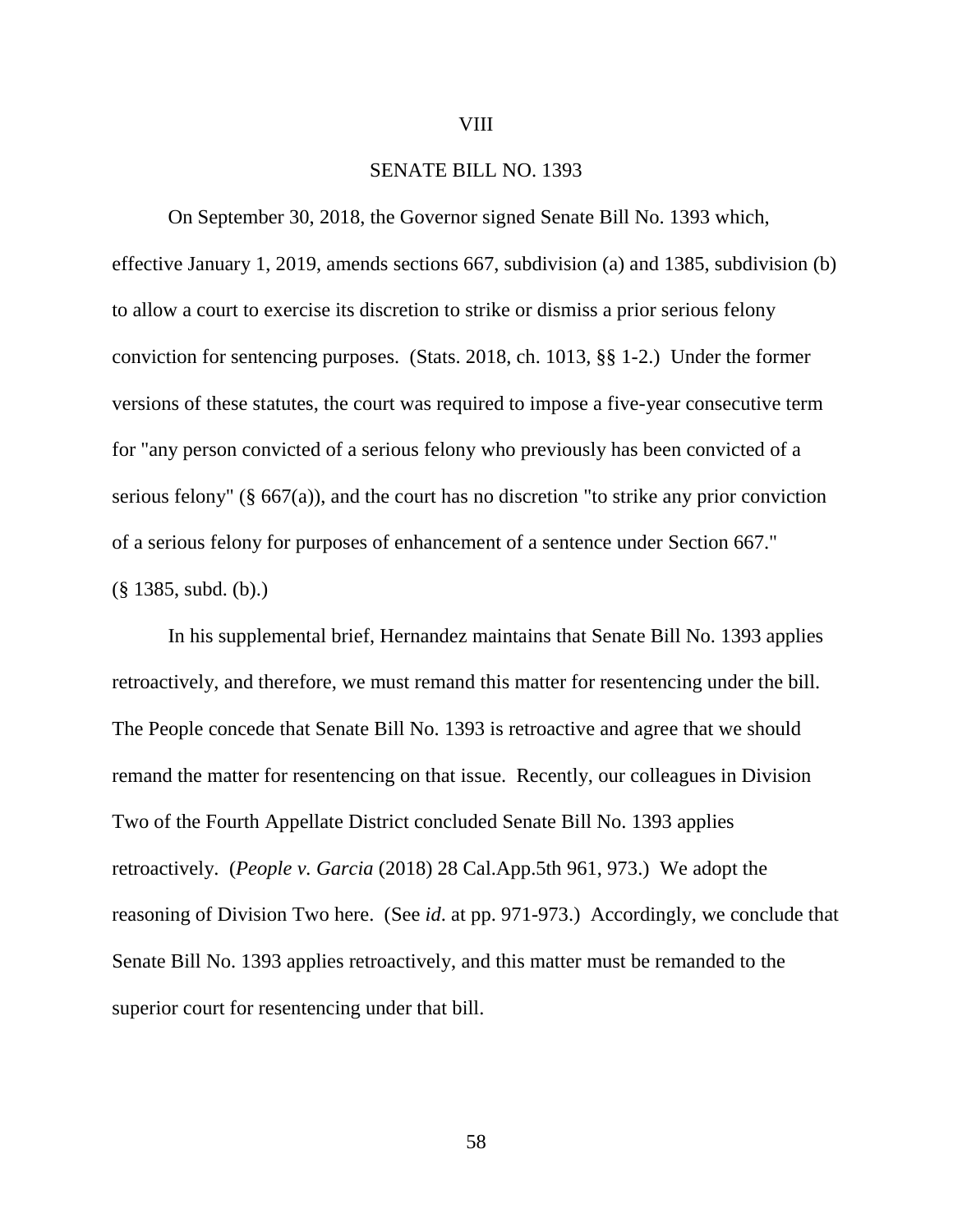#### IX

#### ASSESSMENTS AND FINES

#### A. Appellants' Contentions

Citing *Dueñas*, *supra*, 30 Cal.App.5th 1157, Hernandez contends in his supplemental brief that the trial court erred in imposing certain fees and fines without first determining his ability to pay these charges. Kopp filed a joinder as to Hernandez's argument.

# B. Background

At Appellants' sentencing hearing, Hernandez's trial attorney asked for a "minimum of \$200" for "the restitution fine." He also requested that the court stay "the additional fines for Mr. Hernandez due to his inability to pay." Finally, he asked the court to "find the requisite extraordinary circumstances that require a stay." After the prosecutor objected to Hernandez's requests, the court rejected defense counsel's argument, noting: "My general understanding is the determination of inability to pay occurs not necessarily on the date of sentencing but at a later date when the fine is or may be imposed. There is a possibility that the defendant may be able to earn funds while he is incarcerated, so I'm going to decline to make that finding at this time."

The court then imposed the following assessments and fines on Appellants: a restitution fine of \$10,000 under Penal Code section 1202.4, subdivision (b); a court security fee of \$120 under Penal Code section 1465.8; an immediate critical needs account fee of \$90 under Government Code section 70373; a criminal justice administrative fee of \$154 under Government Code section 29550.1; a drug program fee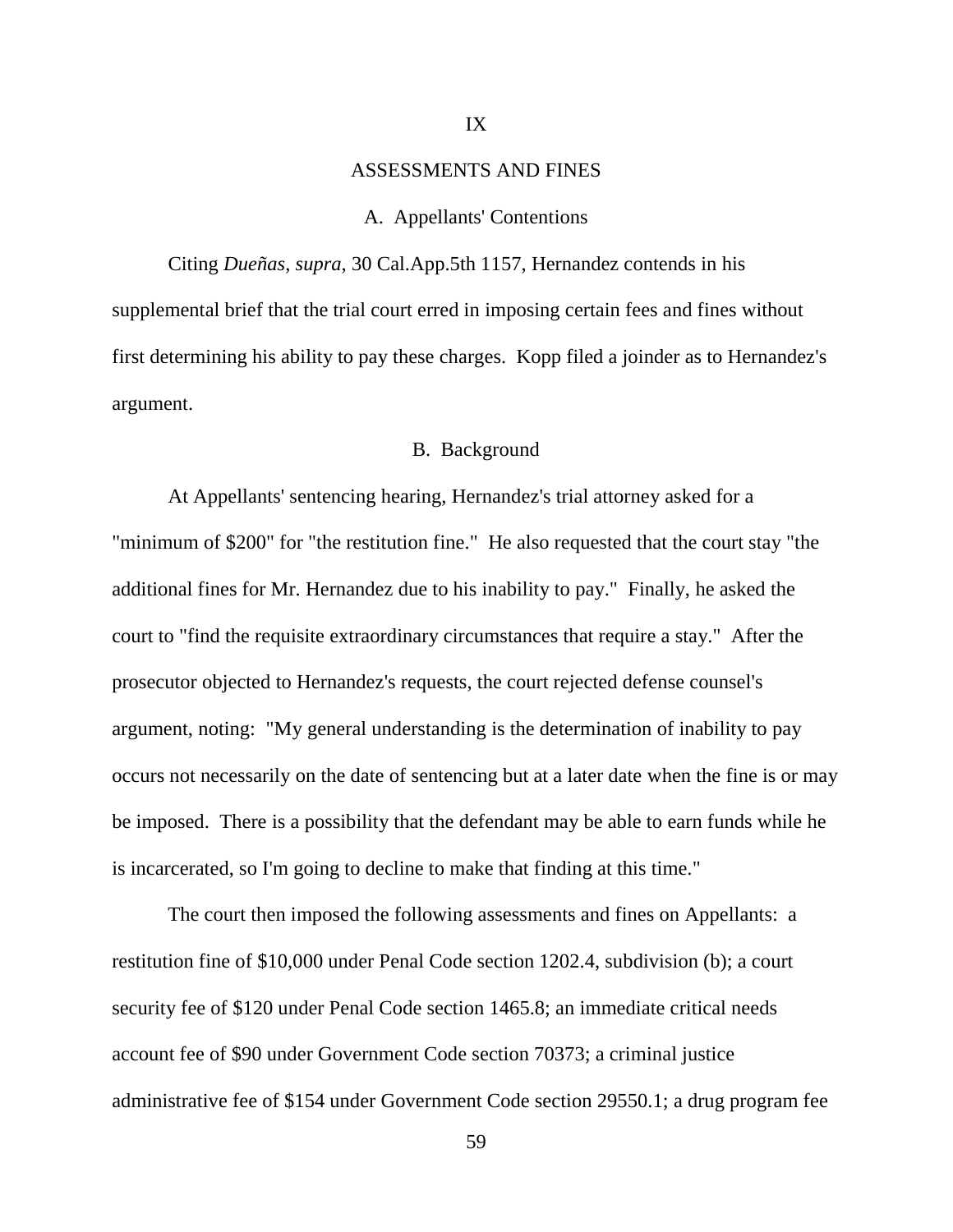of \$615 under Health and Safety Code section 11372.5; and a lab analysis fee of \$205 under Health and Safety Code section 11372.5. The court also ordered but stayed a parole revocation restitution fee of \$10,000 under Penal Code section 1202.45.[22](#page-59-0)

Kopp's trial counsel did not object or otherwise address any of the fees or fines levied on Kopp.[23](#page-59-1)

# C. Analysis

Appellants maintain that we should remand this matter so the trial court can conduct an ability to pay hearing as to all the imposed fees and fines per *Dueñas*, *supra*, 30 Cal.App.5th 1157. They admit that the *Dueñas* court did not address all the fines that are at issue here, but contend that *Dueñas* "established a constitutional principle" that a trial court can only impose certain fees and fines if it first determines that they can pay them. Although we do not reject *Dueñas* outright, we urge caution in following that case and announcing a significant constitutional rule without regard to the extreme facts *Dueñas* presented.

In *Dueñas*, the defendant was an indigent, homeless mother of two, who subsisted on public aid while suffering from cerebral palsy. (*Dueñas*, *supra*, 30 Cal.App.5th at

<span id="page-59-0"></span><sup>22</sup> The court ordered victim restitution under section 1202.4, subdivision (f) in an amount to be determined. Because victim restitution is a civil remedy, we do not address that restitution here. (See *People v. Harvest* (2000) 84 Cal.App.4th 641, 647, 649-650.)

<span id="page-59-1"></span><sup>23</sup> Although Kopp's trial counsel did not object to any of the imposed fees or fines, because the issue was raised by Hernandez and addressed by the court, we do not find that she forfeited this issue on appeal. The record makes clear that had counsel objected on the same grounds as Hernandez's counsel, the court would have rejected that objection as well. Put differently, any objection by Kopp's counsel would have been futile, and the issue has been preserved for appeal. (See *People v. Hill* (1998) 17 Cal.4th 800, 821.)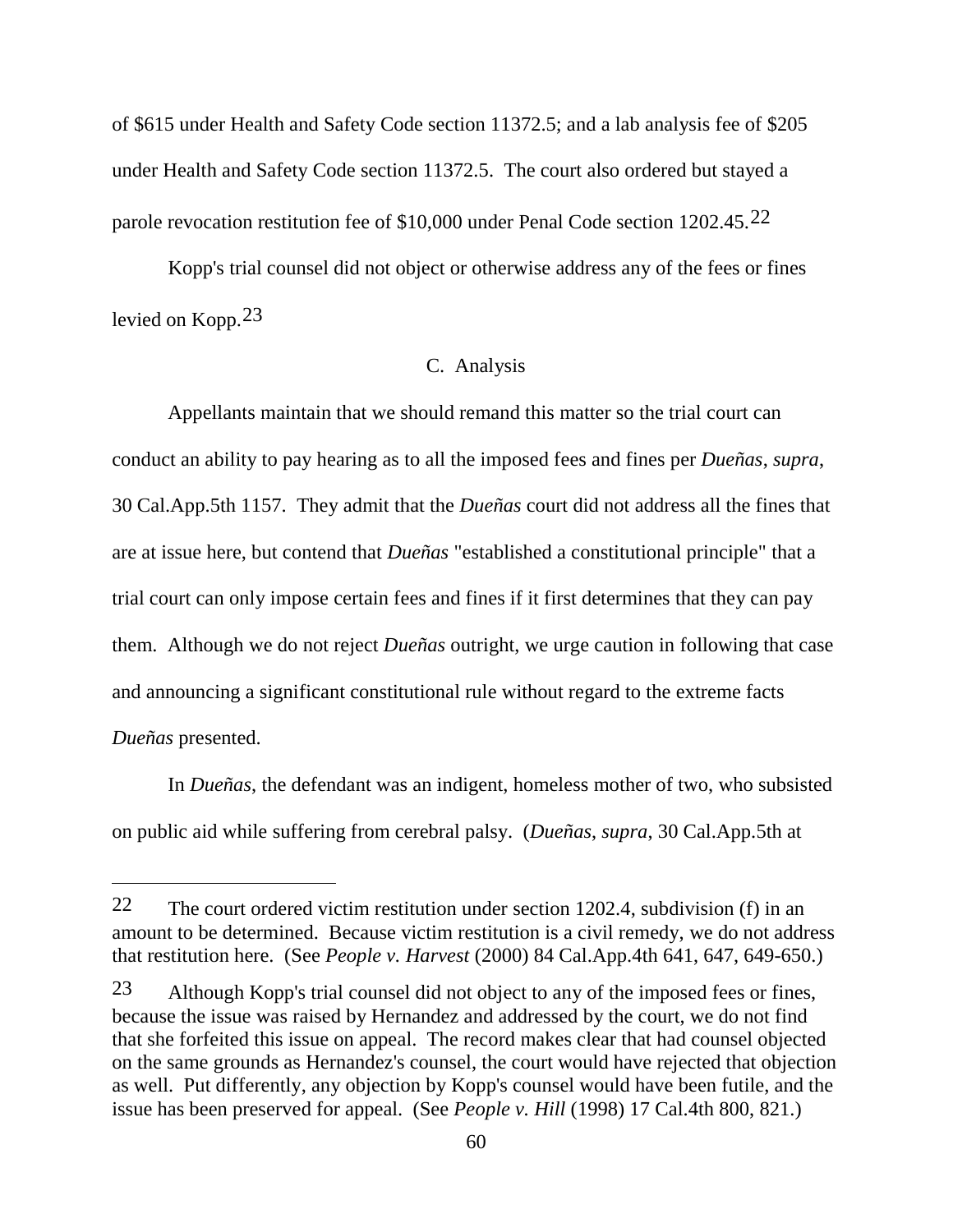pp. 1160-1161.) As a teenager, the defendant's license was suspended when she could not pay some citations. (*Id.* at p. 1161.) She then was convicted of a series of misdemeanor offenses for driving with a suspended license, and in each case, she was given the Hobson's choice to pay mandatory fees and fines, which she lacked the means to do, or go to jail. (*Id*. at p. 1161.) She served jail time in the first three of these cases, but still faced outstanding debt, which increased with each conviction. (*Ibid*.)

After her fourth conviction of driving with a suspended license, the defendant was placed on probation and again ordered to pay mandatory fees and fines. (*Dueñas*, *supra*, 30 Cal.App.5th at pp. 1161-1162.) To try to stop the cycle of ever enhancing fees and fines, the defendant brought a due process challenge to Penal Code section 1465.8, Government Code section 70373, and Penal Code section 1202.4, the statutes under which the fees and fines were imposed. (*Dueñas*, at p. 1164.) She argued that "[t]hese statutes . . . are fundamentally unfair because they use the criminal law, which is centrally concerned with identifying and punishing only blameworthy decisions, to punish the blameless failure to pay by a person who cannot pay because of her poverty. The laws, moreover, are irrational: They raise no money because people who cannot pay do not pay." (*Ibid*.) The appellate court agreed, determining that due process "requires the trial court to conduct an ability to pay hearing and ascertain a defendant's present ability to pay before it imposes court facilities and court operations assessments under Penal Code section 1465.8 and Government Code section 70373." (*Dueñas*, at p. 1164.) The court also concluded that "although Penal Code section 1202.4 bars consideration of a defendant's ability to pay unless the judge is considering increasing the fee over the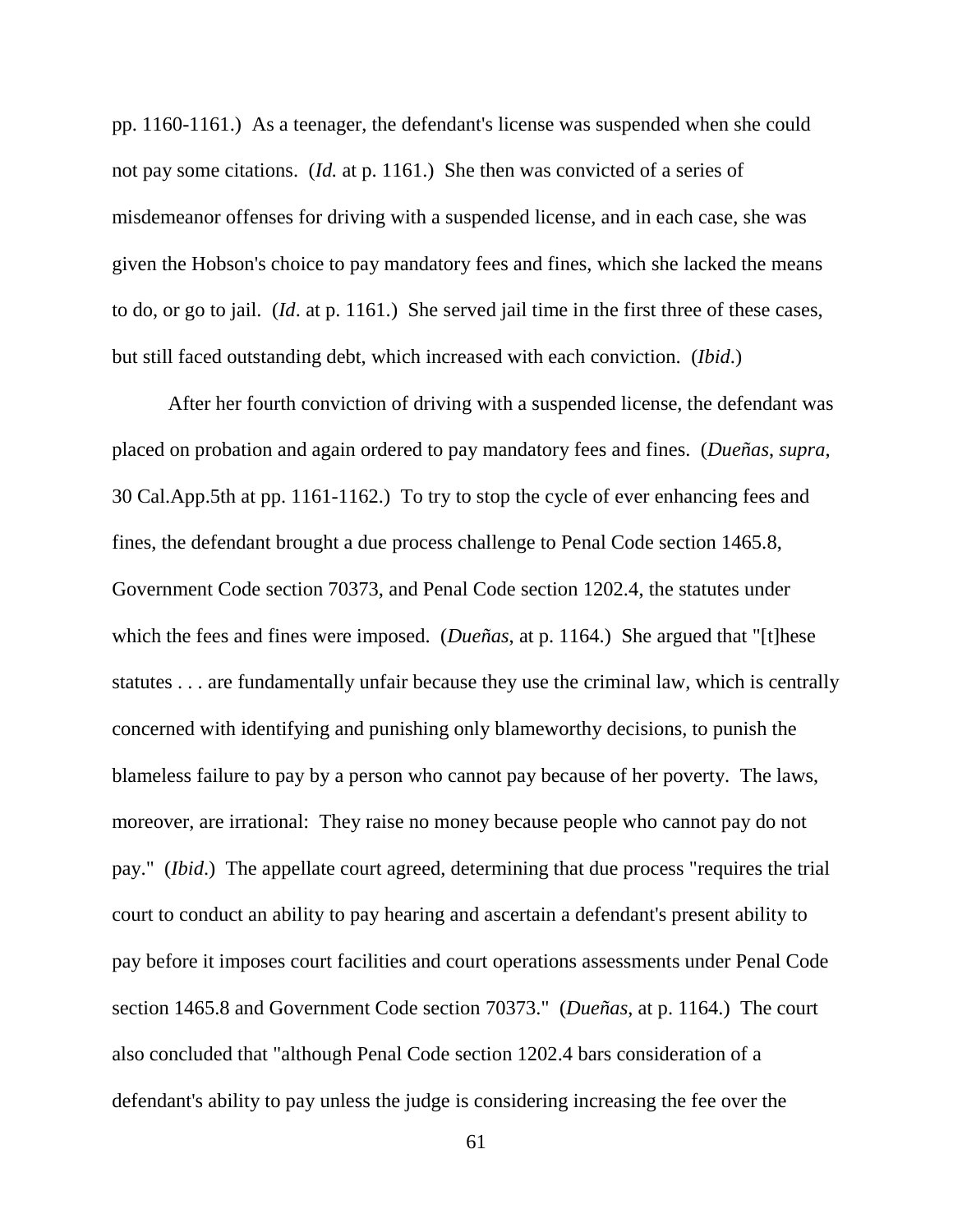statutory minimum, the execution of any restitution fine imposed under this statute must be stayed unless and until the trial court holds an ability to pay hearing and concludes that the defendant has the present ability to pay the restitution fine." (*Dueñas*, at p. 1164.)

Here, there is no indication that either Hernandez or Kopp are anything like the defendant in *Dueñas*. The record does not indicate that either appellant is indigent or a parent living on public assistance, who is trapped in a cycle of debt originating in driving citations and a suspended license and whose woeful financial situation is exacerbated by misdemeanors and further fines. That said, we are mindful that neither appellant was permitted to make any record in the trial court as to his or her financial condition. Additionally, we agree, to some extent, with the court's conclusion in *Dueñas* that due process requires the trial court to conduct an ability to pay hearing and ascertain a defendant's ability to pay before it imposes court facilities and court operations assessments under Penal Code section 1465.8 and Government Code section 70373, if the defendant requests such a hearing. To this list of assessments, we would add the criminal justice administration fee, imposed on Appellants here, under Government Code section 29550.1. These assessments are not punitive in nature, and, we agree that "imposing unpayable fines on indigent defendants is not only unfair, it serves no rational purpose, fails to further the legislative intent, and may be counterproductive." (*Dueñas*, *supra*, 30 Cal.App.5th at p. 1167.) Accordingly, it was error not to hold an ability to pay hearing after Hernandez explicitly raised the issue below. Thus, an ability to pay hearing for these assessments as to Appellants is warranted on remand.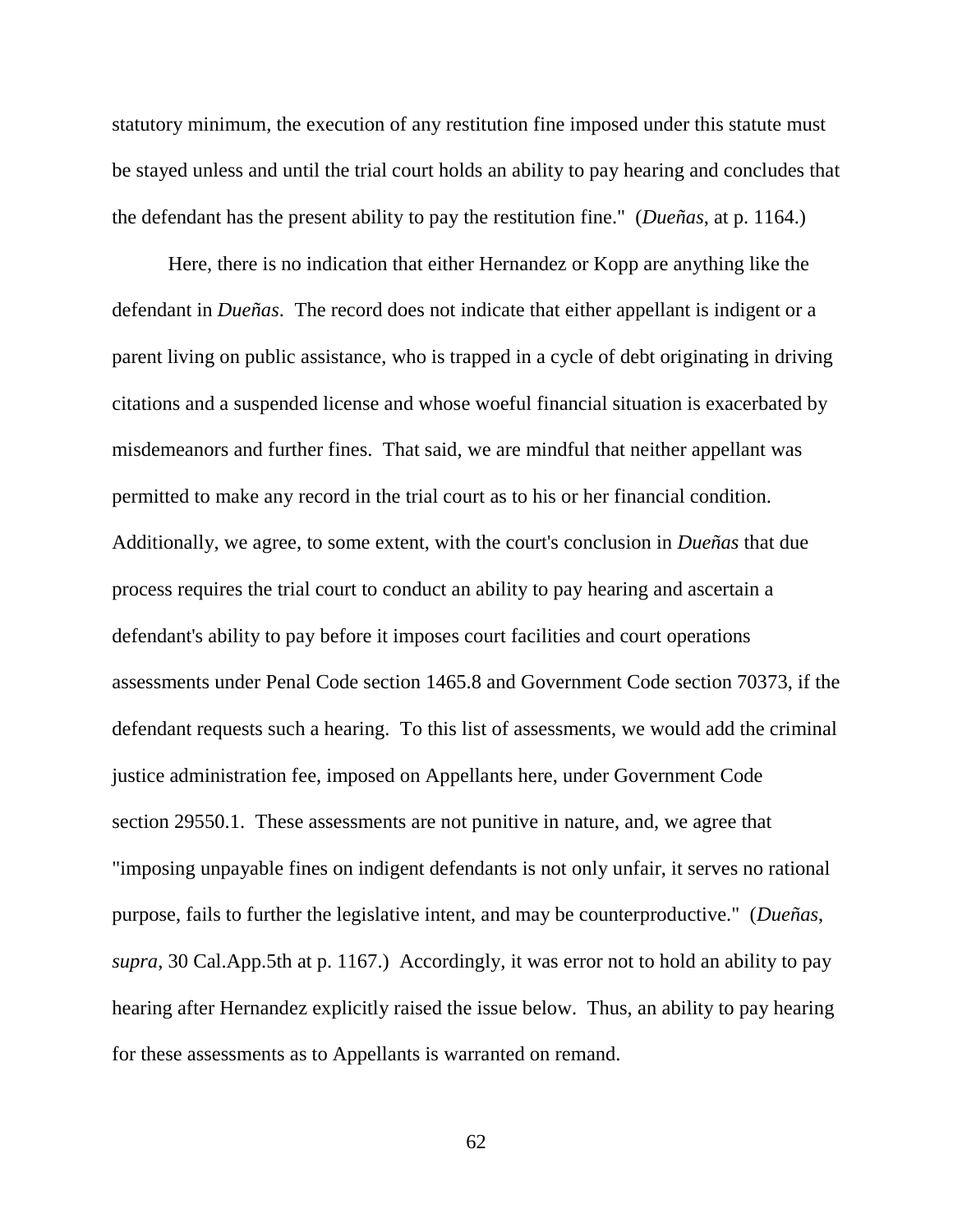Nevertheless, as we are not wholly endorsing *Dueñas*, *supra*, 30 Cal.App.5th

1157, we want to make clear that it is Appellants' burden to make a record below as to their ability to pay these assessments. To the extent the *Dueñas* court implies that it is the prosecution's burden to prove that a defendant can pay an assessment (see *id*. at p. 1172), we disagree. It is the defendant who bears the burden of proving an inability to pay. (Cf. *People v. McMahan* (1992) 3 Cal.App.4th 740, 749.) In addition, the *Dueñas* court suggests that the trial court must evaluate a defendant's *present* ability to pay any fees or fines. (See *Dueñas*, at p. 1164.) The court, however, does not define what is meant by "present." To avoid confusion, we make clear that the trial court should not limit itself to considering only whether Appellants have the ability to pay at the time of the sentencing hearing. As both Appellants will be serving lengthy prison sentences, it is appropriate for the court to consider the wages that both may earn in prison. (See *People v. Hennessey* (1995) 37 Cal.App.4th 1830, 1837 [ability to pay includes a defendant's ability to obtain prison wages]; § 2085.5 [outlining how a restitution fine balance may be collected from prison wages].)

Additionally, we do not follow the court's approach to restitution fines in *Dueñas*. There, the court acknowledged that the restitution fine under section 1202.4 is "additional punishment for a crime." (See *Dueñas*, *supra*, 30 Cal.App.5th at p. 1169.) Yet, the court still focused solely on a defendant's ability to pay in determining whether such a punitive fine is constitutional. To this end, the court held:

> "[A]lthough Penal Code section 1202.4 bars consideration of a defendant's ability to pay unless the judge is considering increasing the fee over the statutory minimum, the execution of any restitution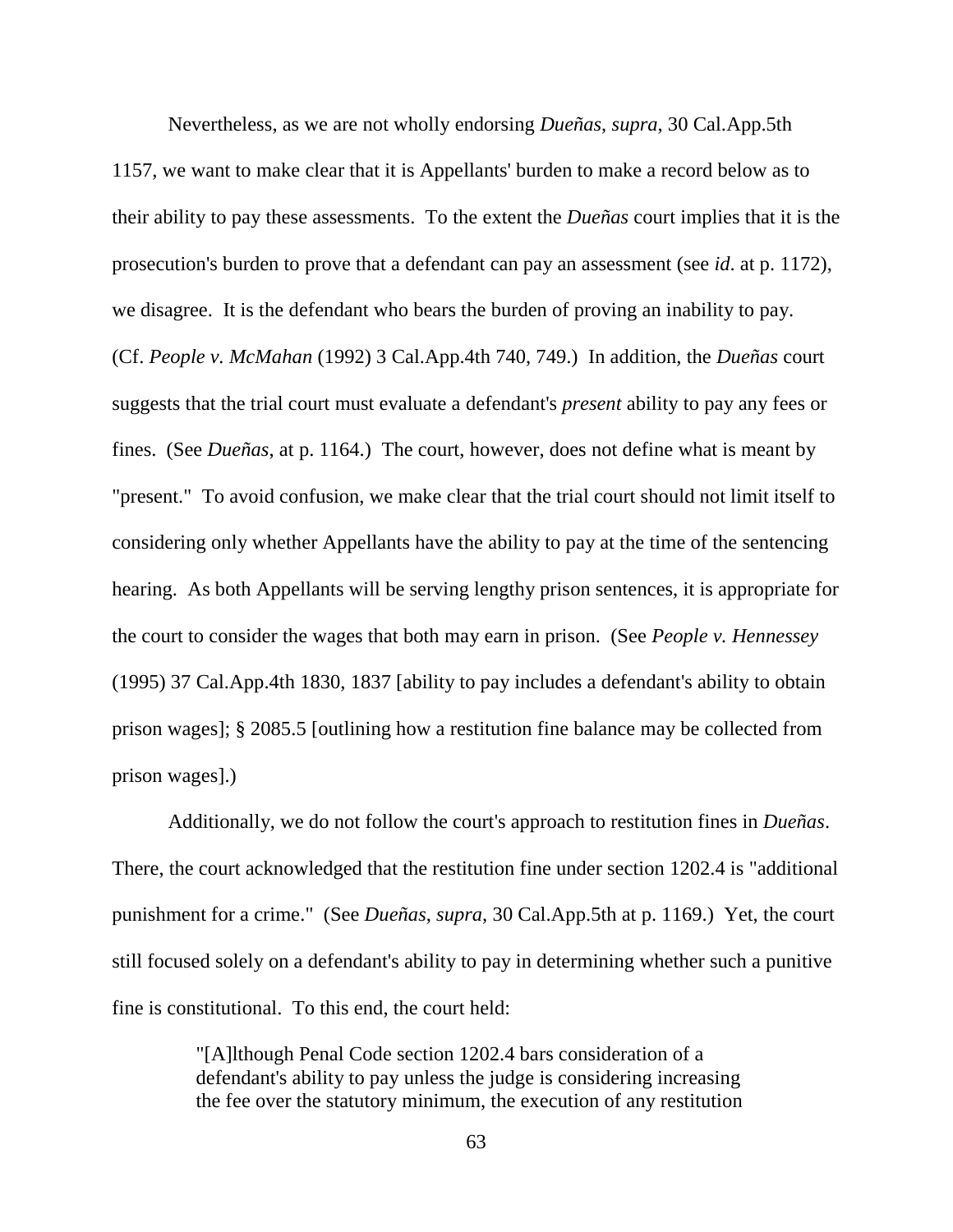fine imposed under this statute must be stayed unless and until the trial court holds an ability to pay hearing and concludes that the defendant has the present ability to pay the restitution fine." (*Dueñas*, *supra*, 30 Cal.App.5th at p. 1164.)

We disagree that this approach should apply to all punitive fines in the first instance.  $24$ Instead, because these fines are intended to punish defendants, we agree with the People that a defendant should challenge such fines under the excessive fines clause of the Eighth Amendment of the federal constitution and article I, section 17 of the California Constitution. Put differently, there is no due process requirement that the court hold an ability to pay hearing before imposing a punitive fine and only impose the fine if it determines the defendant can afford to pay it.

The Eighth Amendment to the United States Constitution states: "Excessive bail shall not be required, nor excessive fines imposed, nor cruel and unusual punishments inflicted." "The Due Process Clause of the Fourteenth Amendment to the Federal Constitution . . . makes the Eighth Amendment's prohibition against excessive fines and cruel and unusual punishments applicable to the States. [Citation.] The Due Process Clause of its own force also prohibits the States from imposing 'grossly excessive' punishments . . . ." (*Cooper Industries, Inc. v. Leatherman Tool Group, Inc.* (2001) 532 U.S. 424, 433-434.)

<span id="page-63-0"></span><sup>&</sup>lt;sup>24</sup> Here, the punitive fines at issue are a restitution fine of \$10,000 under Penal Code section 1202.4, subdivision (b) (see *Dueñas*, *supra*, 30 Cal.App.5th at p. 1169); a drug program fee of \$615 under Health and Safety Code section 11372.5; and a lab analysis fee of \$205 under Health and Safety Code section 11372.5 (see *People v. Ruiz* (2018) 4 Cal.5th 1100, 1103-1104).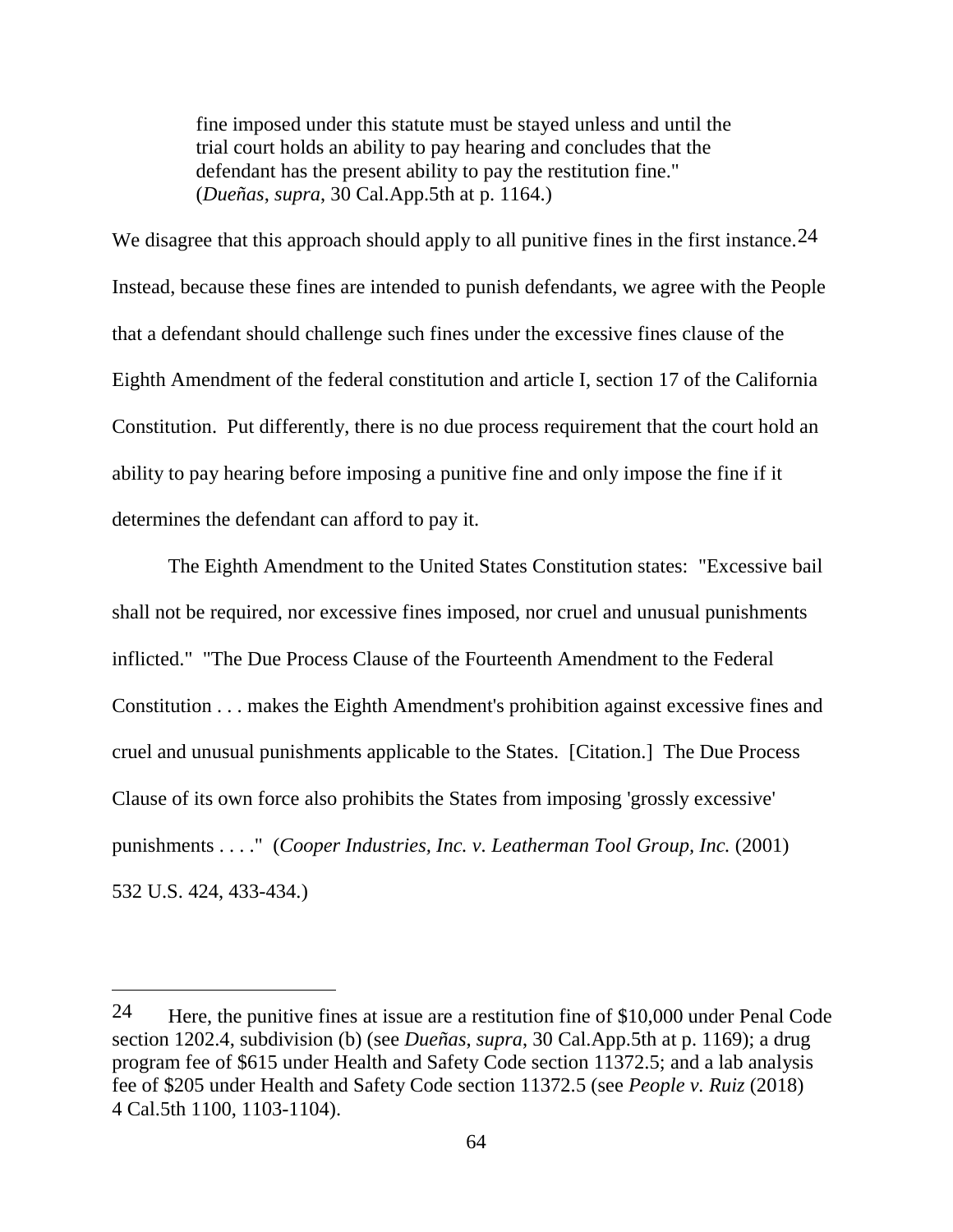The California Constitution contains similar protections. Article I, section 17, prohibits "cruel or unusual punishment" and "excessive fines"; article I, section 7, prohibits the taking of property "without due process of law."

The seminal United States Supreme Court case on the Eighth Amendment's prohibition of excessive fines is *United States v. Bajakajian* (1998) 524 U.S. 321, (*Bajakajian*), which involved a federal statute (31 U.S.C. § 5316(a)) requiring any person transporting more than \$10,000 out of the United States to file a report with the United States Customs Service. The defendant attempted to take \$357,144 out of the country without filing a report. The government claimed that the entire \$357,144 was forfeited. The high court pointed out that "[t]he touchstone of the constitutional inquiry under the Excessive Fines Clause is the principle of proportionality." (*Bajakajian*, at p. 334.) It then set out four considerations: (1) the defendant's culpability; (2) the relationship between the harm and the penalty; (3) the penalties imposed in similar statutes; and (4) the defendant's ability to pay. (*Id.* at pp. 337-338.) After reviewing those considerations, the high court held that the forfeiture of the defendant's currency constituted an "excessive fine" barred by the Eighth Amendment.

The California Supreme Court has adopted the same four factors to analyze whether a fine is constitutionally disproportionate. (See *People ex rel. Lockyer v. R.J. Reynolds Tobacco Co.* (2005) 37 Cal.4th 707, 728.) These are the same four factors the superior court should apply if either appellant claims the punitive fines here are excessive. And, as both the United States and California Supreme Courts have held, a defendant's ability to pay is one factor to consider. (*Ibid*.; *Bajakajian*, *supra*, 524 U.S. at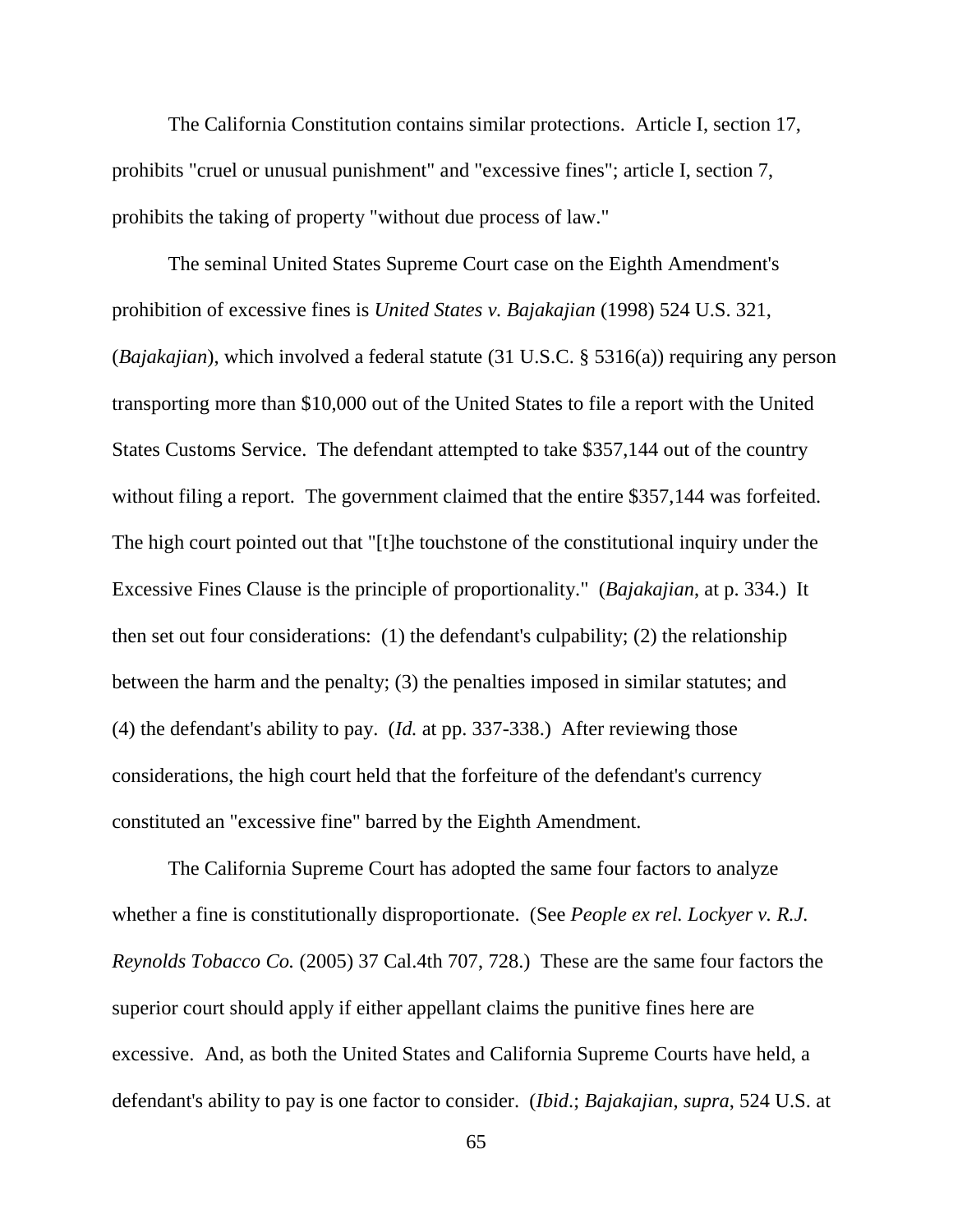p. 338; cf. § 1202.4, subd. (c) ["Inability to pay may be considered only in increasing the amount of the restitution fine in excess of the minimum fine pursuant to paragraph (1) of subdivision (b) (of section 1202.4)"].) However, it is not the only factor.  $25$ 

# DISPOSITION

Appellants' respective convictions under count 4 are reversed. We remand this matter to the superior court to hold an ability to pay hearing and resentence Appellants consistent with this opinion and amend the abstracts of judgment accordingly. As part of resentencing, Hernandez may move under Senate Bill No. 1393 to strike his prior serious felony conviction. In addition, Appellants may challenge their punitive fines under the California and federal constitutions as set forth in this opinion. We offer no opinion

<span id="page-65-0"></span><sup>25</sup> We acknowledge that neither appellant argued below that their respective punitive fines were excessive under the California or federal constitutions. However, because we are remanding this matter to the superior court for resentencing and to hold ability to pay hearings as to the assessments, and considering the recently issued *Dueñas* opinion, we conclude Appellants may argue the punitive fines imposed are unconstitutionally excessive on remand, if they believe such an argument is appropriate.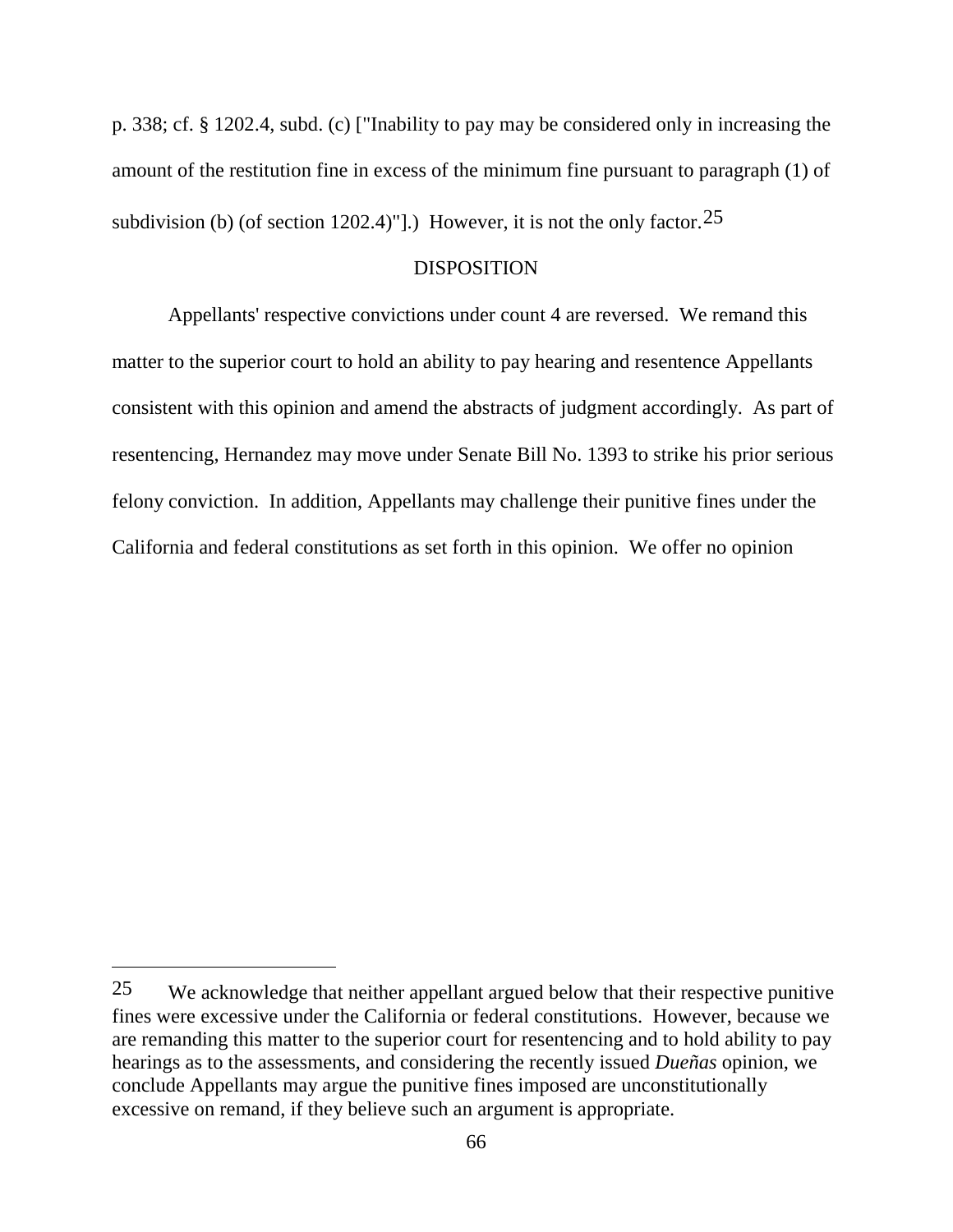regarding how the superior court should rule on these matters. In all other respects, the judgment is affirmed.

HUFFMAN, J.

I CONCUR:

GUERRERO, J.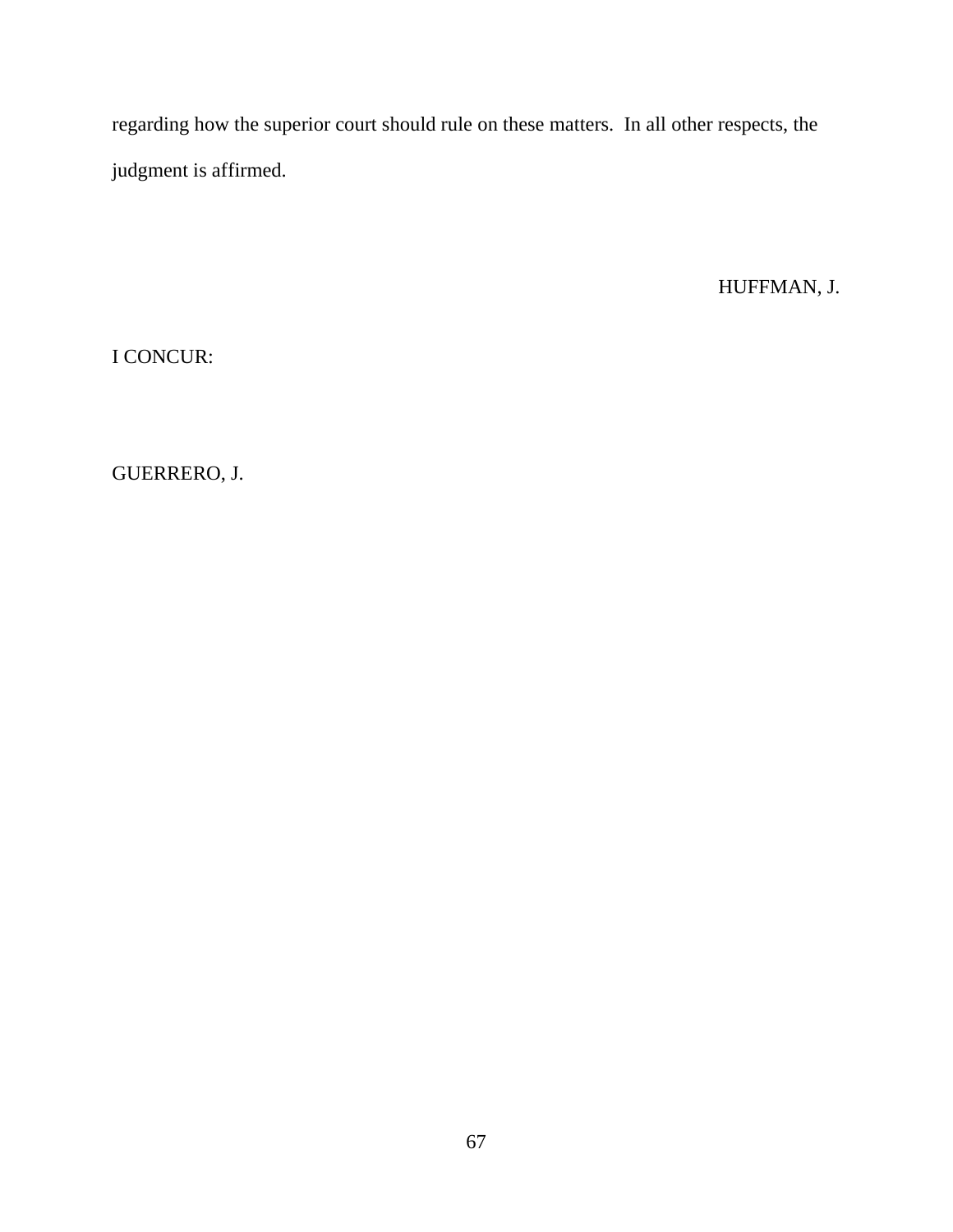BENKE, Acting P. J., concurring in part.

I agree with the majority that, despite defendant Christi J. Kopp's failure at sentencing to object on the ground of inability to pay the various fines and assessments imposed by the trial court, her claim of error has been preserved on appeal as a result of the inability-to-pay objection made by codefendant Jason Samuel Hernandez. (See *People v. Hill* (1998) 17 Cal.4th 800, 820 [noting a "defendant will be excused from the necessity of either a timely objection and/or a request for admonition if either would be futile"].)

However, I part company with the majority's disposition of this case. Unlike the majority, I do not agree that remand for an inability-to-pay hearing should be based in part on due process and equal protection grounds as stated in *People v. Dueñas* (2019) 30 Cal.App.5th 1157 (*Dueñas*), including for certain fines and/or assessments, but not others. Although the majority urges "caution" in following *Dueñas* based on the "extreme facts" of that case (maj. opn. *ante*, at p. 60), the majority in remanding this case for such a hearing at the same time expressly agrees "to some extent" with *Dueñas* in concluding that "due process requires the trial court to conduct an ability to pay hearing and ascertain a defendant's ability to pay before it imposes" various assessments on a defendant. (Maj. opn. *ante*, at p. 62.)

As I stated in my concurring opinion in *People v. Gutierrez* (2019) 35 Cal.App.5th 1027 (*Gutierrez*), I respectively believe *Dueñas* erroneously invoked a due process and equal protection analysis, as the underpinning for its decision, by relying on authorities that involved *access* to the courts and the judicial system. (*Dueñas*, *supra*, 30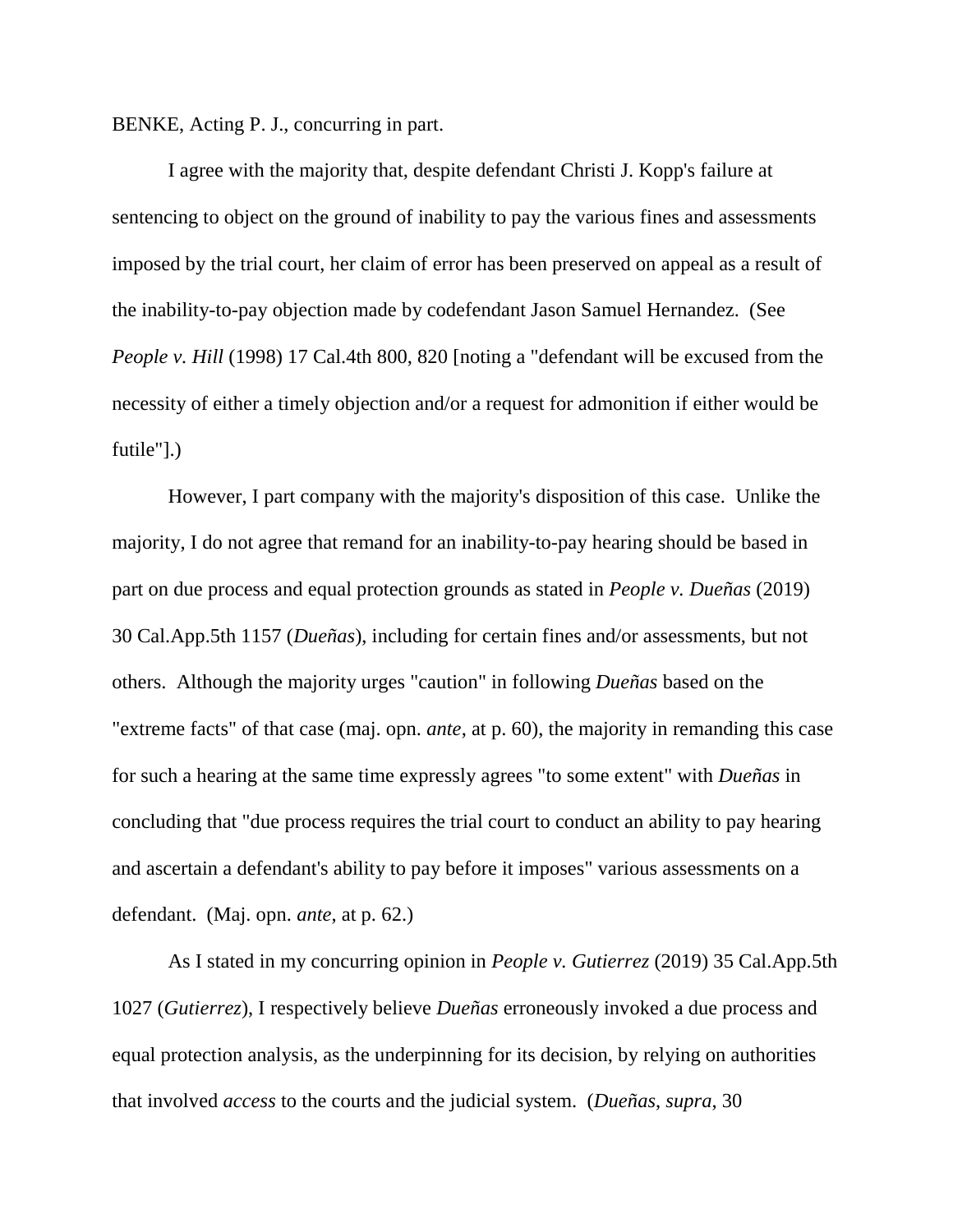Cal.App.5th at p. 1166, citing to *Griffin v. Illinois* (1956) 351 U.S. 12, 17 [concluding that due process and equal protection guaranteed an indigent criminal defendant a free transcript of trial proceedings in order to provide that defendant with *access* to the court of appeal, where he would receive an adequate and effective review of his criminal conviction].)<sup>1</sup> In my view, the issue of *access* to the courts and judicial system was not an issue in *Dueñas*, nor is it an issue in the instant case.

To the extent a challenge is made in the trial court on the ground of inability to pay *any* fines and assessments,[2](#page-68-1) I believe that challenge should be analyzed under the Eighth Amendment to the United States Constitution,  $3$  made applicable to the states through the Fourteenth Amendment, as recently announced by the United Supreme Court

<span id="page-68-0"></span><sup>1</sup> Likewise**,** *Dueñas*'s citations to multiple provisions of the Government Code do not support its conclusion that our "Legislature has recognized the deleterious impact of increased court fees on indigent people." (*Dueñas*, at p. 1165.) Rather, these statutes ensure that all people, without regard to economic status, have equal access to our justice system.

<span id="page-68-1"></span><sup>2</sup> Although not an issue in the instant case, if, at sentencing, a defendant fails to object to the imposition of fines and assessments on the ground of inability to pay, that claim of error in my view is forfeited on appeal. (See *People v. Frandsen* (2019) 33 Cal.App.5th 1126, 1155 [refusing to follow *Dueñas* in concluding it stands "by the traditional and prudential virtue of requiring parties to raise an issue in the trial court if they would like appellate review of that issue"].)

<span id="page-68-2"></span><sup>3</sup> The Eighth Amendment to the United States Constitution states: "Excessive bail shall not be required, nor excessive fines imposed, nor cruel and unusual punishments inflicted."